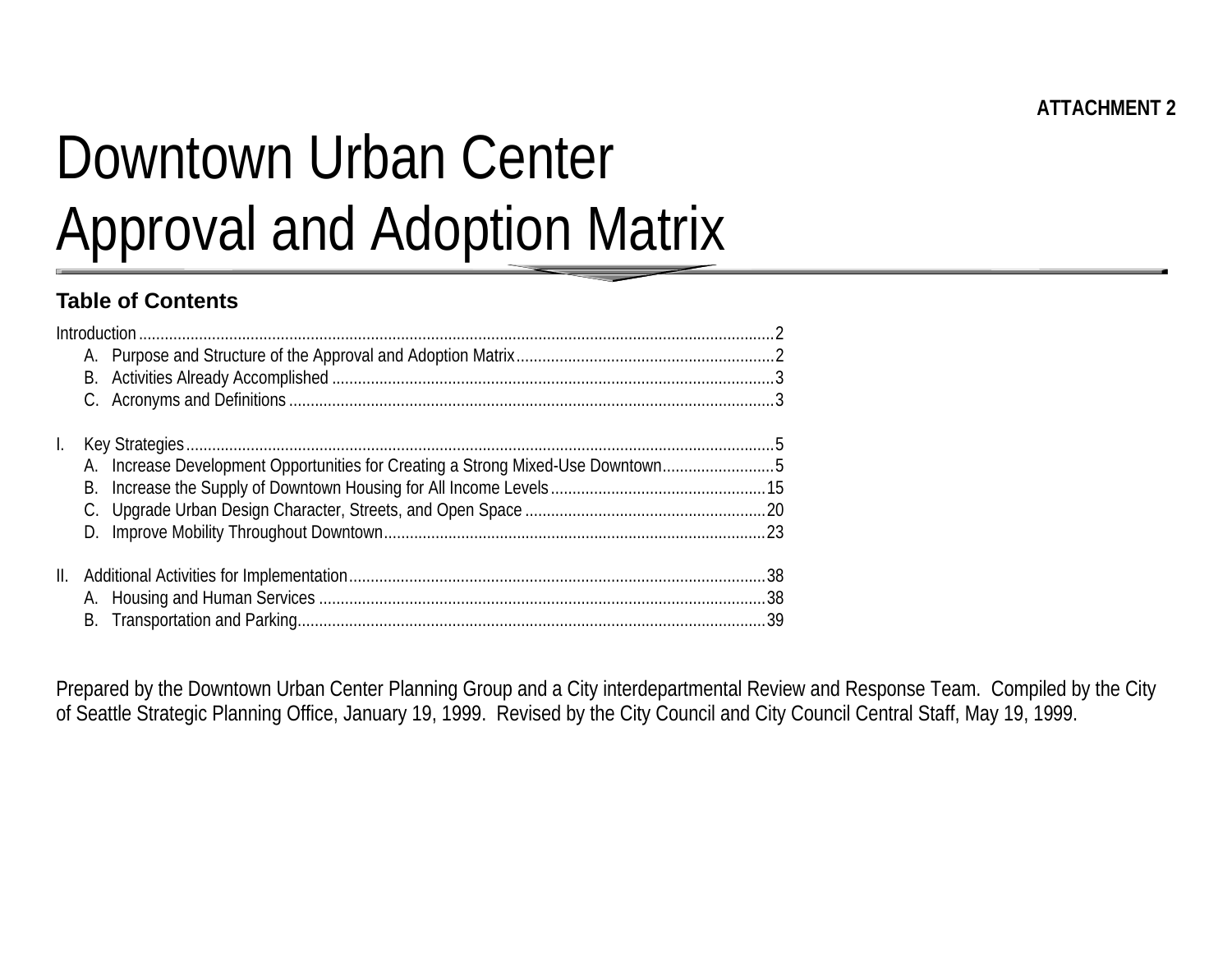## **Introduction**

The Comprehensive Plan established the Downtown Urban Center and further established five urban center villages within the urban center (Denny Triangle, Denny Regrade, Commercial Core, Pioneer Square, and International District). The neighborhood planning process has invested the downtown neighborhoods with the mission of creating community visions, addressing geographically-specific problems and opportunities, and producing plans for local improvements.

The overall vision statement adopted by the DUCPG is:

*"The downtown Urban Center is a mosaic of residential and mixed use districts, regional cultural facilities, civic and retail cores. Within a preeminent urban center is the foundation for a vital Downtown. Respecting the unique identities of the five individual neighborhoods is as important as recognizing the powerful forces which drive a larger regional vision for Downtown. With this foundation in place, there is great potential to refine the art of living and working Downtown."*

Each of the five neighborhood plans address neighborhood specific issues, while the Downtown Urban Center Plan addresses those issues that cross neighborhood boundaries. The Commercial Core Neighborhood Plan is the most focused of the five neighborhood plans with emphasis on land use and urban design issues. Since the Commercial Core covers the central portion of downtown, it has more overlapping issues (transportation, land use, human services) with the Downtown Urban Center than the other downtown neighborhoods.

## **A. PURPOSE, STRUCTURE, AND FUNCTION OF THE APPROVAL AND ADOPTION MATRIX**

Through the City of Seattle's Neighborhood Planning Program, 37 neighborhoods all over Seattle are preparing neighborhood plans. These plans enable people in neighborhoods to articulate a collective vision for growth and change over the next 20 years and identify activities to help them achieve that vision. The plans are also intended to flesh out the City's Comprehensive Plan. Because each plan is unique, this Approval and Adoption Matrix has been designed as a standard format for the City to establish a work program in response to the recommended activities proposed in the specific neighborhood plan and to identify implementation actions to be factored into future work plans and tracked over time. The development of the Sector Implementation Plans and a central database will be the primary tools to track implementation of the activities in all the neighborhood plan matrices over time.

The matrix is divided into two sections:

I. *Key Strategies*: Usually complex projects or related activities that the neighborhood considers critical to the successful implementation of the neighborhood plan.

II. *Additional Activities for Implementation:* Activities that are not directly associated with a Key Strategy, ranging from high to low in priority and from immediate to very long range in anticipated timing.

The neighborhood planning group or its consultant generally fills in the Activity, Priority, Time Frame, Cost Estimates and Implementor columns. The Executive Response column reflects City department comments as compiled by the Strategic Planning Office. The City Action column in Section II and the narrative response to each Key Strategy are initially filled in by City departments and then reviewed, changed if appropriate, and finalized by City Council. Staff from almost every City department have participated in these planning efforts and in the preparation of this Matrix. Ultimately, the City Council will approve the Matrix and recognize the neighborhood plan by resolution.

Some neighborhood recommendations may need to be examined on a city-wide basis before the City can provide an appropriate response. This is usually because similar recommendations are being pursued in many neighborhoods and the City will need clear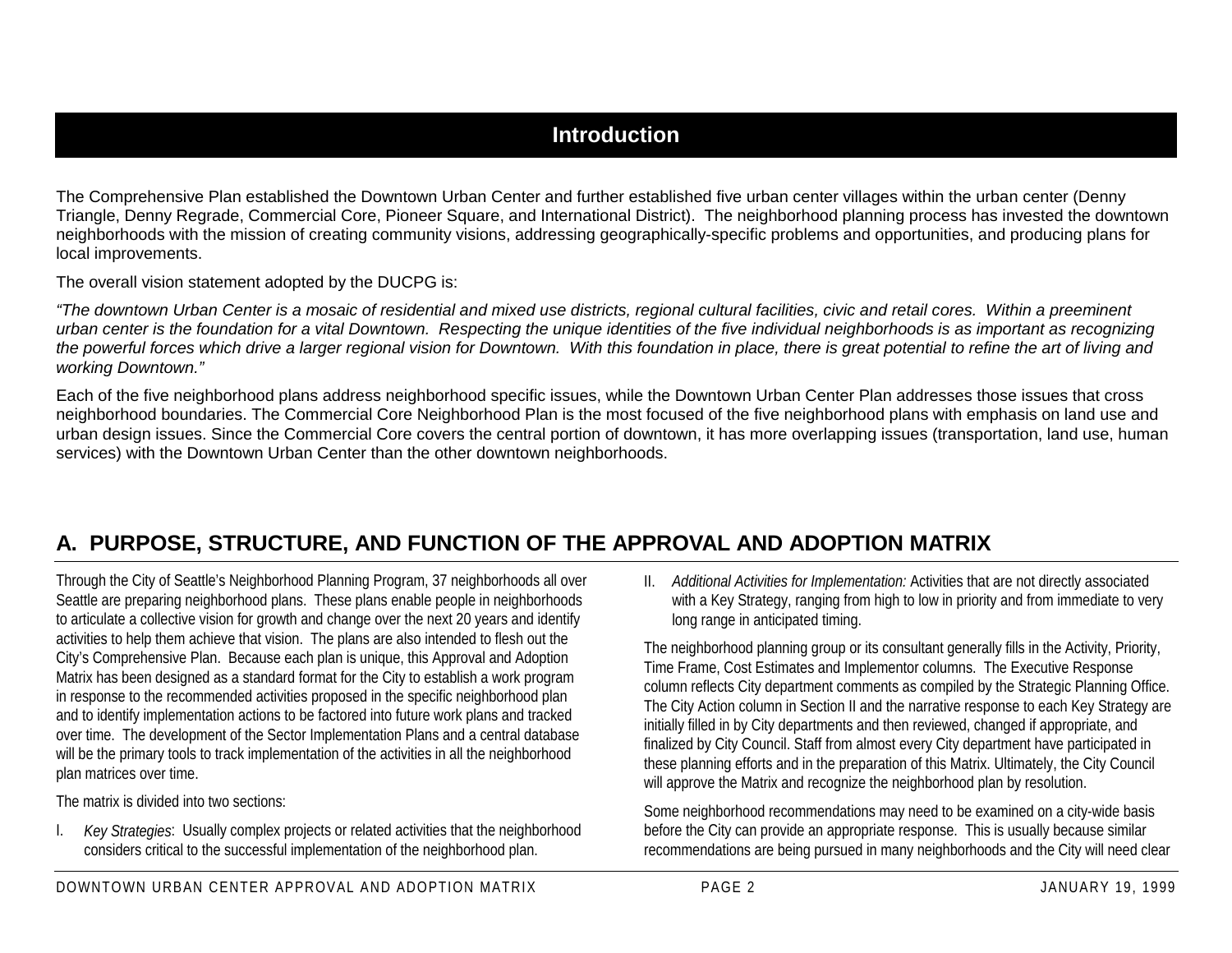policy direction to ensure a consistent city-wide response. Such recommendations are being referred to the "Policy Docket", a list of policy issues that will be presented to City Council for further discussion and action.

# **B. ACTIVITIES ALREADY ACCOMPLISHED BY THE DOWNTOWN URBAN CENTER PLANNING GROUP**

#### *Downtown Planning Resource Center*

Participated in establishing a Downtown Planning Resource Center. The Resource Center provides a variety of resources including the City's GIS Dataviewer, planning and design reports, maps, and displays covering downtown plans and projects.

#### *Downtown Human Services Forum*

Participated with the Downtown Seattle Association in a Downtown Human Services Forum and with the five Downtown Neighborhood Planning Committees in preparation of a Human Services Inventory.

#### *Civic Center Project*

Participated with the Commercial Core in giving guidance to the City's Civic Center Project including recommendations for a Cherry Street Corridor Development Concept.

#### *Downtown Circulation Advisory Committee and Downtown Wayfinding*

Participated in setting up the Downtown Circulation Advisory Committee. Provided a general downtown perspective to the Downtown Wayfinding consultant study and supported connections between transportation and urban design issues.

#### *Pike Street Pedestrian Improvements*

Worked with the Downtown Seattle Association and SEATRAN on new pedestrian sidewalk improvements on Pike Street between First and Second Avenues.

#### *Downtown Urban Design Framework Plan*

Provided support for a Downtown Urban Design Framework Plan proposal and did significant background work on interrelated urban design, land use and transportation issues.

# **C. ACRONYMS AND DEFINITIONS**

| <b>BINMIC</b> Ballard Interbay Northend Manufacturing and Industrial Center   | <b>DRC</b> Downtown Retail Core zone                                                                           |
|-------------------------------------------------------------------------------|----------------------------------------------------------------------------------------------------------------|
| <b>DCLU</b> Department of Design, Construction and Land Use (City of Seattle) | <b>DUCPG</b> Downtown Urban Center Planning Group                                                              |
| <b>DMC</b> Downtown Mixed Commercial zone                                     | E-3 Busway Bus-only stretch of Fifth Avenue South, south of Downtown Seattle                                   |
| <b>DMC-240</b> DMC zone with a 240 foot height limit                          | FAR Floor Area Ratio - the ratio of building floor area to lot area on which the building                      |
| <b>DOC1</b> Downtown Office Core 1 zone                                       | stands.                                                                                                        |
| <b>DOC2</b> Downtown Office Core 2 zone                                       | HSD Human Services Department (Formerly part of Department of Housing and Human<br>Services) (City of Seattle) |
| <b>DON</b> Department of Neighborhoods (City of Seattle)                      | <b>IG2</b> General Industrial 2 zone                                                                           |
| <b>DPR</b> Department of Parks and Recreation (City of Seattle)               | <b>MAI Median Area Income</b>                                                                                  |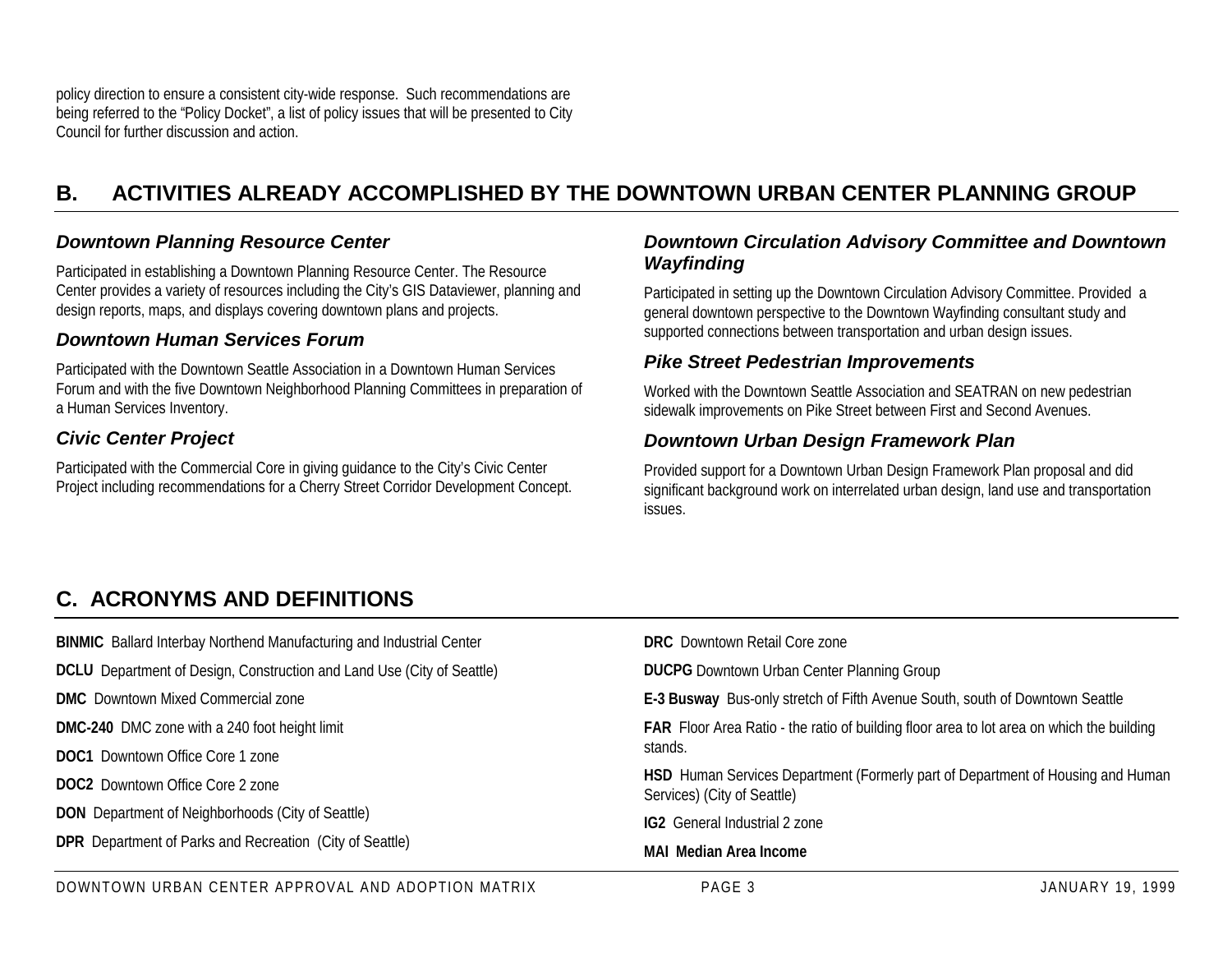**Metro** King County Department of Transportation Metro Transit Division

**OH** Office of Housing (Formerly part of Department of Housing and Human Services) (City of Seattle)

**P1/P2 Overlays** Pedestrian District 1 and Pedestrian District 2 zoning overlays

**POS** Port of Seattle

**PSM** Pioneer Square Mixed zone

**SAC** Seattle Arts Commission

**SAP** Station Area Planning process for light rail (City of Seattle)

**SEATRAN** Seattle Transportation Department (City of Seattle)

**Section 8** Federal housing rental assistance program

**Sound Transit** (Formerly RTA – Regional Transit Authority)

**SPO** Strategic Planning Office (Formerly part of Office of Management and Planning) (City of Seattle)

**Super bonus** a proposed method of stimulating increased housing production by creating incentives through greater FAR opportunities

**TDR** Transferable Development Rights

**WSF** Washington State Ferries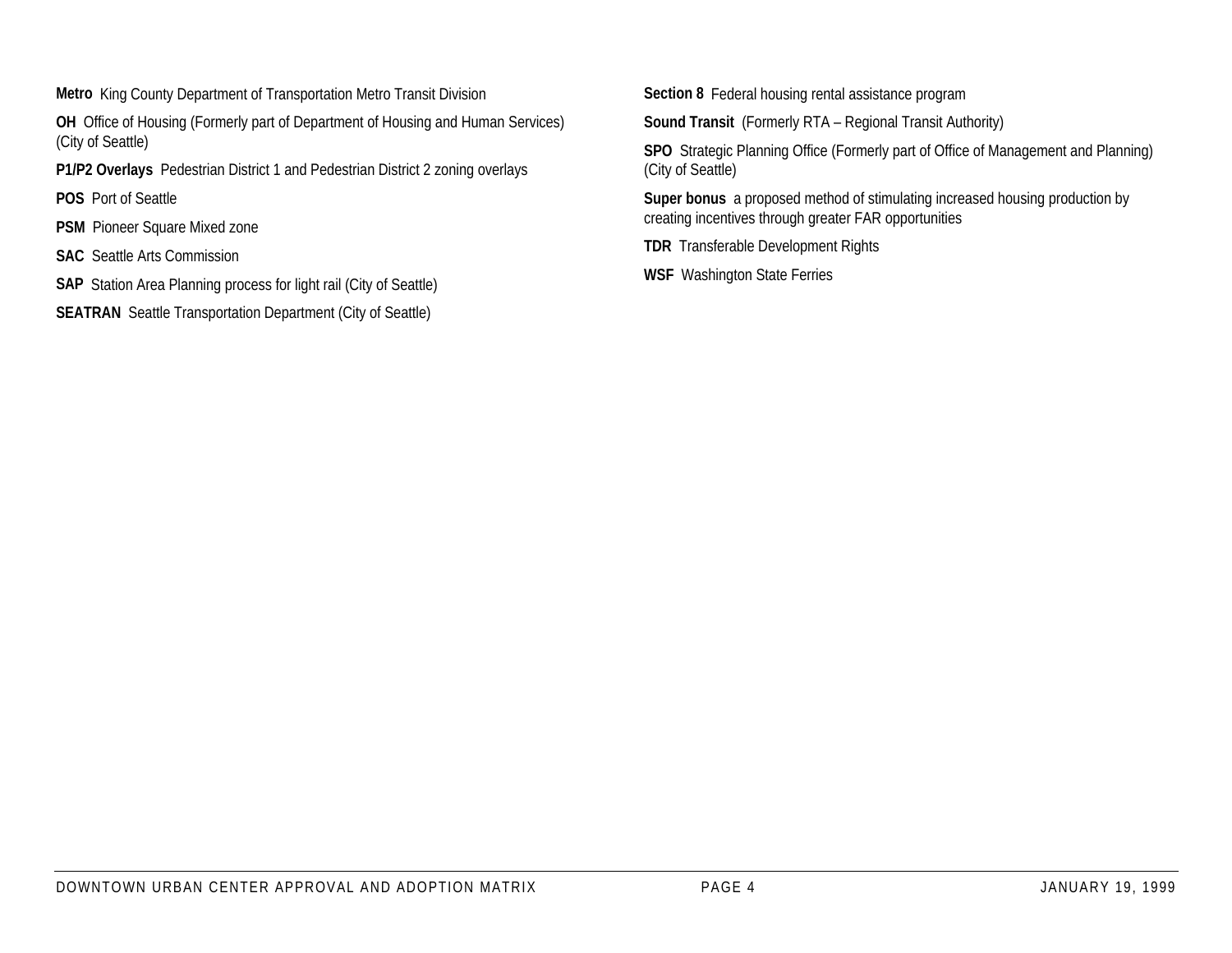# **I. Key Strategies**

Each Key Strategy consists of activities for a single complex project or theme that the neighborhood considers critical to achieving its vision for the future. While the Key Strategies are high priorities for the neighborhood, they are also part of a twenty-year plan, so the specific activities within each Key Strategy may be implemented over the span of many years.

The City recognizes the importance of the Key Strategies to the neighborhood that developed them. Given the number of Key Strategies that will be proposed from the 37 planning areas, priorities will have to be set and projects phased over time. The City will coordinate efforts to sort through the Key Strategies. During this sorting process, the departments will work together to create sector work programs that will prioritize Key Strategy elements. This may include developing rough cost estimates for the activities within each Key Strategy; identifying potential funding sources and mechanisms;

establishing priorities for the Key Strategies within each plan, as well as priorities among plans; and developing phased implementation and funding strategies. The City will involve neighborhoods in a public process so that neighborhoods can help to establish citywide priorities. Activities identified in this section will be included in the City's tracking database for monitoring neighborhood plan implementation.

The department most involved with the activities for a Key Strategy is designated as the lead. Otherwise, DON is designated as the lead. Other participating departments are also identified.

The Integrated City Response lists activities already underway, and other tasks that the City is committed to commence during the 1999-2000 biennium.

# **A. INCREASE DEVELOPMENT OPPORTUNITIES FOR CREATING A STRONG MIXED-USE DOWNTOWN**

## **Description**

This Key Strategy is aimed at simplifying downtown land use policies and regulations , acknowledging the need to accommodate more mixed use development activity, and stimulating greater private investment in market-rate housing in the center of downtown. As development interests compete for a shrinking supply of developable land within the downtown, it is important that regulations provide appropriate directions and incentives for the kind of development that is most suitable and desirable in downtown. These recommendations are reflected in similar activities proposed by the Commercial Core, Denny Triangle, and Pioneer Square neighborhood plans.

Several parts of the following Key Strategy may be implemented with the plan adoption. These early adoption actions are only part of the more complete strategies which are recommended. These "initial implementation actions" are identified in the following text. The DUCPG recognizes that most of the recommendations require further research, analysis, and public outreach before final adoption. Therefore, DUCPG feels it is important that staff and/or consultant resources be available to support this further work in the next two years. This involves:

Analysis of the Transfer of Development Rights Program (LU-9, LU-10, LU-13, LU-14, LU-15, LU-16, LU-17)

Real Estate Value Analysis of the Floor Area Ratio, Bonus and TDR Program (LU-3, LU-4, LU-5, LU-11, LU-12, LU-18)

## **Integrated City Response**

The City strongly supports the goals of this Key Strategy. It is consistent with the Comprehensive Plan's goals of increasing development in strong mixed-use centers. Downtown Seattle is expected to contain the broadest mix of activities and greatest intensity of development in the region, and this Key Strategy will help to foster that goal. In addition, this Key Strategy is intended to restructure the downtown Bonus and TDR programs in order to make them more responsive to current and changing needs downtown. The City supports the development of a downtown zoning program, responsive to neighborhood priorities, so long as changes do not have a negative impact on funding for the development of affordable housing or impacts on the capacity to meet employment targets for downtown Seattle.

Preparation of an Urban Design Framework Plan (LU-21)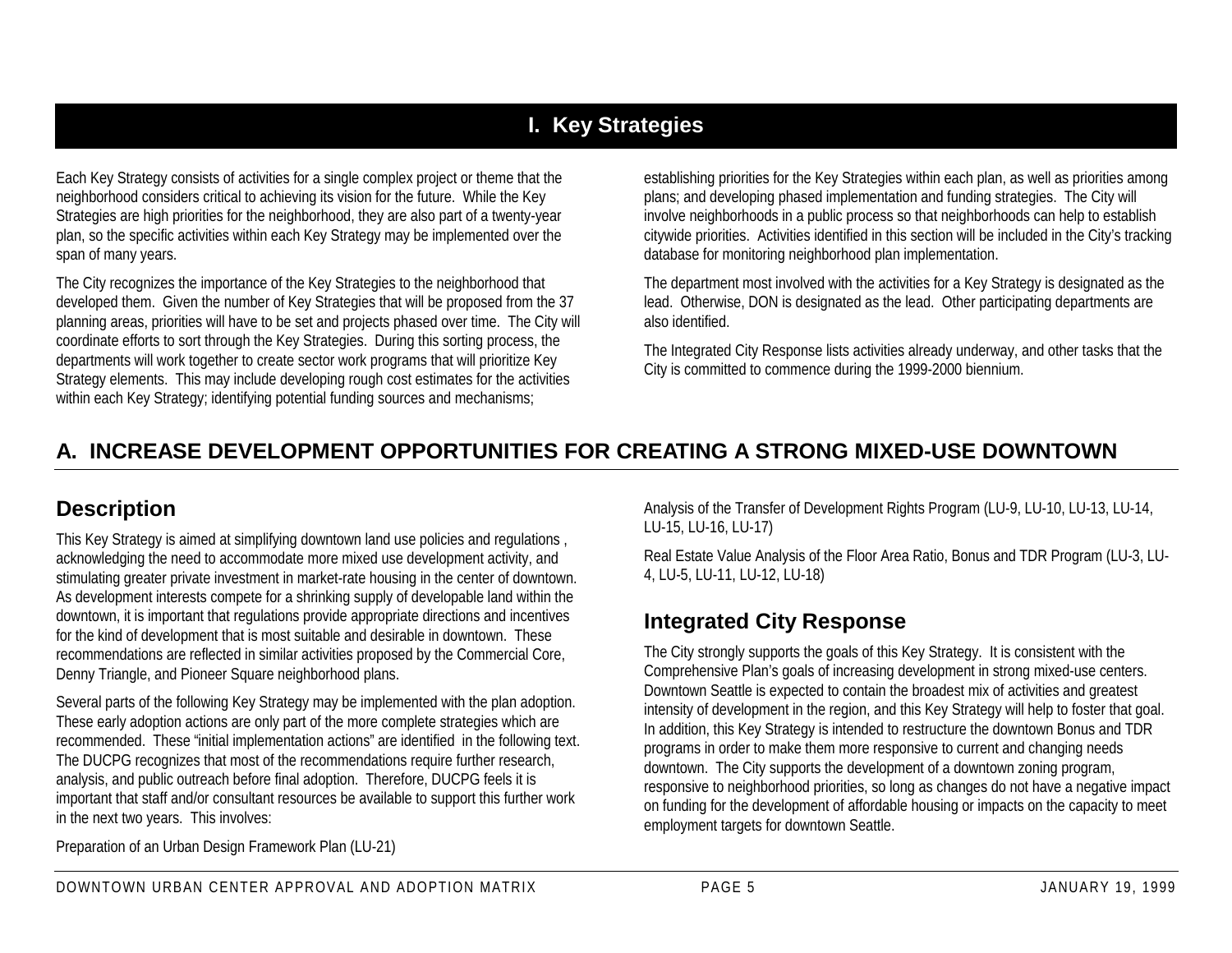Many of these recommendations, however, require complicated regulatory changes to the already complicated Downtown Land Use Code. The downtown Bonus and TDR programs are complex, interrelated programs. Changing one aspect of the program may have unintended effects in other parts of the program. In addition, the Denny Triangle, Belltown and Commercial Core neighborhoods have all proposed changes to the downtown zoning program which have not been reflected in the DUCPG recommendations. (DUCPG was an umbrella planning group that was intended to address issues that crossed village boundaries. The idea was to have DUCPG shepherd the activities that crossed village boundaries or where there was consensus across all of the villages. Some of the villages have proposals that could conflict with DUCPG recommendations or that include some variation on the DUCPG recommendations.) Without further analysis of how all of these recommendations will affect development and each other, the Executive can not recommend adoption of these proposals. The Executive will undertake a comprehensive analysis of land use recommendations from DUCPG, Belltown, the Commercial Core and the Denny Triangle at the same time beginning in 1999.

## *Lead Department:* **OH and DCLU**

#### *Participating Departments:* **SPO, DON, Planning Commission**

#### *Activities Already Underway*

- 1. SPO has worked with DUCPG and the Pioneer Square community to refine Pioneer Square zoning recommendations and SPO and DCLU have developed legislation to implement proposed changes. The legislation has been forwarded to the Council as part of the Approval & Adoption package for the Downtown Urban Center Neighborhood Plan.
- 2. DCLU, OH and SPO have developed legislation to implement recommendations related to exempting housing from Floor Area Ratio limits ("housing invisibility") in the

DOC1 zone. The legislation has been forwarded to the Council as part of the Approval & Adoption package for the Downtown Urban Center Neighborhood Plan.

## *Tasks to be Undertaken in 1999-2000*

1. By the end of 1999, the Executive will perform analysis on the following Bonus and TDR recommendations as they relate to development of housing for households under 80% of median area income, including: 1) the proposed super bonus, 2) bonus values, and 3) height and bulk. For those items, the Executive will submit initial recommendations to the Council by the end of 1999 and proposed legislation in January 2000. Beginning in 2000, the Executive will begin analysis of the Bonus, TDR, and any other housing and land use recommendations.

 As the Executive evaluates the Bonus and TDR proposals, the Executive will: 1) assign affected departments, such as OH, DON (Urban Conservation), or DPR, as lead departments (or co-leads with DCLU and SPO); 2) include Council staff on the City staff team; and 3) provide community groups, including DUCPG and SHDC, with an opportunity to review and comment on the Executive's recommendations.

 In addition, the Executive will: 1) confirm or revise the assumptions related to the ability of downtown to meet both housing and employment targets under current regulations; 2) evaluate the ability of the market to provide housing for households earning between 65% and 80% of median income without additional incentives; 3) review legal issues related to proposed incentives for housing for households above 80% of median income; and 4) review legal and policy issues related to proposals for small buildings, historic buildings, and open space TDR.

 The Executive shall include Council staff on any interdepartmental team that develops and/or revises the DCLU Director's Rules related to the Bonus and TDR programs. In addition, the Executive shall brief appropriate Council Committee(s) for feedback and policy direction prior to Director approval of any rules for these programs.

|        | <b>Activity</b>                                                                                                                                           | <b>Priority</b> | <b>Time Frame</b> | Cost Estimate   Implementor |                          | <b>City Comment</b>                                                                                                                                    |  |  |
|--------|-----------------------------------------------------------------------------------------------------------------------------------------------------------|-----------------|-------------------|-----------------------------|--------------------------|--------------------------------------------------------------------------------------------------------------------------------------------------------|--|--|
|        | Modify zoning to simplify zoning designations and to stimulate development.                                                                               |                 |                   |                             |                          |                                                                                                                                                        |  |  |
| $LU-1$ | a. Adjust the Downtown Urban Center boundary to<br>include the area north of Royal Brougham and west<br>of First Avenue, as defined by the Pioneer Square | High            | 99                |                             | SPO, DCLU,<br><b>DON</b> | a. The area proposed to be incorporated into the<br>Downtown Urban Center is within the Duwamish<br>Manufacturing and Industrial Center. The Executive |  |  |

**A. Increase Development Opportunities for Creating a Strong Mixed-Use Downtown**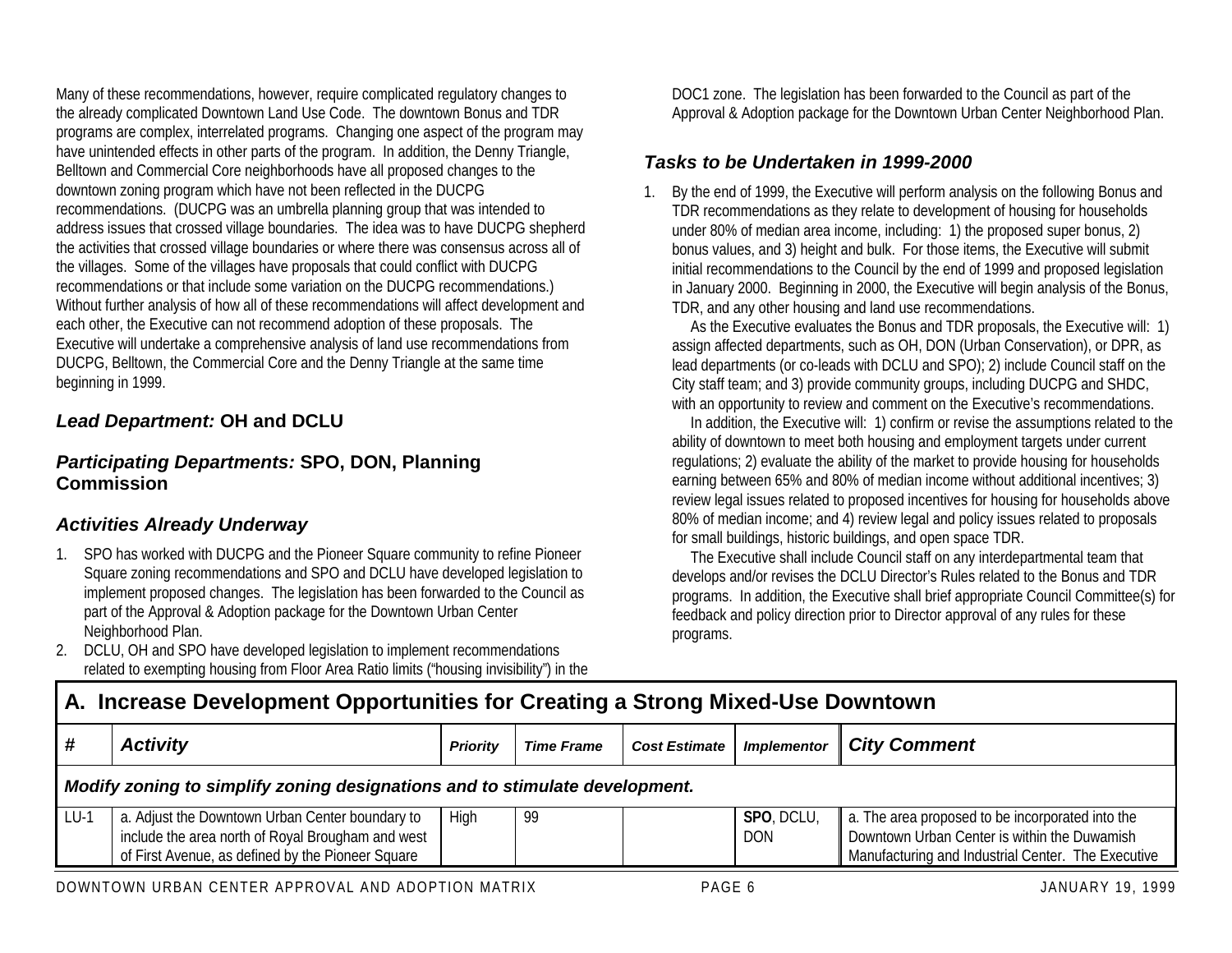|        | A. Increase Development Opportunities for Creating a Strong Mixed-Use Downtown                                                                                                                                                                                                                                                                                                                                                                                                                                                                                                                                                                                                                                                                                                                                                                                |                 |                   |                      |                    |                                                                                                                                                                                                                                                                                                                                                                                                                                                                                                                     |  |  |  |
|--------|---------------------------------------------------------------------------------------------------------------------------------------------------------------------------------------------------------------------------------------------------------------------------------------------------------------------------------------------------------------------------------------------------------------------------------------------------------------------------------------------------------------------------------------------------------------------------------------------------------------------------------------------------------------------------------------------------------------------------------------------------------------------------------------------------------------------------------------------------------------|-----------------|-------------------|----------------------|--------------------|---------------------------------------------------------------------------------------------------------------------------------------------------------------------------------------------------------------------------------------------------------------------------------------------------------------------------------------------------------------------------------------------------------------------------------------------------------------------------------------------------------------------|--|--|--|
| #      | <b>Activity</b>                                                                                                                                                                                                                                                                                                                                                                                                                                                                                                                                                                                                                                                                                                                                                                                                                                               | <b>Priority</b> | <b>Time Frame</b> | <b>Cost Estimate</b> | <b>Implementor</b> | <b>City Comment</b>                                                                                                                                                                                                                                                                                                                                                                                                                                                                                                 |  |  |  |
|        | Neighborhood Plan.<br>b. Extend historic core provisions of the Pioneer<br>Square Special Review District south to include the                                                                                                                                                                                                                                                                                                                                                                                                                                                                                                                                                                                                                                                                                                                                |                 |                   |                      |                    | is open to exploring this change but recommends<br>waiting to deliberate on the proposed boundary<br>change until the Greater Duwamish Planning<br>Committee has commented on this recommendation.                                                                                                                                                                                                                                                                                                                  |  |  |  |
|        | current buffer area within the Pioneer Square<br>Special Review District, south of King Street, and<br>make adjustments to street level use requirements<br>throughout the District consistent with the adopted<br>1992 Pioneer Square Plan Update and the 1998<br>Pioneer Square Neighborhood Plan.                                                                                                                                                                                                                                                                                                                                                                                                                                                                                                                                                          |                 |                   |                      |                    | b. Land Use Code amendments to make adjustments<br>to the Pioneer Square Special Review District<br>consistent with the Pioneer Square Plan have been<br>forwarded for Council consideration with the<br>Downtown Urban Center Neighborhood Plan.                                                                                                                                                                                                                                                                   |  |  |  |
|        |                                                                                                                                                                                                                                                                                                                                                                                                                                                                                                                                                                                                                                                                                                                                                                                                                                                               |                 |                   |                      |                    | In addition, a rezone of one block, currently in the<br>Pioneer Square Special Review District, from IG2 to<br>PSM has been forwarded for Council consideration<br>with the Downtown Urban Center Neighborhood<br>Plan.                                                                                                                                                                                                                                                                                             |  |  |  |
|        | Rework the current bonus and TDR programs to stimulate development that achieves the community's goals.                                                                                                                                                                                                                                                                                                                                                                                                                                                                                                                                                                                                                                                                                                                                                       |                 |                   |                      |                    |                                                                                                                                                                                                                                                                                                                                                                                                                                                                                                                     |  |  |  |
| $LU-2$ | Create a Housing Incentive Package in DOC1,<br>DOC2 and DMC-240 focused on creating new units<br>serving households earning 50-80% of median<br>income. Conduct additional analysis of the following<br>recommendations as an urgent priority in 1999:<br>Creating a "super" bonus that increases the<br>maximum FAR for commercial and mixed use<br>projects;<br>Allowing housing to be constructed on- or off-<br>$\bullet$<br>site:<br>Requiring projects to provide public benefit<br>$\bullet$<br>features that contribute to increasing the quality<br>of life for residents.<br>Work with city departments to apply this provision to<br>DOC 1 on an initial basis to compare outcomes with<br>performance of the existing program. Consider<br>establishing a "floating assignment process" in<br>which OH would have the administrative authority to | High            | 99                |                      | DCLU, SPO,<br>OH   | The Executive will perform analysis of this<br>recommendation alongside other recommendations<br>to change the downtown Bonus and TDR programs<br>which could support the development of housing for<br>households under 80% of median area income, and<br>will submit initial recommendations to Council in<br>1999, with legislation submitted in 2000, if<br>appropriate. The Planning Commission recommends<br>that the super-bonus incentive be limited to housing<br>for people with 50-80% of median income. |  |  |  |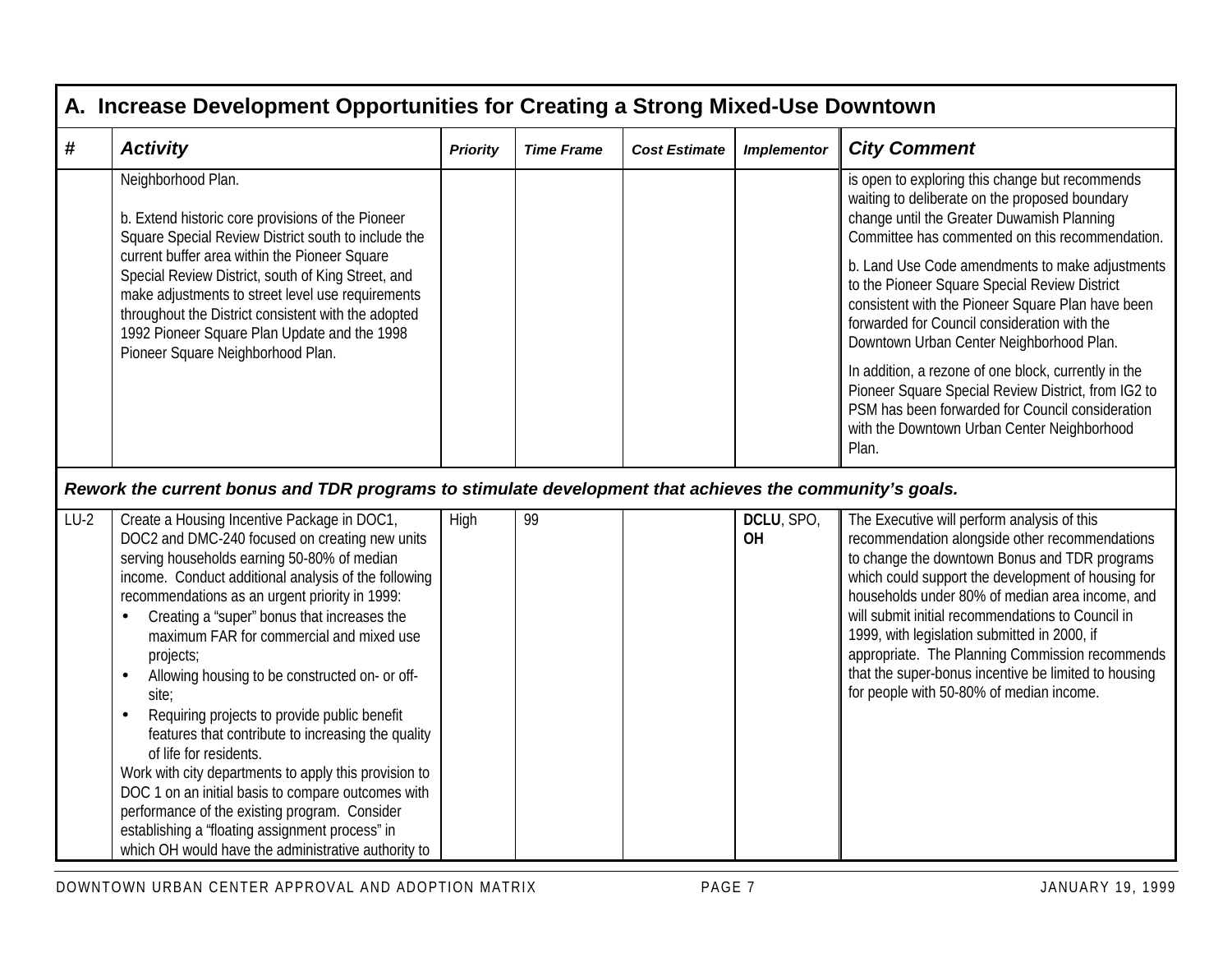|                   | A. Increase Development Opportunities for Creating a Strong Mixed-Use Downtown                                                                                                                                                                                                                                                                                                                                                                                                          |                 |                   |                      |                       |                                                                                                                                                                                                                                                                                                                                                                                                                                                                                                                          |  |  |
|-------------------|-----------------------------------------------------------------------------------------------------------------------------------------------------------------------------------------------------------------------------------------------------------------------------------------------------------------------------------------------------------------------------------------------------------------------------------------------------------------------------------------|-----------------|-------------------|----------------------|-----------------------|--------------------------------------------------------------------------------------------------------------------------------------------------------------------------------------------------------------------------------------------------------------------------------------------------------------------------------------------------------------------------------------------------------------------------------------------------------------------------------------------------------------------------|--|--|
| $\boldsymbol{\#}$ | <b>Activity</b>                                                                                                                                                                                                                                                                                                                                                                                                                                                                         | <b>Priority</b> | <b>Time Frame</b> | <b>Cost Estimate</b> | <b>Implementor</b>    | <b>City Comment</b>                                                                                                                                                                                                                                                                                                                                                                                                                                                                                                      |  |  |
|                   | modify qualifying household median income targets<br>based on project performance. Determine<br>appropriate city response to support of market-rate<br>above-median housing. Work with DCLU and OH to<br>prepare an analysis to be based on criteria such as<br>economic advantages of FAR/height increases and<br>TDRs associated with different types of household<br>income levels, priorities for housing, open space,<br>and historic preservation, and geographic<br>differences. |                 |                   |                      |                       |                                                                                                                                                                                                                                                                                                                                                                                                                                                                                                                          |  |  |
| LU-2a             | Eliminate the floor area ratio limit for housing in the<br>DOC 1 zone ("housing invisibility").                                                                                                                                                                                                                                                                                                                                                                                         | High            | Immediate         |                      | DCLU, SPO,<br>OH      | An ordinance with recommendations regarding how<br>this proposal may be implemented has been<br>forwarded for Council consideration with the<br>Downtown Urban Center Neighborhood Plan.                                                                                                                                                                                                                                                                                                                                 |  |  |
| $LU-3$            | Conduct a comprehensive analysis of the<br>bonus/TDR program that establishes bonus values<br>relative to geographic location and neighborhood<br>plan goals. Consider adding bonuses for the<br>development of housing for households earning less<br>than 80% of area median income.                                                                                                                                                                                                  | High            | 99-00             |                      | DCLU, SPO,<br>OH      | The Executive will perform analysis of this<br>recommendation alongside other recommendations<br>to change the downtown Bonus and TDR programs<br>which could support the development of housing for<br>households under 80% of median area income, and<br>will submit initial recommendations to Council in<br>1999, with legislation submitted in 2000, if<br>appropriate<br>There currently are housing bonuses for housing for<br>households earning less than 50% and less than<br>80% of median income (see HS-1). |  |  |
| LU-28             | Study the feasibility and equity of 'corralling' TDRs<br>within neighborhoods rather than letting them be<br>sent to receiving sites elsewhere in the downtown.<br>Conduct a market analysis to determine that an<br>equitable distribution of TDR value can be<br>maintained throughout the downtown<br>neighborhoods.                                                                                                                                                                 | High            |                   |                      | DCLU, SPO,<br>DON, OH | The Executive will begin analysis of this<br>recommendation alongside other recommendations<br>to change the downtown Bonus and TDR program<br>which could support the development of housing for<br>households under 80% of median area income, and<br>will submit initial recommendations to Council in<br>1999, with legislation submitted in 2000, if<br>appropriate.                                                                                                                                                |  |  |
| $LU-4$            | Eliminate the tiering system used to calculate<br>maximum FAR allowances. Develop an alternate<br>system that assigns bonus values and priorities                                                                                                                                                                                                                                                                                                                                       | High            | 99                |                      | DCLU, SPO,<br>OH      | The Executive will perform analysis of this<br>recommendation alongside other recommendations<br>to change the downtown Bonus and TDR programs                                                                                                                                                                                                                                                                                                                                                                           |  |  |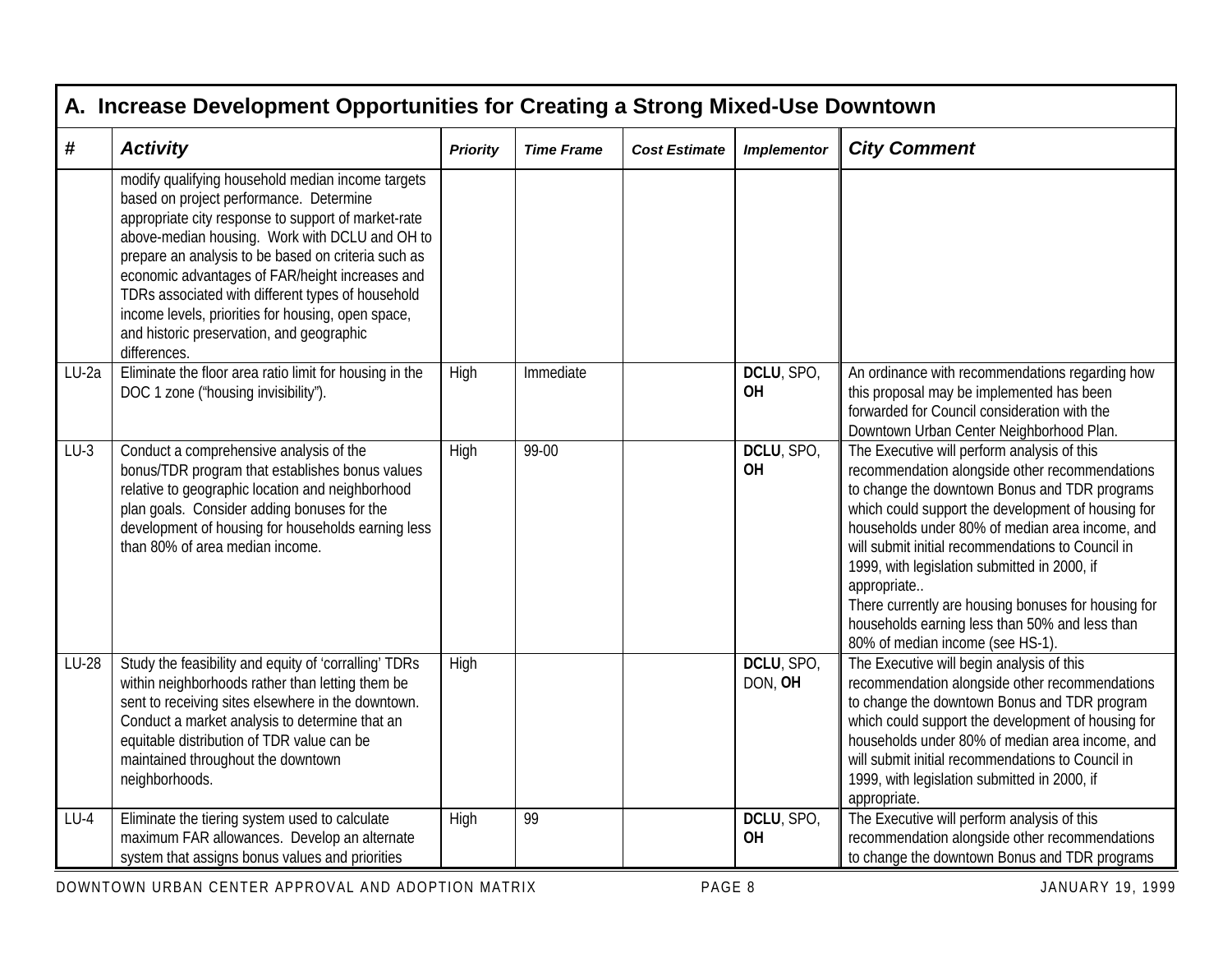|        | A. Increase Development Opportunities for Creating a Strong Mixed-Use Downtown                                                                                                                                                                                                                                                                                                                                                                                                                                                                                                                                                                                                                                                                                                                                                                                                                   |                 |                   |                      |                       |                                                                                                                                                                                                                                                                                                                                                                                                                                                                                                                                                                           |  |  |  |
|--------|--------------------------------------------------------------------------------------------------------------------------------------------------------------------------------------------------------------------------------------------------------------------------------------------------------------------------------------------------------------------------------------------------------------------------------------------------------------------------------------------------------------------------------------------------------------------------------------------------------------------------------------------------------------------------------------------------------------------------------------------------------------------------------------------------------------------------------------------------------------------------------------------------|-----------------|-------------------|----------------------|-----------------------|---------------------------------------------------------------------------------------------------------------------------------------------------------------------------------------------------------------------------------------------------------------------------------------------------------------------------------------------------------------------------------------------------------------------------------------------------------------------------------------------------------------------------------------------------------------------------|--|--|--|
| #      | <b>Activity</b>                                                                                                                                                                                                                                                                                                                                                                                                                                                                                                                                                                                                                                                                                                                                                                                                                                                                                  | <b>Priority</b> | <b>Time Frame</b> | <b>Cost Estimate</b> | <b>Implementor</b>    | <b>City Comment</b>                                                                                                                                                                                                                                                                                                                                                                                                                                                                                                                                                       |  |  |  |
|        | established by the neighborhoods. Housing should<br>be the highest priority.                                                                                                                                                                                                                                                                                                                                                                                                                                                                                                                                                                                                                                                                                                                                                                                                                     |                 |                   |                      |                       | which could support the development of housing for<br>households under 80% of median area income, and<br>will submit initial recommendations to Council in<br>1999, with legislation submitted in 2000, if<br>appropriate.                                                                                                                                                                                                                                                                                                                                                |  |  |  |
| $LU-5$ | Reevaluate the existing bonus program. Simplify<br>and balance the menu of bonusable public benefit<br>features to reflect neighborhood plan goals. First,<br>eliminate cinemas and performing arts theaters from<br>the menu of bonusable public benefit features as<br>part of the Plan adoption. Fund a DUCPG program<br>through DCLU and OH in 1999 to develop a<br>comprehensive analysis of the bonus/TDR/tiering<br>program to assess relative values on a project- and<br>geographic basis in keeping with neighborhood plan<br>goals including such elements as:<br>Prioritize public benefit features that support<br>housing, such as human services and child<br>care services.<br>Create additional public benefit features that<br>$\bullet$<br>support housing, such as the provision of<br>housing serving households with less than 80%<br>of median income and grocery stores. | High            | 99                |                      | DCLU, SPO,<br>OH, SAC | The Executive will perform analysis of this<br>recommendation alongside other recommendations<br>to change the downtown Bonus and TDR programs<br>which could support the development of housing for<br>households under 80% of median area income, and<br>will submit initial recommendations to Council in<br>1999, with legislation submitted in 2000, if<br>appropriate.<br>The Seattle Arts Commission does not want to see<br>the elimination of performing arts theaters as a<br>bonusable public benefit in light of their cultural<br>resource planning efforts. |  |  |  |
| $LU-6$ | Consider consolidating some of the public benefit<br>features related to open space, such as parcel<br>parks, residential parcel parks, rooftop gardens,<br>hillclimb assists, hillside terraces, and urban plazas.                                                                                                                                                                                                                                                                                                                                                                                                                                                                                                                                                                                                                                                                              | Med.            | 2000              |                      | DCLU, SPO,<br>OH      | The Executive will consider this recommendation in<br>2000 alongside issues raised in the development of a<br>downtown urban design plan.                                                                                                                                                                                                                                                                                                                                                                                                                                 |  |  |  |
| $LU-7$ | Consider eliminating sculptured building tops,<br>shopping atriums, shopping corridors, and public<br>atriums from the menu of bonusable public benefit<br>features, provided that these issues are addressed<br>through design review, updated downtown design<br>guidelines, and neighborhood plan<br>recommendations.                                                                                                                                                                                                                                                                                                                                                                                                                                                                                                                                                                         | Med-<br>High    | 2000              |                      | DCLU, SPO,<br>OH      | The Executive will consider this recommendation in<br>2000 alongside issues raised in the development of a<br>downtown urban design plan.                                                                                                                                                                                                                                                                                                                                                                                                                                 |  |  |  |
| $LU-8$ | Consider making retail shopping, sidewalk widening                                                                                                                                                                                                                                                                                                                                                                                                                                                                                                                                                                                                                                                                                                                                                                                                                                               | High            | 99-00             |                      | DCLU, SPO,            | The Executive will begin analysis of this                                                                                                                                                                                                                                                                                                                                                                                                                                                                                                                                 |  |  |  |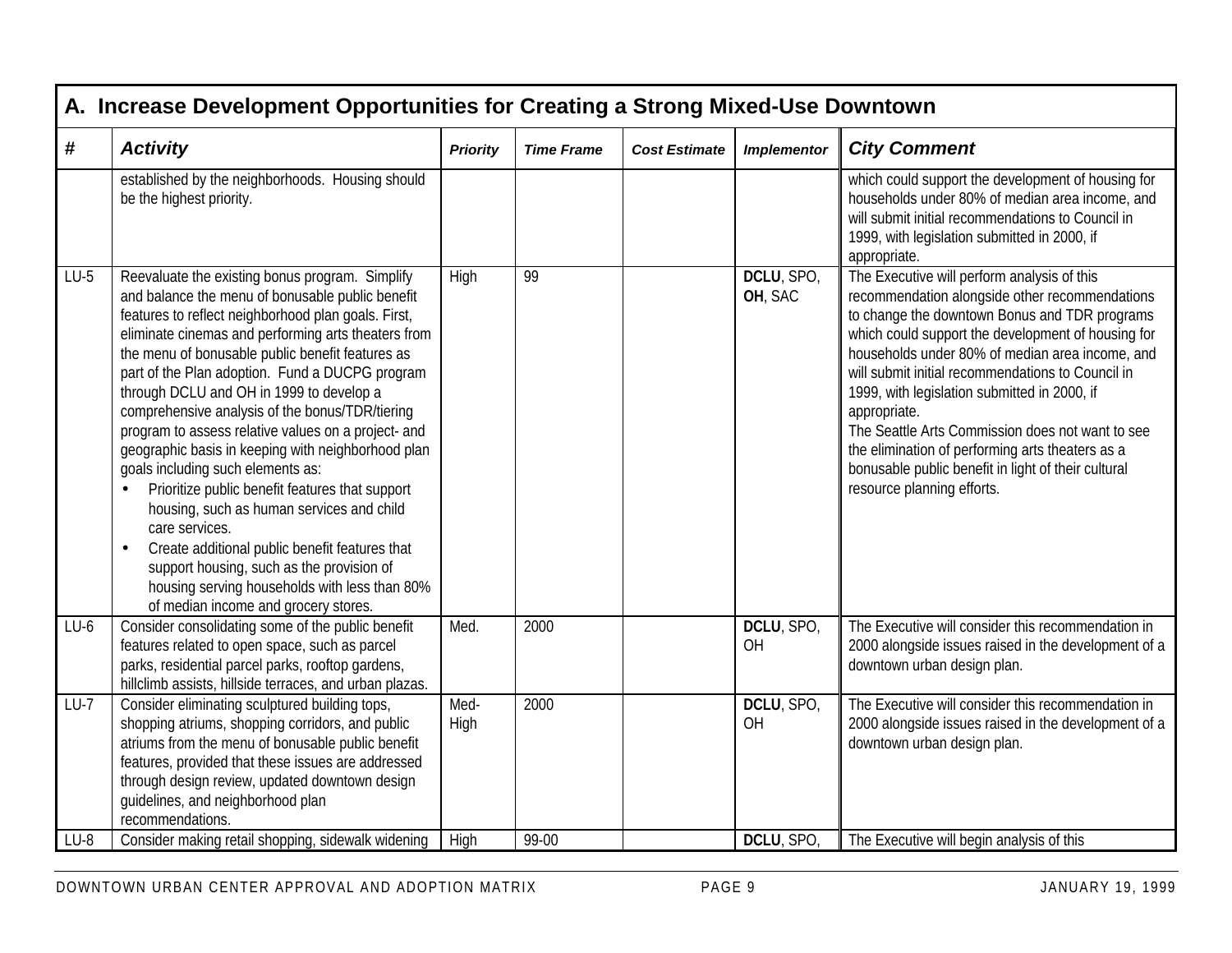|         | A. Increase Development Opportunities for Creating a Strong Mixed-Use Downtown                                                                                                                                                                                                                                               |                 |                   |                      |                         |                                                                                                                                                                                                                                                                                                                                                                                                                                                      |  |  |  |
|---------|------------------------------------------------------------------------------------------------------------------------------------------------------------------------------------------------------------------------------------------------------------------------------------------------------------------------------|-----------------|-------------------|----------------------|-------------------------|------------------------------------------------------------------------------------------------------------------------------------------------------------------------------------------------------------------------------------------------------------------------------------------------------------------------------------------------------------------------------------------------------------------------------------------------------|--|--|--|
| #       | <b>Activity</b>                                                                                                                                                                                                                                                                                                              | <b>Priority</b> | <b>Time Frame</b> | <b>Cost Estimate</b> | <b>Implementor</b>      | <b>City Comment</b>                                                                                                                                                                                                                                                                                                                                                                                                                                  |  |  |  |
|         | (per Section 23.49.022), and overhead weather<br>protection into mandatory code requirements with<br>complementary increase in base FAR rather than<br>bonusable public benefit features.                                                                                                                                    |                 |                   |                      | $\overline{OH}$         | recommendation alongside other recommendations<br>to change the downtown Bonus and TDR programs<br>which could support the development of housing for<br>households under 80% of median area income in<br>1999. This recommendation may also be considered<br>in 2000 alongside issues raised in the development<br>of a downtown urban design plan.                                                                                                 |  |  |  |
| $LU-9$  | Reevaluate the existing TDR program. Assess the<br>volume of available TDRs. Update and reorder the<br>list of priorities for the use of TDRs to reflect<br>neighborhood plan goals.<br>Prioritize the retention, rehabilitation, and provision<br>of housing for households earning less than 80% of<br>median area income. | High            | 99-00             |                      | DCLU, SPO,<br><b>OH</b> | The Executive will begin analysis of this<br>recommendation alongside other recommendations<br>to change the downtown Bonus and TDR programs<br>which could support the development of housing for<br>households under 80% of median area income, and<br>will submit initial recommendations to Council in<br>1999, with legislation submitted in 2000, if<br>appropriate                                                                            |  |  |  |
| $LU-25$ | Consider making housing TDRs part of the FAR<br>process without restricting their use as the only<br>means of achieving maximum FAR.                                                                                                                                                                                         | High            |                   |                      | DCLU, SPO,<br>OH        | The Executive will begin analysis of this<br>recommendation alongside other recommendations<br>to change the downtown Bonus and TDR programs<br>which could support the development of housing for<br>households under 80% of median area income, and<br>will submit initial recommendations to Council in<br>1999, with legislation submitted in 2000, if<br>appropriate.<br>Currently TDRs are not the only means of achieving<br>the maximum FAR. |  |  |  |
| LU-10   | Consider adding preservation of landmark historic<br>buildings to the list of priorities for the use of TDRs,<br>especially in areas where development pressure<br>threatens these structures.                                                                                                                               | Med.            | 2000              |                      | DCLU, SPO,<br>OH, DON   | Designated Seattle Landmark Structures in DOC1,<br>DOC2 and DRC zones and DMC zones south of<br>Virginia Street are currently eligible sending sites for<br>TDRs.<br>The Executive will consider expanding the area<br>eligible for TDRs in 2000 alongside issues raised in<br>the development of a downtown urban design plan.                                                                                                                      |  |  |  |
| LU-11   | Review the menu of bonus items, TDRs, and special<br>incentive packages every five years. Reassess their<br>values, priorities, and utilization.                                                                                                                                                                             | Med.            | 2002              |                      | DCLU, SPO,<br>OH        | The Executive will perform analysis of the costs of<br>implementing this recommendation together with<br>other recommendations to change the downtown                                                                                                                                                                                                                                                                                                |  |  |  |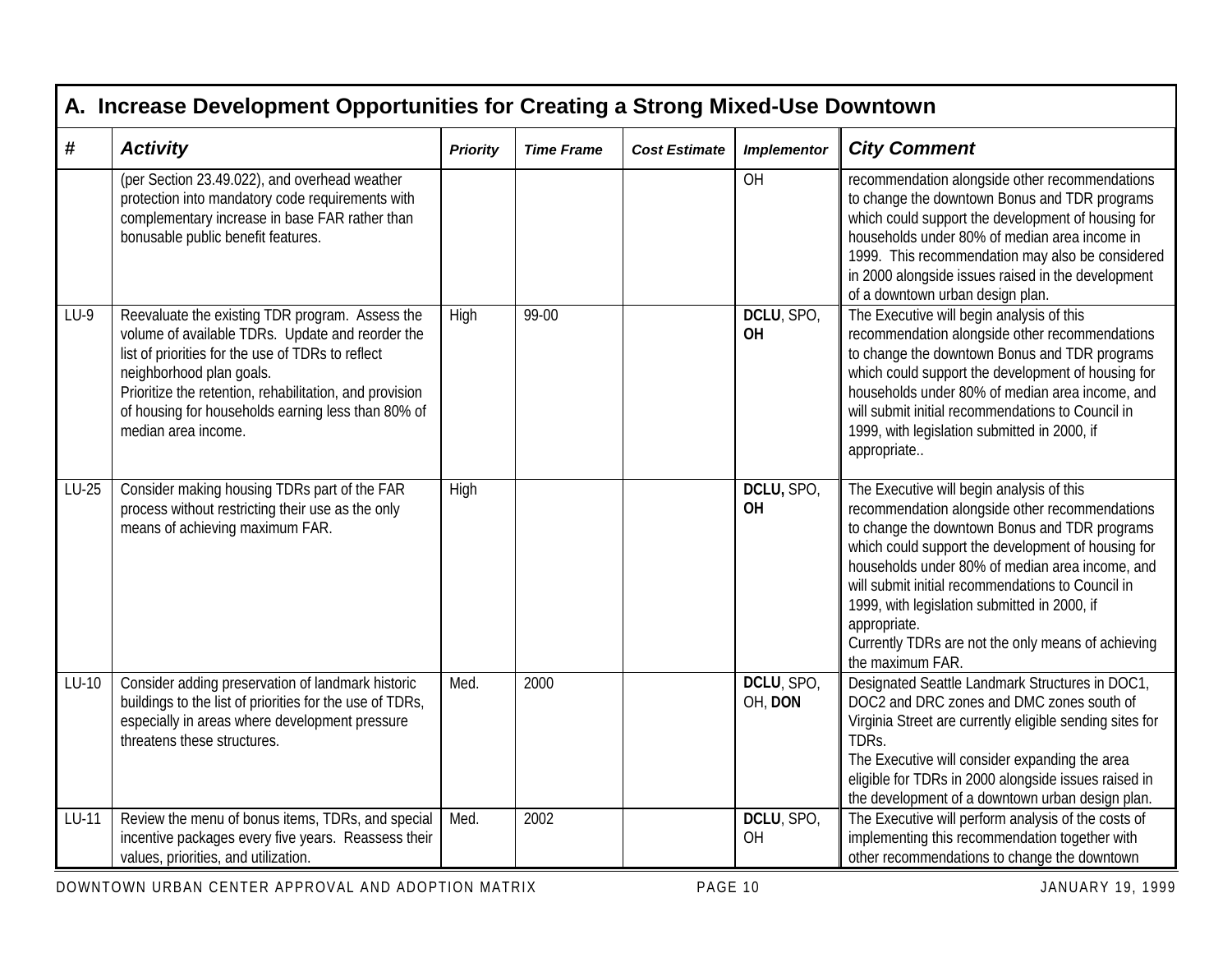| #       | <b>Activity</b>                                                                                                                                                                                                                                                  | <b>Priority</b> | <b>Time Frame</b> | <b>Cost Estimate</b> | <b>Implementor</b>                               | <b>City Comment</b>                                                                                                                                                                                                                                                                                                                                                                                                                                                                                                                                       |
|---------|------------------------------------------------------------------------------------------------------------------------------------------------------------------------------------------------------------------------------------------------------------------|-----------------|-------------------|----------------------|--------------------------------------------------|-----------------------------------------------------------------------------------------------------------------------------------------------------------------------------------------------------------------------------------------------------------------------------------------------------------------------------------------------------------------------------------------------------------------------------------------------------------------------------------------------------------------------------------------------------------|
|         |                                                                                                                                                                                                                                                                  |                 |                   |                      |                                                  | Bonus and TDR programs which could support the<br>development of housing for households under 80% of<br>median area income, and will submit initial<br>recommendations to Council in 1999, with legislation<br>submitted in 2000, if appropriate.                                                                                                                                                                                                                                                                                                         |
| LU-12   | Review and recalculate the value of the cash option<br>bonus every two years.                                                                                                                                                                                    | Med.            | 2000              |                      | OH                                               | OH agrees with this proposal and will incorporate it<br>into its work program.                                                                                                                                                                                                                                                                                                                                                                                                                                                                            |
| LU-13   | Consider adding a menu of additional options for the<br>use of TDRs, including:<br>Development of compatible in-fill projects in<br>historic districts<br>Retention of varied building scales<br>$\bullet$<br>Creation of open space                             | Med.            | 2000-01           |                      | DCLU, SPO,<br>OH, DON,<br><b>DPR</b>             | The Executive will consider this recommendation in<br>2000 alongside issues raised in the development of a<br>downtown urban design plan. In-fill projects in historic<br>districts are currently eligible for TDRs.                                                                                                                                                                                                                                                                                                                                      |
| LU-27   | Consider restructuring the TDR program to first<br>priority for housing; second priority for landmark and<br>performing arts theater preservation; and third<br>priority for development of open space, Green<br>Streets and retention of varied building scale. | Med.            |                   |                      | DCLU, SPO,<br>OH, DON,<br>DPR,<br><b>SEATRAN</b> | The Executive will perform analysis of this<br>recommendation together with other<br>recommendations to change the downtown Bonus<br>and TDR programs which could support the<br>development of housing for households under 80% of<br>median area income, and will submit initial<br>recommendations to Council in 1999, with legislation<br>submitted in 2000, if appropriate.                                                                                                                                                                          |
| LU-14   | Enable surplus development capacity from City-<br>owned property within the Downtown Urban Center<br>to be available for sale as TDRs. Allow proceeds<br>from sales to be earmarked to finance designated<br>Green Street projects.                              | High            | 99-00             |                      | DCLU, SPO,<br>OH, ESD,<br><b>DPR</b>             | As part of its work on the Civic Center, ESD is<br>exploring the possibility of potential TDRs from City<br>properties not developed to their maximum potential,<br>as well as the possible use of revenues from TDR<br>proceeds for the Civic Center/open space effort. The<br>Executive will also consider this recommendation in<br>2000 alongside issues raised in the development of a<br>downtown urban design plan.<br>DPR recommends that purchase or development of<br>open space/parks also be considered for this<br>potential funding source. |
| $LU-15$ | Allow sites retained or developed as open space to<br>sell open space TDRs from current and future open<br>space to other downtown projects. TDRs would not                                                                                                      | Med-<br>High    | 99-00             |                      | DCLU, SPO,<br><b>DPR</b>                         | The Executive will consider this recommendation in<br>2000 alongside issues raised in the development of a<br>downtown urban design plan. See LU-14.                                                                                                                                                                                                                                                                                                                                                                                                      |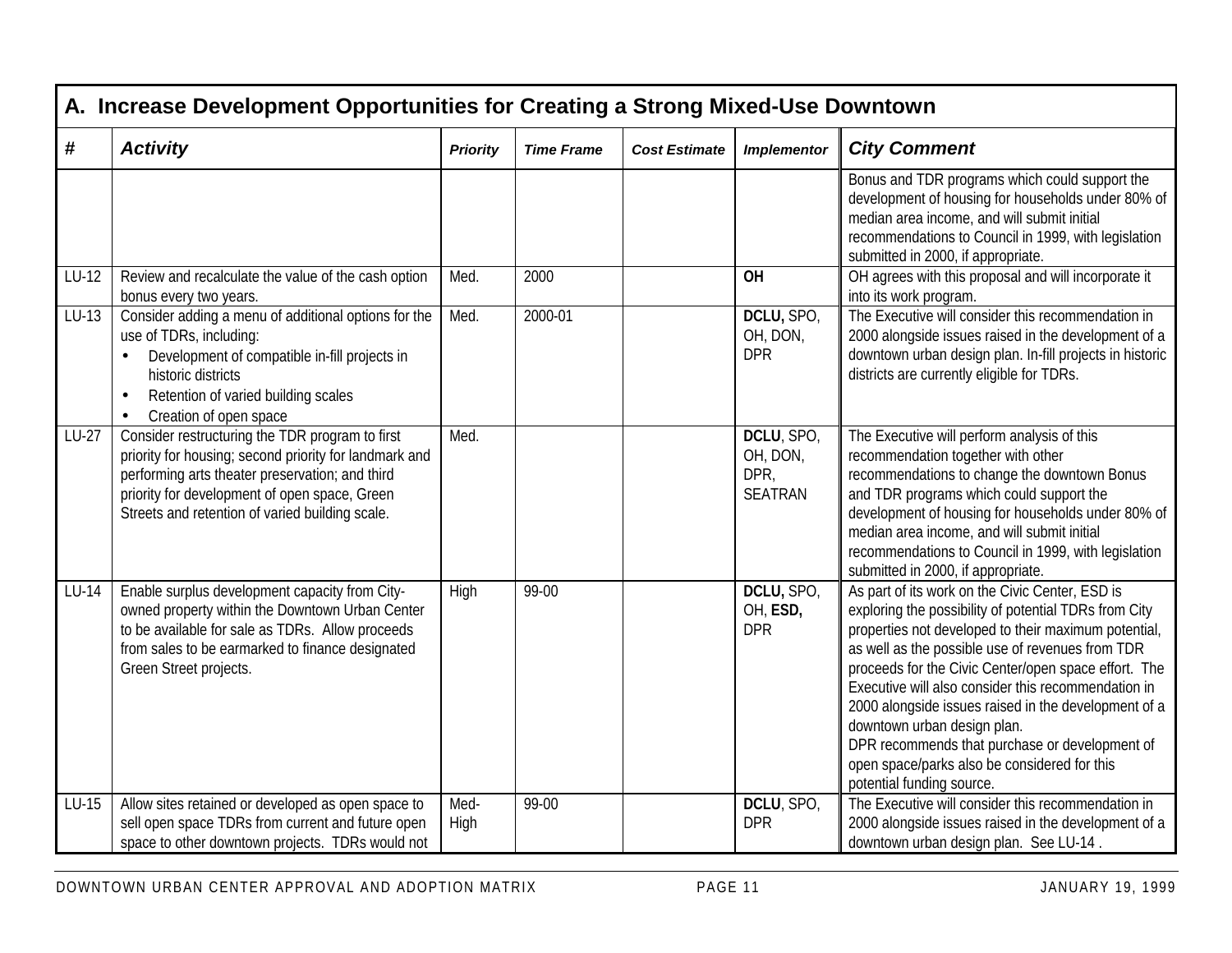|         | A. Increase Development Opportunities for Creating a Strong Mixed-Use Downtown                                                                                                                                                                                                                                                                                                                                                                                                                                                                                                                                                                                                                                                                                                                                                   |                 |                   |                      |                                    |                                                                                                                                                                                                                                                                                                                                                                                                                               |  |  |
|---------|----------------------------------------------------------------------------------------------------------------------------------------------------------------------------------------------------------------------------------------------------------------------------------------------------------------------------------------------------------------------------------------------------------------------------------------------------------------------------------------------------------------------------------------------------------------------------------------------------------------------------------------------------------------------------------------------------------------------------------------------------------------------------------------------------------------------------------|-----------------|-------------------|----------------------|------------------------------------|-------------------------------------------------------------------------------------------------------------------------------------------------------------------------------------------------------------------------------------------------------------------------------------------------------------------------------------------------------------------------------------------------------------------------------|--|--|
| #       | <b>Activity</b>                                                                                                                                                                                                                                                                                                                                                                                                                                                                                                                                                                                                                                                                                                                                                                                                                  | <b>Priority</b> | <b>Time Frame</b> | <b>Cost Estimate</b> | <b>Implementor</b>                 | <b>City Comment</b>                                                                                                                                                                                                                                                                                                                                                                                                           |  |  |
|         | be available for transfer from open space developed<br>as part of a project's public benefit features. Open<br>spaces sending TDRs must conform to location and<br>development criteria established in the revised<br>Downtown Plan urban design and open space<br>elements and in the downtown neighborhood plans.                                                                                                                                                                                                                                                                                                                                                                                                                                                                                                              |                 |                   |                      |                                    |                                                                                                                                                                                                                                                                                                                                                                                                                               |  |  |
| $LU-26$ | Consider allowing TDRs from open space sites to<br>be used as part of a designated open space<br>implementation program.                                                                                                                                                                                                                                                                                                                                                                                                                                                                                                                                                                                                                                                                                                         | High            |                   |                      | DCLU, SPO,<br><b>DPR</b>           | The Executive will consider this recommendation in<br>2000 alongside issues raised in the development of a<br>downtown urban design plan.                                                                                                                                                                                                                                                                                     |  |  |
| LU-16   | Create a Landmark Building Inefficiency TDR that<br>compensates for the inherent functional<br>inefficiencies of historic buildings, thereby<br>encouraging their preservation and increasing the<br>TDR supply.<br>Allow historic building inefficiencies comprised<br>of non-chargeable areas (e.g., circulation,<br>bathrooms, elevators, etc.) to be transferred as<br>TDRs to other downtown sites.<br>Calculate these TDRs at a multiplied rate of 4<br>$\bullet$<br>times the percentage of the building area which<br>is non-chargeable as leasable area.<br>Determine criteria for applying the Landmark<br>$\bullet$<br>Building Inefficiency TDR to new structures.<br>Develop analysis necessary to adopt a clear<br>$\bullet$<br>policy that prioritizes housing preservation and<br>housing in landmark buildings. | Med.-<br>High   | 2000              |                      | DCLU, SPO,<br>OH, DON              | The Executive will begin analysis of this<br>recommendation alongside other recommendations<br>to change the downtown Bonus and TDR programs<br>as part of its 1999-2000 work program.<br>The Executive has concerns about the basis for<br>allowing TDRs from historic buildings that are not<br>designated Seattle Landmarks and the blurring of the<br>distinction between bonuses and transfers of<br>development rights. |  |  |
| LU-17   | Create a Building Conservation Incentive Super<br>Bonus Package for the application of the Landmark<br><b>Building Inefficiency TDR.</b><br>Increase the base FAR by 2 in exchange for<br>requiring a fixed package of building amenities.                                                                                                                                                                                                                                                                                                                                                                                                                                                                                                                                                                                       | Med-<br>High    | 2000              |                      | DCLU, SPO,<br>OH, DON              | The Executive will begin analysis of this<br>recommendation together with other<br>recommendations to change the downtown Bonus<br>and TDR programs as part of its 1999-2000 work<br>program.                                                                                                                                                                                                                                 |  |  |
| LU-18   | Increase maximum FAR by three and building<br>height by 30% for projects providing:<br>Historic conservation or preservation bonuses<br>or TDRs that comprise 50% of the FAR allowed                                                                                                                                                                                                                                                                                                                                                                                                                                                                                                                                                                                                                                             | Med-<br>High    | 2000              |                      | DCLU, SPO,<br>DON, OH,<br>DPR, HSD | The Executive will begin analysis of this<br>recommendation alongside other recommendations<br>to change the downtown Bonus and TDR programs<br>as part of its 1999-2000 work program.                                                                                                                                                                                                                                        |  |  |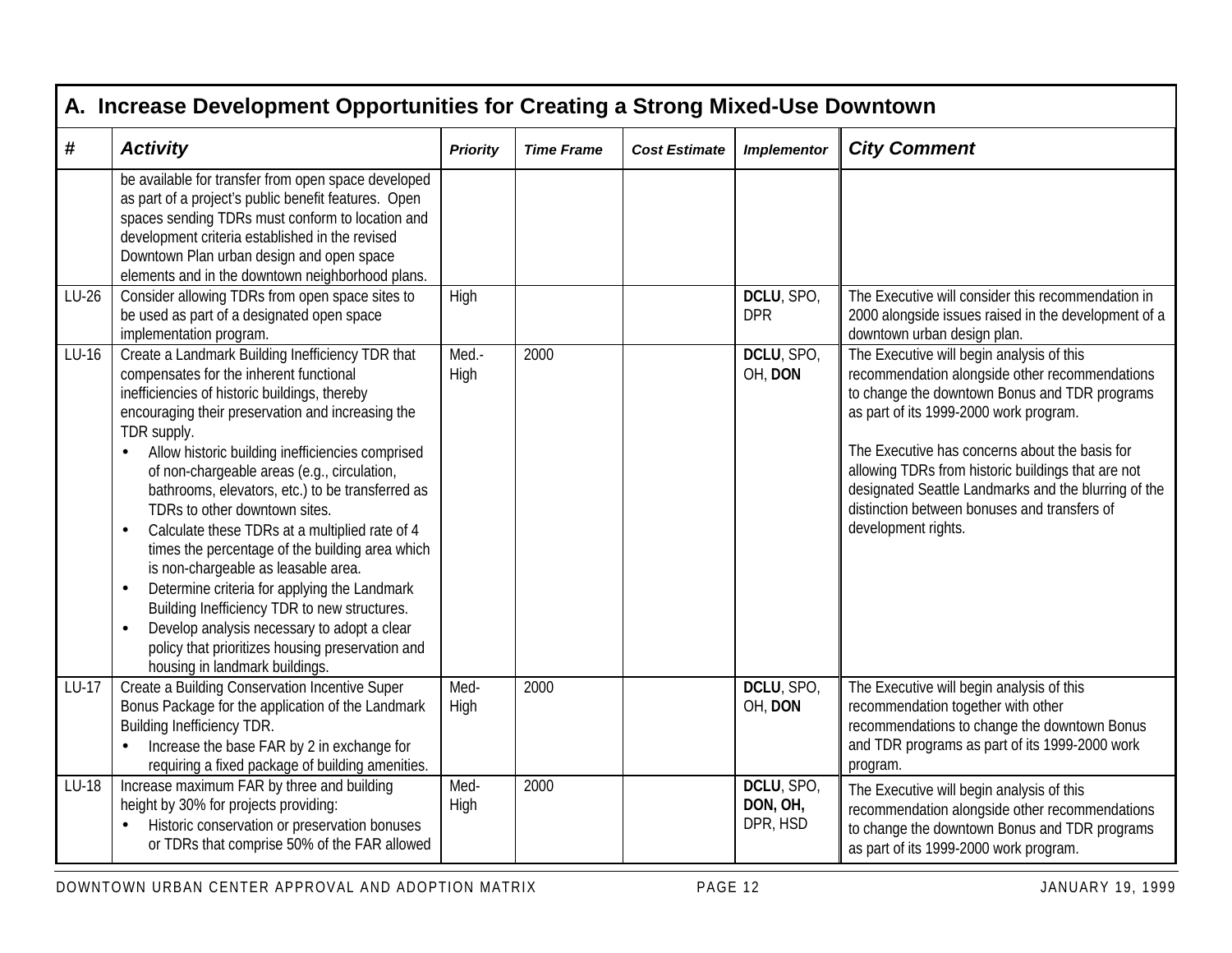|         | A. Increase Development Opportunities for Creating a Strong Mixed-Use Downtown                                                                                                                                                                                                                                                                                                                                                                                                                                                                                                                                                                                                                                                                                             |                 |                   |                      |                    |                                                                                                                                                                                                                                                                                                                                                                                                                                                                                     |
|---------|----------------------------------------------------------------------------------------------------------------------------------------------------------------------------------------------------------------------------------------------------------------------------------------------------------------------------------------------------------------------------------------------------------------------------------------------------------------------------------------------------------------------------------------------------------------------------------------------------------------------------------------------------------------------------------------------------------------------------------------------------------------------------|-----------------|-------------------|----------------------|--------------------|-------------------------------------------------------------------------------------------------------------------------------------------------------------------------------------------------------------------------------------------------------------------------------------------------------------------------------------------------------------------------------------------------------------------------------------------------------------------------------------|
| #       | <b>Activity</b>                                                                                                                                                                                                                                                                                                                                                                                                                                                                                                                                                                                                                                                                                                                                                            | <b>Priority</b> | <b>Time Frame</b> | <b>Cost Estimate</b> | <b>Implementor</b> | <b>City Comment</b>                                                                                                                                                                                                                                                                                                                                                                                                                                                                 |
|         | above the new base.<br>Bonuses or TDRs that provide housing<br>$\bullet$<br>affordable to households with eligibility<br>established to support projects within which<br>75% of the units are affordable to households<br>at or below 80% of median income and at least<br>25% of the units are affordable to households<br>at or below 100% of median comprising at least<br>30% of the FAR allowed above the new base.<br>Bonuses comprising 20% of the FAR allowed<br>above the base to come from at least three of<br>the following:<br>A. Off-site Green Street or open space<br>contribution (1.5 FAR)<br>B. Human services or day care facilities (up<br>to $1$ FAR.)<br>Short-term parking below grade (1.0 FAR)<br>C.<br>D. Transit station access, if applicable |                 |                   |                      |                    | However, the Executive will probably not support a<br>program which would provide more funds for historic<br>structures than for housing and which does not target<br>any funds to housing. The Executive has concerns<br>about the granting of bonuses for historic buildings<br>that are not designated Seattle Landmarks.                                                                                                                                                        |
| LU-19   | Eliminate FAR restrictions on sites less than one-<br>fourth block in area with the following conditions:<br>Building area to be regulated by height limits.<br>$\bullet$<br>Parking requirements satisfied by optional fee-<br>in-lieu payment.<br>Mandatory overhead weather protection,<br>$\bullet$<br>ground floor retail/commercial, sculptured top<br>rather than setbacks, TDRs necessary to<br>achieve building area greater than 14 or 15<br>FAR.<br>Design review.<br>$\bullet$                                                                                                                                                                                                                                                                                 | Med-<br>High    | 2000              |                      | <b>DCLU, SPO</b>   | The Executive will perform analysis of this<br>recommendation together with other<br>recommendations to change the downtown Bonus<br>and TDR programs which could support the<br>development of housing for households under 80% of<br>median area income, and will submit initial<br>recommendations to Council in 1999, with legislation<br>submitted in 2000, if appropriate.<br>The Executive has concerns about the basis for<br>eliminating FAR restrictions for small sites. |
| $LU-20$ | Revise downtown design review procedures and<br>design guidelines to reflect the Downtown Urban<br>Center's recommendations.                                                                                                                                                                                                                                                                                                                                                                                                                                                                                                                                                                                                                                               | High            | 2000              |                      | DCLU, SPO          | In March 1999, the City adopted new Downtown<br>Urban Design guidelines. DUCPG reviewed and<br>supported the proposed guidelines and did not<br>submit any proposed amendments to on the<br>proposed Downtown Urban Design Guidelines and<br>procedures. The Executive did consider                                                                                                                                                                                                 |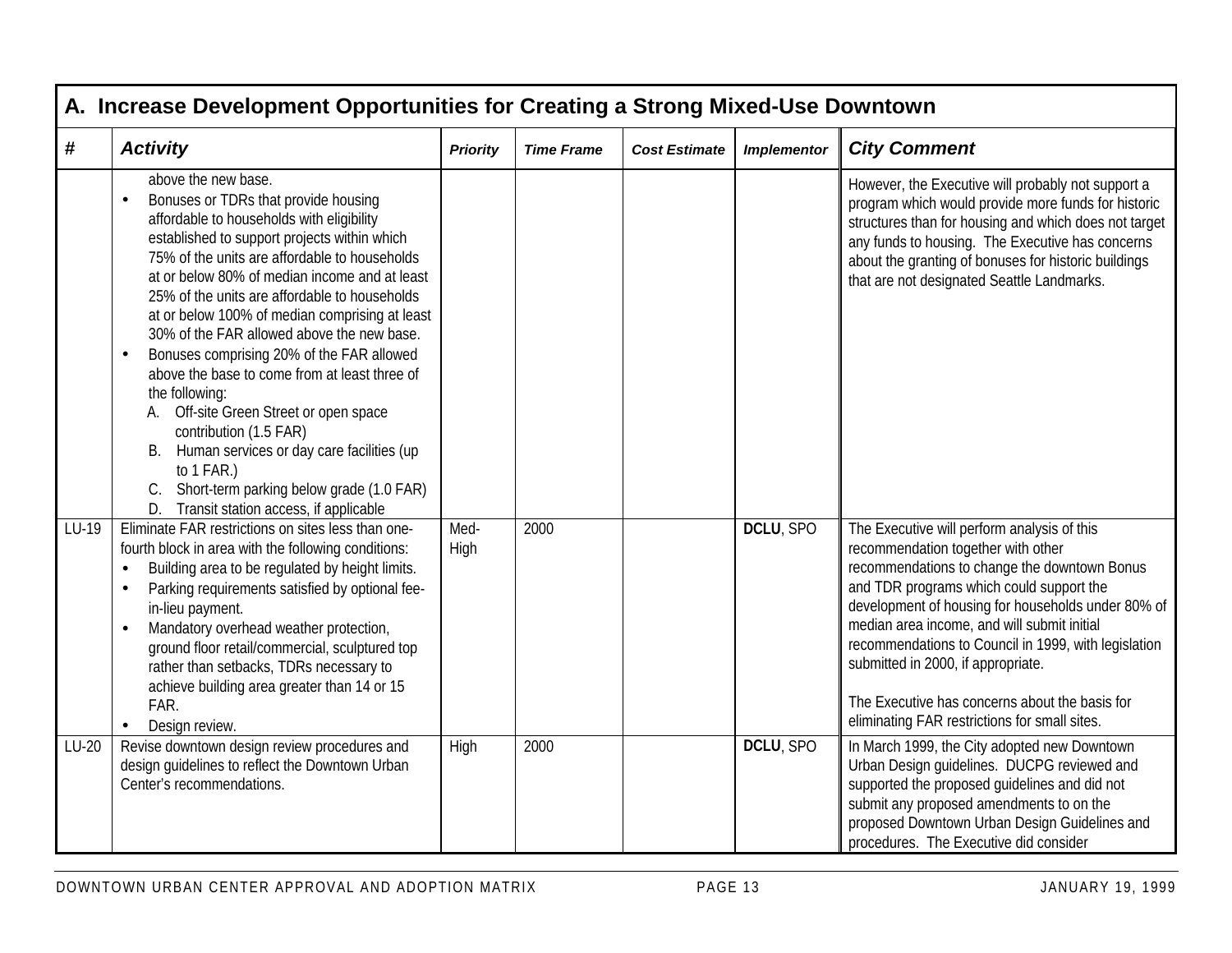| A. Increase Development Opportunities for Creating a Strong Mixed-Use Downtown |                 |                 |                   |                      |                    |                                                                                                                                                                                                                                                                                                                                                                                                                                        |  |
|--------------------------------------------------------------------------------|-----------------|-----------------|-------------------|----------------------|--------------------|----------------------------------------------------------------------------------------------------------------------------------------------------------------------------------------------------------------------------------------------------------------------------------------------------------------------------------------------------------------------------------------------------------------------------------------|--|
| 77                                                                             | <b>Activity</b> | <b>Priority</b> | <b>Time Frame</b> | <b>Cost Estimate</b> | <b>Implementor</b> | <b>City Comment</b>                                                                                                                                                                                                                                                                                                                                                                                                                    |  |
|                                                                                |                 |                 |                   |                      |                    | neighborhood plans as it developed the proposed<br>guidelines and specific recommendations from<br>Belltown were incorporated into the proposed<br>quidelines.<br>Additional recommendations to come out of the<br>Downtown Urban Design Plan could be incorporated<br>into the Downtown Design Review Guidelines in the<br>future. Individual neighborhood design quidelines<br>could also be considered for inclusion in the future. |  |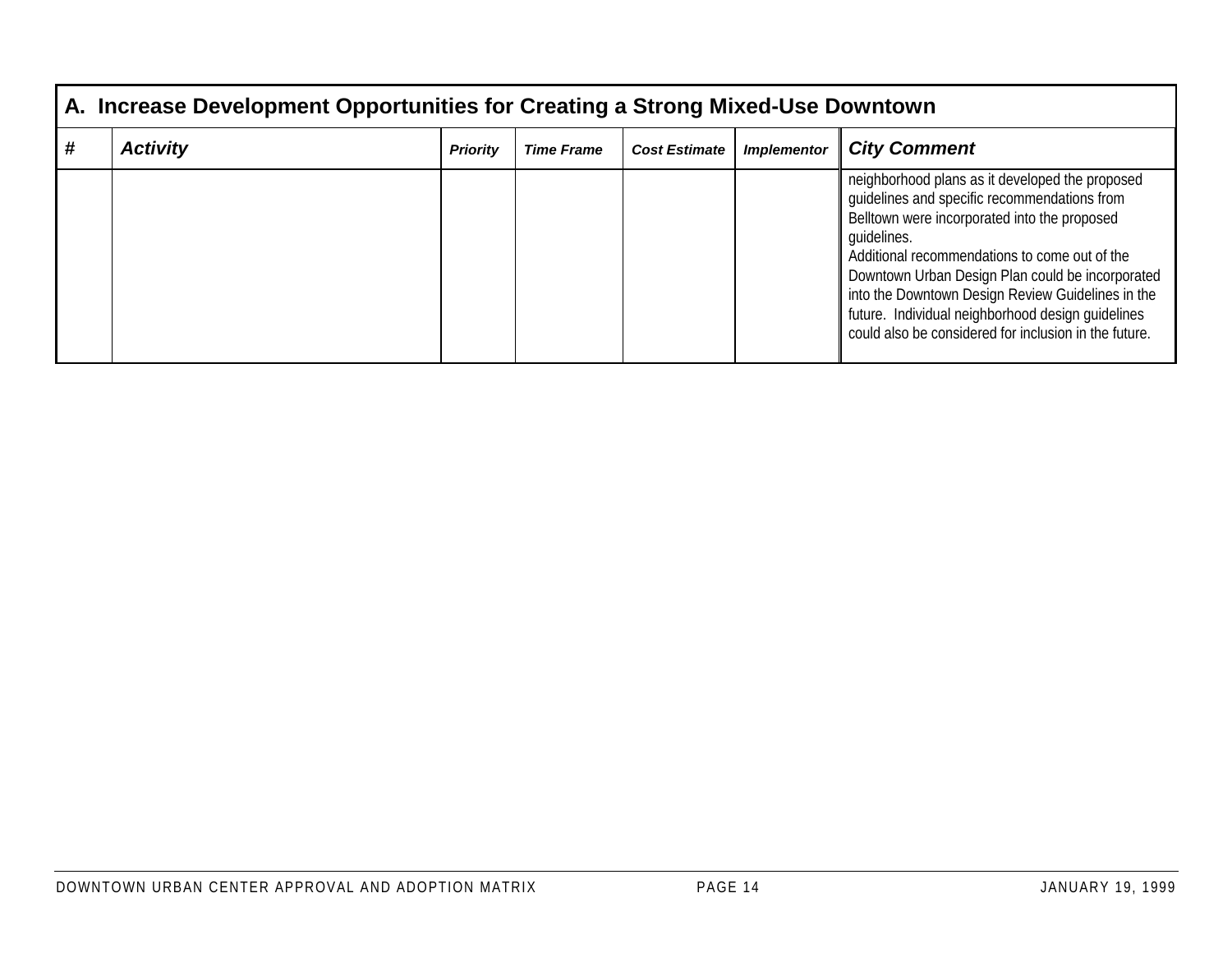# **B. INCREASE THE SUPPLY OF DOWNTOWN HOUSING FOR ALL INCOME LEVELS**

# **Description**

This strategy is closely linked with the preceding land use strategy. It involves revising existing housing policies and adding additional policies and strategies to increase the diversity of housing types, especially housing serving households with less than 50% and less than 80% of median area income. In addition, the strategy includes activities that are intended to increase the attractiveness of the downtown, enhance public safety, and provide amenities and services that will support 24-hour residential communities. A fundamental objective of the downtown housing strategy is preservation of existing levels of subsidies to support units currently supported by the federal "Section 8" program.

# **Integrated City Response**

The City strongly supports the goals of this Key Strategy to increase the supply of housing for all income groups downtown. Many of these recommendations will be considered in conjunction with the land use recommendations contained in Key Strategy A, and other strategies developed by the downtown neighborhoods.

The Executive is proposing that changes to the downtown TDR and Bonus programs to support households earning between 50% and 80% of median area income in addition to households earning less than 50% of median area income be considered for adoption alongside the adoption of this plan. It is becoming increasingly difficult to develop housing for the 50% to 80% of median income group. In addition, there are very few funds from sources outside the City available to subsidize housing for this group.

The City Council has been working with City departments to develop programs which will help to implement some of the other recommendations in this Key Strategy. New tools are being developed to address Section 8 subsidies that are expected to expire. The \$1 million low-income housing preservation loan fund created in the 1999-2000 budget may also help to implement this strategy. Similarly, the new multifamily housing tax abatement program will help to spur the development of housing for a range of incomes in three of the downtown Neighborhoods.

Some recommendations, such as eliminating or reducing utility hook-up charges and offsite infrastructure costs for housing serving households earning less than 80% of median area income, have Citywide implications and will need to be addressed through a Citywide review of the implications of such a program.

## *Lead Department:* **OH**

#### *Participating Departments:* **DCLU, SPO, Planning Commission**

#### *Activities Already Underway*

- 1. OH has prepared an analysis of some of the recommended changes to expand the downtown Bonus and TDR program to more strongly support housing for households earning between 50% and 80% of median area income. Legislation to implement these changes accompanies this plan.
- 2. The City Council created a \$1 million housing preservation loan fund as part of the 1999-2000 budget which will be of assistance in implementing some of these recommendations.
- 3. The City has created a multifamily housing tax abatement program which will help to stimulate housing development in three downtown neighborhoods.
- 4. The Office of Housing is currently developing a public/private partnership program for the preservation of expiring Section 8 housing subsidies which is expected to begin in 1999.

## *Tasks to be Undertaken in 1999-2000*

1. By the end of 1999, the Executive will perform analysis on the following Bonus and TDR recommendations as they relate to development of housing for households under 80% of median area income, including: 1) the proposed super bonus, 2) bonus values, and 3) height and bulk. For those items, the Executive will submit initial recommendations to the Council by the end of 1999 and proposed legislation in January 2000. Beginning in 2000, the Executive will begin analysis of the Bonus, TDR, and any other housing and land use recommendations.

 As the Executive evaluates the Bonus and TDR proposals, the Executive will: 1) assign affected departments, such as OH, DON (Urban Conservation), or DPR, as lead departments (or co-leads with DCLU and SPO); 2) include Council staff on the City staff team; and 3) provide community groups, including DUCPG and SHDC, with an opportunity to review and comment on the Executive's recommendations. In addition, the Executive will: 1) confirm or revise the assumptions related to the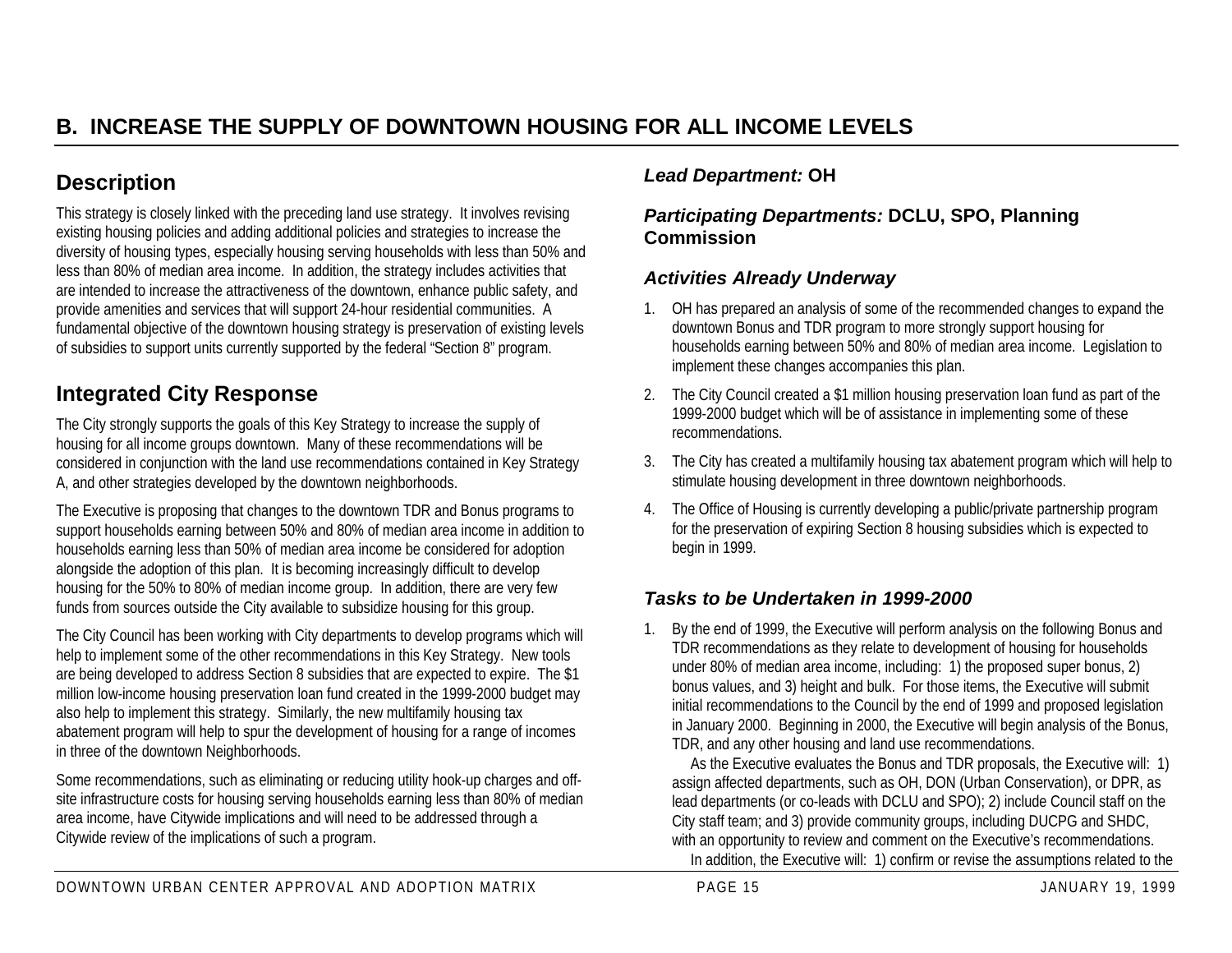ability of downtown to meet both housing and employment targets under current regulations; 2) evaluate the ability of the market to provide housing for households earning between 65% and 80% of median income without additional incentives; 3) review legal issues related to proposed incentives for housing for households above 80% of median income; and 4) review legal and policy issues related to proposals for small buildings, historic buildings, and open space TDR.

 The Executive shall include Council staff on any interdepartmental team that develops and/or revises the DCLU Director's Rules related to the Bonus and TDR programs. In addition, the Executive shall brief appropriate Council Committee(s) for feedback and policy direction prior to Director approval of any rules for these programs.

- 2. The Executive departments involved with Station Area Planning will work with the neighborhoods around future light rail stations on a number of issues, including housing.
- 3. OH will direct additional resources for additional staff to focus on downtown housing development issues.

|        | B. Increase the Supply of Downtown Housing for All Income Levels                                                                                                                                                                                                                     |                 |                   |                      |                         |                                                                                                                                                                                                                                                                                                                                                                                                                                                                                                                                                                                                                                                                                                                                                                                                                                                                                                                                                                                                                                                                                                                                                                                                                                                                                     |  |  |  |  |
|--------|--------------------------------------------------------------------------------------------------------------------------------------------------------------------------------------------------------------------------------------------------------------------------------------|-----------------|-------------------|----------------------|-------------------------|-------------------------------------------------------------------------------------------------------------------------------------------------------------------------------------------------------------------------------------------------------------------------------------------------------------------------------------------------------------------------------------------------------------------------------------------------------------------------------------------------------------------------------------------------------------------------------------------------------------------------------------------------------------------------------------------------------------------------------------------------------------------------------------------------------------------------------------------------------------------------------------------------------------------------------------------------------------------------------------------------------------------------------------------------------------------------------------------------------------------------------------------------------------------------------------------------------------------------------------------------------------------------------------|--|--|--|--|
| #      | <b>Activity</b>                                                                                                                                                                                                                                                                      | <b>Priority</b> | <b>Time Frame</b> | <b>Cost Estimate</b> | <b>Implementor</b>      | <b>City Comment</b>                                                                                                                                                                                                                                                                                                                                                                                                                                                                                                                                                                                                                                                                                                                                                                                                                                                                                                                                                                                                                                                                                                                                                                                                                                                                 |  |  |  |  |
|        | Create incentives to encourage housing development. (Implementors will include OH, DCLU, and SPO)                                                                                                                                                                                    |                 |                   |                      |                         |                                                                                                                                                                                                                                                                                                                                                                                                                                                                                                                                                                                                                                                                                                                                                                                                                                                                                                                                                                                                                                                                                                                                                                                                                                                                                     |  |  |  |  |
| $HS-1$ | Revise current bonus and TDR provisions to<br>make them available for housing development for<br>households earning 50-80% of median area<br>income In the future, study the application of this<br>recommendation to housing for households<br>earning up to 100% of median income. | High            | 99                |                      | OH, DCLU,<br><b>SPO</b> | OH supports making changes to the City's TDR and<br>Bonus programs so that they will more fully support<br>"moderate-income" housing development. OH proposes<br>to change the TDR program, whose benefits are<br>currently limited to households at or below 50% of<br>median, so that it may also assist households up to 80%<br>of median. Currently, the City's Bonus program serves<br>households at or below 80% of median with half the units<br>benefiting households at or below 50% of median and<br>half supporting households between 51% and 80% of<br>median. OH will analyze the proposed changes to the<br>bonus program so that the proportion of housing serving<br>households with less than 50% and between 51% and<br>80% of median area income may become more flexible<br>alongside other recommendations to change the<br>downtown Bonus and TDR programs which could<br>support the development of housing for households<br>under 80% of median area income, and will submit initial<br>recommendations to Council in 1999, with legislation<br>submitted in 2000, if appropriate. A proposal to modify<br>the TDR and Bonus program to implement some of<br>these changes has been forwarded for Council<br>consideration with the Downtown Urban Center |  |  |  |  |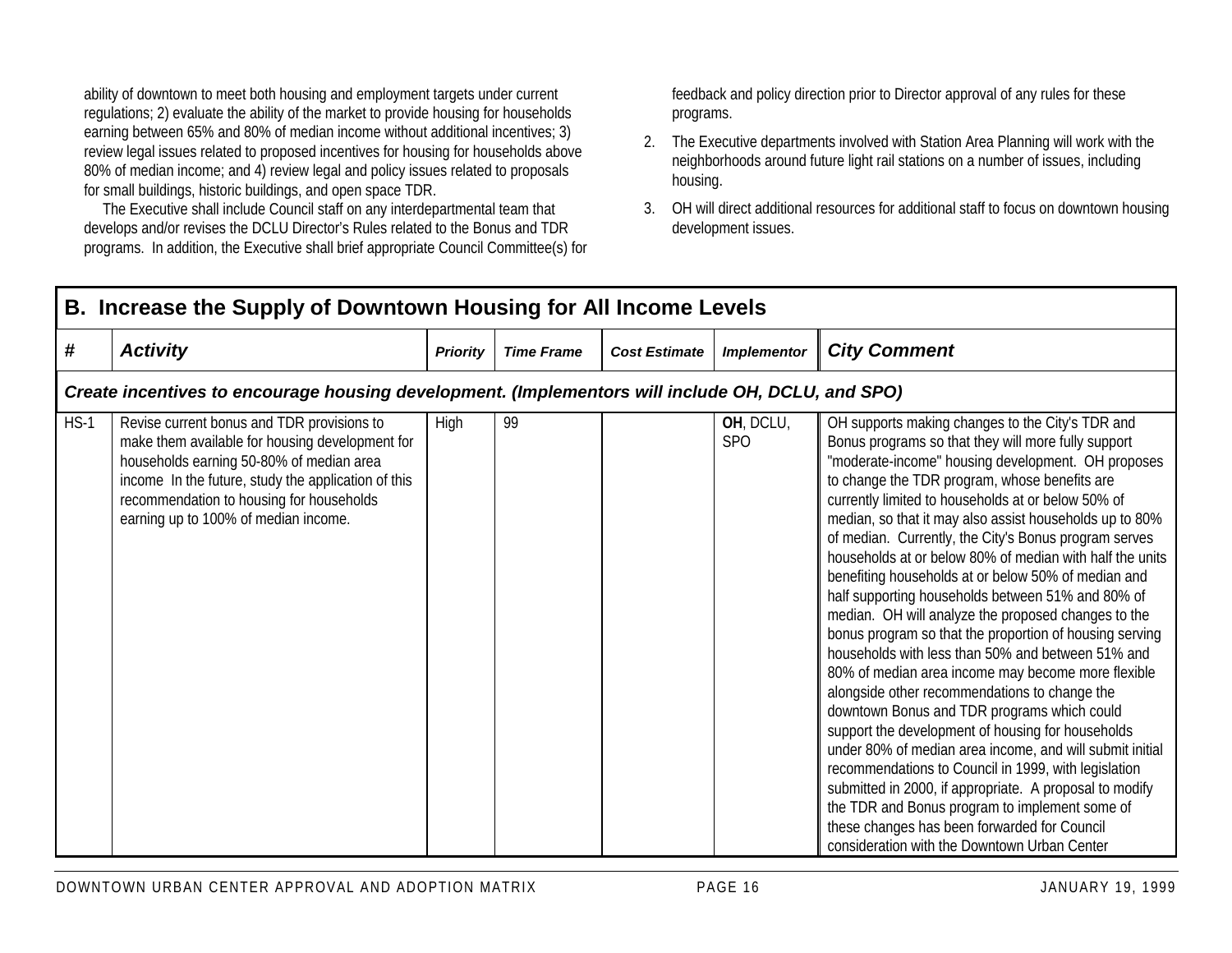|                   | B. Increase the Supply of Downtown Housing for All Income Levels                                                                                                                                                                                                                                                                                                                                                                                                              |                 |                   |                      |                         |                                                                                                                                                                                                                                                                                                                                                                                                                                                                                                                                                                                                                                                                                                                                                                     |  |  |  |  |
|-------------------|-------------------------------------------------------------------------------------------------------------------------------------------------------------------------------------------------------------------------------------------------------------------------------------------------------------------------------------------------------------------------------------------------------------------------------------------------------------------------------|-----------------|-------------------|----------------------|-------------------------|---------------------------------------------------------------------------------------------------------------------------------------------------------------------------------------------------------------------------------------------------------------------------------------------------------------------------------------------------------------------------------------------------------------------------------------------------------------------------------------------------------------------------------------------------------------------------------------------------------------------------------------------------------------------------------------------------------------------------------------------------------------------|--|--|--|--|
| $\boldsymbol{\#}$ | <b>Activity</b>                                                                                                                                                                                                                                                                                                                                                                                                                                                               | <b>Priority</b> | <b>Time Frame</b> | <b>Cost Estimate</b> | <b>Implementor</b>      | <b>City Comment</b>                                                                                                                                                                                                                                                                                                                                                                                                                                                                                                                                                                                                                                                                                                                                                 |  |  |  |  |
|                   |                                                                                                                                                                                                                                                                                                                                                                                                                                                                               |                 |                   |                      |                         | Neighborhood Plan.<br>The Executive will need to carefully review legal issues<br>related to DUCPG's proposed expansion of the TDR<br>program above 80% of median income.                                                                                                                                                                                                                                                                                                                                                                                                                                                                                                                                                                                           |  |  |  |  |
| $HS-2$            | Create a special incentive package/super bonus<br>in DOC1, DOC2 and DMC-240 that will increase<br>funds for housing serving households up to 80%<br>of median income downtown-wide, allowing<br>additional FAR for commercial and mixed-use<br>projects with bonus funds applied to projects<br>where 75% of the units are affordable to<br>households at or below 80% of median and 25%<br>of the units are available to households at or<br>below 100% of median. See LU-2. | High            | 99                |                      | DCLU, SPO,<br><b>OH</b> | See LU-2                                                                                                                                                                                                                                                                                                                                                                                                                                                                                                                                                                                                                                                                                                                                                            |  |  |  |  |
| $HS-3$            | Include subsidies for new housing serving<br>households below 80% of median area income in<br>housing development downtown or preservation<br>of such housing at risk, in any new levy initiatives.                                                                                                                                                                                                                                                                           | High            | 99-2000           |                      | $\overline{OH}$         | OH will take into account downtown housing needs when<br>planning for the next Housing Levy. The current Housing<br>Levy does not include neighborhood-based funding set-<br>asides.                                                                                                                                                                                                                                                                                                                                                                                                                                                                                                                                                                                |  |  |  |  |
| $HS-4$            | Create a low-interest loan program for the<br>renovation of non-subsidized housing currently<br>serving downtown households earning less than<br>80% of median area income. Program should<br>enable creative means to allow variances from<br>seismic and other codes where full compliance in<br>historic structures cannot be achieved.                                                                                                                                    | Med-<br>High    | 2000-01           |                      | OH, DON,<br><b>DCLU</b> | The City currently has a multi-family housing<br>rehabilitation loan program for renovation of housing for<br>households earning below 50% of median area income,<br>with many of the funds spent on projects downtown.<br>Exempting buildings from compliance from seismic<br>codes is a very difficult issue and raises serious<br>concerns. The City generally wants to see all buildings<br>up to current seismic standards. Flexibility is currently<br>built into the requirements and can enable some creative<br>means to meet standards. Project developers can phase<br>in improvements to existing buildings, and the<br>requirements are based on performance measures<br>which enable a range of solutions to be used to meet<br>seismic requirements. |  |  |  |  |
| $HS-5$            | Extend the tax-abatement program throughout<br>downtown with special emphasis on projects<br>where at least one-third of the units serve                                                                                                                                                                                                                                                                                                                                      | Med-<br>High    | 2000-01           |                      | SPO, OH                 | The City has just implemented a tax exemption program<br>that covers the Chinatown/International District, Pioneer<br>Square and Denny Triangle Urban Center Villages.                                                                                                                                                                                                                                                                                                                                                                                                                                                                                                                                                                                              |  |  |  |  |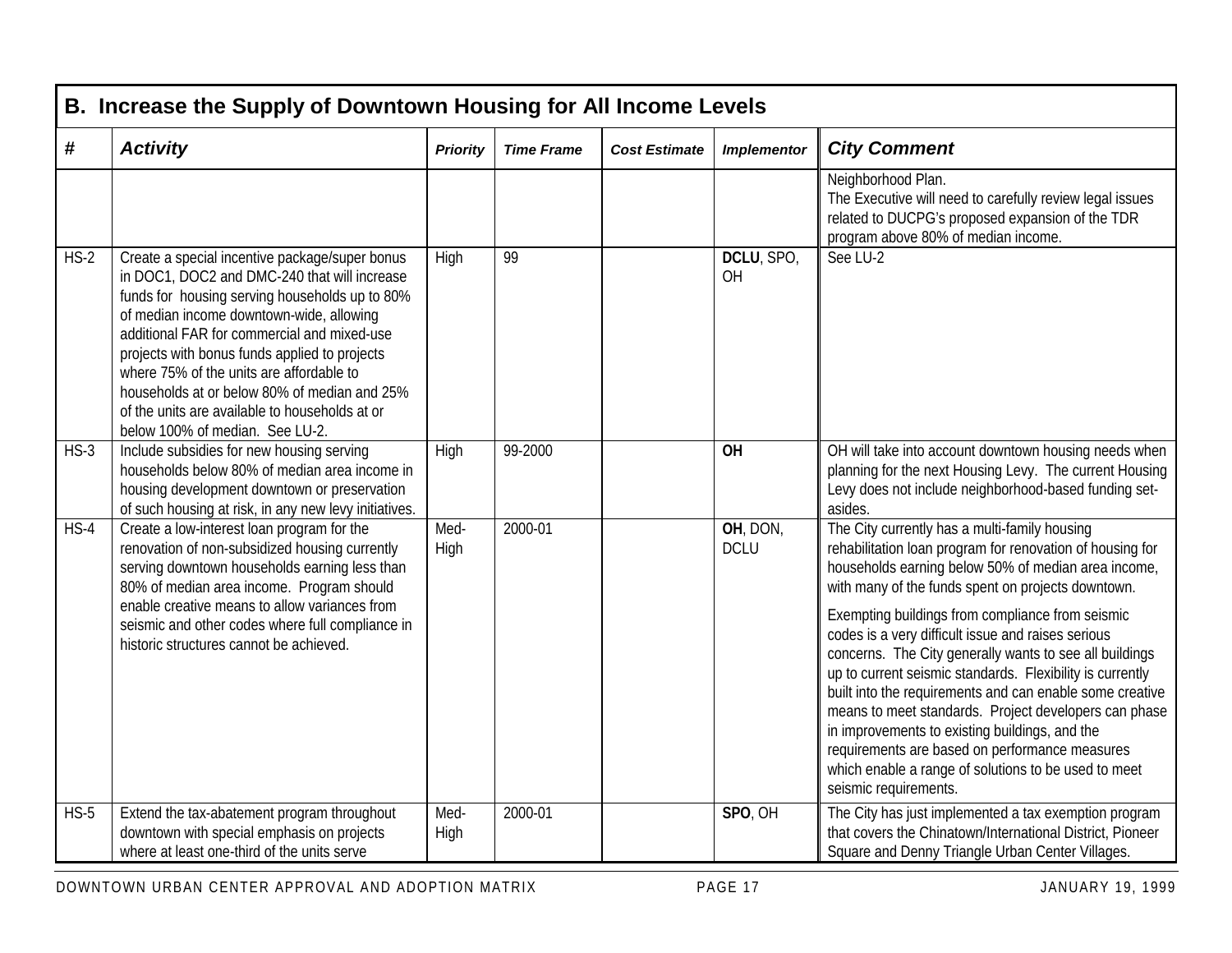|        | B. Increase the Supply of Downtown Housing for All Income Levels                                                                                                                                                                                                                                                                                                                                                                                                                                                                                                                                                                                                                                                                                                                                                                                                                                  |                 |                   |                      |                        |                                                                                                                                                                                                                                                                                                                                     |  |  |  |  |
|--------|---------------------------------------------------------------------------------------------------------------------------------------------------------------------------------------------------------------------------------------------------------------------------------------------------------------------------------------------------------------------------------------------------------------------------------------------------------------------------------------------------------------------------------------------------------------------------------------------------------------------------------------------------------------------------------------------------------------------------------------------------------------------------------------------------------------------------------------------------------------------------------------------------|-----------------|-------------------|----------------------|------------------------|-------------------------------------------------------------------------------------------------------------------------------------------------------------------------------------------------------------------------------------------------------------------------------------------------------------------------------------|--|--|--|--|
| #      | <b>Activity</b>                                                                                                                                                                                                                                                                                                                                                                                                                                                                                                                                                                                                                                                                                                                                                                                                                                                                                   | <b>Priority</b> | <b>Time Frame</b> | <b>Cost Estimate</b> | <b>Implementor</b>     | <b>City Comment</b>                                                                                                                                                                                                                                                                                                                 |  |  |  |  |
|        | households below 80% of median and with the<br>retention of affordable units for a "reasonable"<br>period.                                                                                                                                                                                                                                                                                                                                                                                                                                                                                                                                                                                                                                                                                                                                                                                        |                 |                   |                      |                        | Income restrictions and policies to retain affordable units<br>for reasonable periods are part of that program.<br>Expanding the tax exemption program to other<br>downtown neighborhoods and revising the program as<br>proposed by DUCPG can be explored after the initial<br>program has been assessed.                          |  |  |  |  |
| $HS-6$ | Develop a funding plan to preserve affordable<br>units in expiring Section 8 buildings downtown,<br>including advocacy with the federal government,<br>increased public/private partnerships, and<br>creative use of city program funding.                                                                                                                                                                                                                                                                                                                                                                                                                                                                                                                                                                                                                                                        | High            | 99-00             |                      | $\overline{OH}$        | OH is currently creating a public/private partnership<br>program for the preservation of expiring Section 8 units.<br>Implementation of the program began in 1999. The low-<br>income housing preservation loan fund created by the<br>Council in the 1999-2000 budget can be used for this<br>purpose.                             |  |  |  |  |
| $HS-7$ | Create a Downtown Housing Ombudsperson<br>position within the Office of Housing to 1)<br>champion and expedite downtown projects<br>through city processes including authority to<br>administratively waive certain requirements, 2)<br>identify and promote pro-housing strategies, and<br>development-friendly strategies, 3) market<br>downtown opportunities to prospective investors,<br>and 4) coordinate the efforts of City departments<br>to: improve the delivery of permits; recommend<br>changes to the design review program and land<br>use code; and, pursue rule and procedural<br>simplification (consolidation of multiple review and<br>permitting for City Light and other utilities, alley<br>vacations, street use permits, and demolition).<br>DUCPG believes that this position best resides in<br>OH and suggests a newly created position be<br>funded for the purpose. | High            | 99                |                      | $\overline{OH}$        | OH does not support the creation of an ombudsman<br>position at this time, but will direct additional staff<br>resources to focus on downtown housing development.<br>The Office of Housing would not have the authority to<br>waive requirements promulgated by other departments.                                                 |  |  |  |  |
| $HS-8$ | Eliminate utility hook-up charges for housing<br>projects for households earning less than 80% of<br>median area income, or reduce charges on a<br>basis of units served.                                                                                                                                                                                                                                                                                                                                                                                                                                                                                                                                                                                                                                                                                                                         | Med-<br>High    | 2000              |                      | SPU, SCL,<br><b>OH</b> | The Executive is currently exploring legal and fiscal<br>constraints, options, opportunities and implications of<br>waiving fees and requirements in order to stimulate<br>housing development. The Executive will report to<br>Council in the first quarter of 2000. This<br>recommendation will be reevaluated after that work is |  |  |  |  |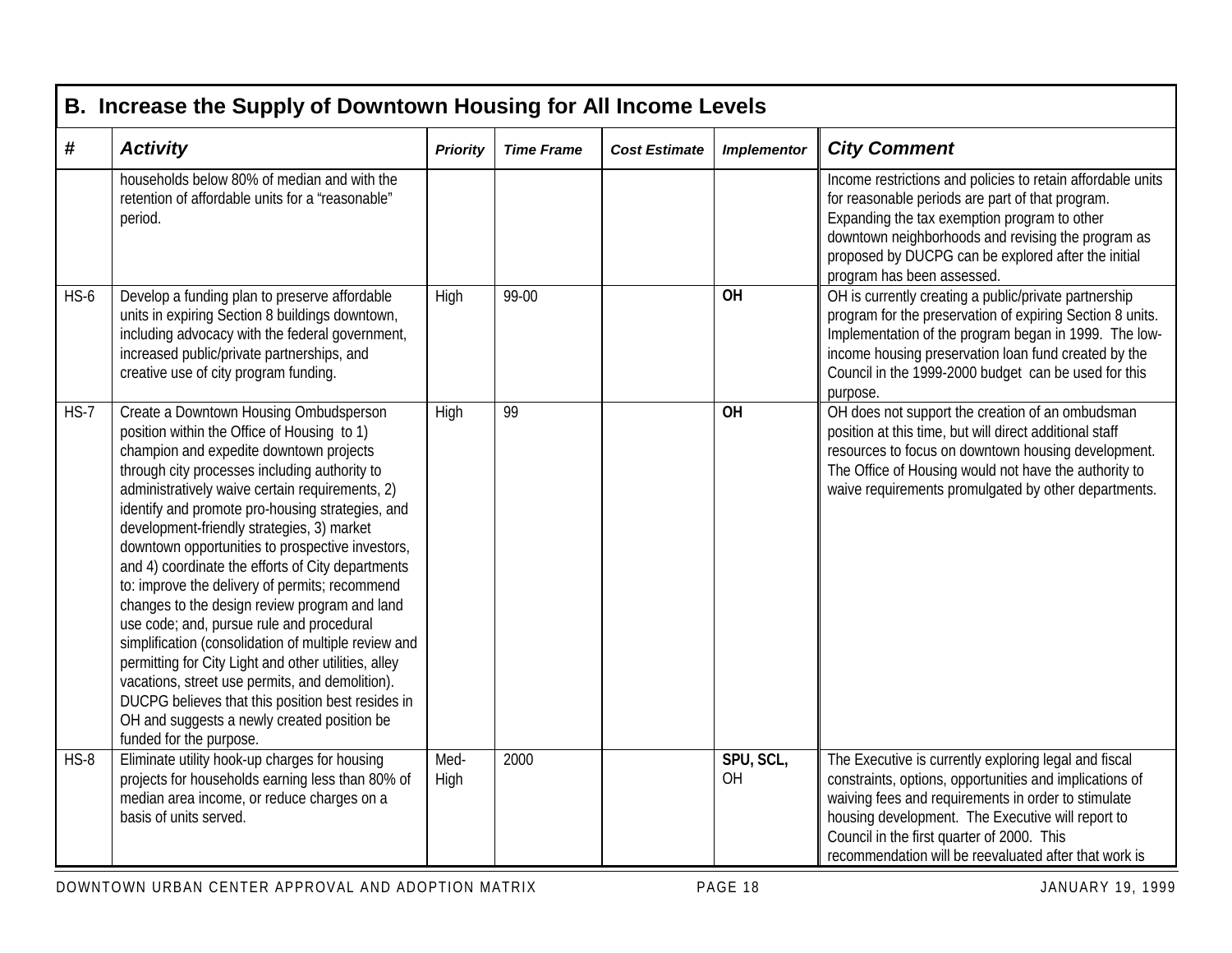|              | B. Increase the Supply of Downtown Housing for All Income Levels                                                                                                                                                                                                                                      |                 |                   |                      |                                             |                                                                                                                                                                                                                                                                                                                                                                                                                                                                                                                                                                                                |  |  |  |  |
|--------------|-------------------------------------------------------------------------------------------------------------------------------------------------------------------------------------------------------------------------------------------------------------------------------------------------------|-----------------|-------------------|----------------------|---------------------------------------------|------------------------------------------------------------------------------------------------------------------------------------------------------------------------------------------------------------------------------------------------------------------------------------------------------------------------------------------------------------------------------------------------------------------------------------------------------------------------------------------------------------------------------------------------------------------------------------------------|--|--|--|--|
| #            | <b>Activity</b>                                                                                                                                                                                                                                                                                       | <b>Priority</b> | <b>Time Frame</b> | <b>Cost Estimate</b> | <b>Implementor</b>                          | <b>City Comment</b>                                                                                                                                                                                                                                                                                                                                                                                                                                                                                                                                                                            |  |  |  |  |
|              |                                                                                                                                                                                                                                                                                                       |                 |                   |                      |                                             | completed.                                                                                                                                                                                                                                                                                                                                                                                                                                                                                                                                                                                     |  |  |  |  |
| $HS-9$       | Eliminate off-site infrastructure project costs, such<br>as sidewalk improvements or enhanced off-site<br>drainage, or reduce based on the number of units<br>serving households earning less than 80% of<br>median area income.                                                                      | Med-<br>High    | 2000              |                      | DCLU,<br>SEATRAN,<br>SPU, SCL,<br><b>OH</b> | The Executive is currently exploring legal and fiscal<br>constraints, options, opportunities and implications of<br>waiving fees and requirements in order to stimulate<br>housing development. The Executive will report to<br>Council in the first quarter of 2000. This<br>recommendation will be reevaluated after that work is<br>completed.                                                                                                                                                                                                                                              |  |  |  |  |
| <b>HS-10</b> | Invest in facilities, amenities and infrastructure<br>that make neighborhoods attractive to residents<br>and developers including items listed in Section C<br>of this matrix as well as in the individual<br>neighborhood plans.                                                                     | Med-<br>High    | 99-00             |                      | DON, OH,<br>SPO,<br><b>SEATRAN</b>          | This is a policy recommendation, rather than a specific<br>action for implementation. The City looks forward to<br>working with downtown neighborhoods to identify funding<br>for top neighborhood priorities.                                                                                                                                                                                                                                                                                                                                                                                 |  |  |  |  |
| <b>HS-11</b> | Include a housing component in all light rail<br>station area development plans addressing<br>housing needs and impacts to ensure that<br>appropriate advantage is taken of the<br>opportunities for high-density transportation-<br>efficient housing in and around the station areas.               | High            | 99-00             |                      | SPO, DON,<br>SEATRAN,<br>DCLU, OH           | The Executive departments involved in the Station Area<br>Planning process will be looking at housing along with a<br>number of other issues.                                                                                                                                                                                                                                                                                                                                                                                                                                                  |  |  |  |  |
| <b>HS-12</b> | Implement a program of aggressive design,<br>regulatory, enforcement actions and operations<br>policies to reduce noise levels, keep streets and<br>alleys clean and to improve safety within all<br>downtown neighborhoods. [NOTE, THIS<br>ACTIVITY WAS ADDED BY DUCPG AFTER THE<br>PUBLIC HEARING.] |                 |                   |                      | DCLU, SPO,<br>SPD, DON                      | Through 1999 budget actions, DCLU was provided with<br>funding for additional noise enforcement staffing. SPD<br>provides daily foot patrols design to enforce civility<br>ordinances and create a highly visible police presence.<br>The City will work with the Downtown BIA on alley<br>cleaning, security and related maintenance issues. SPO<br>is working with the South Downtown Stakeholders group<br>on options for community parking facilities.<br>The Executive is reviewing policy issues related to code<br>enforcement and will report to the Council in third quarter<br>1999. |  |  |  |  |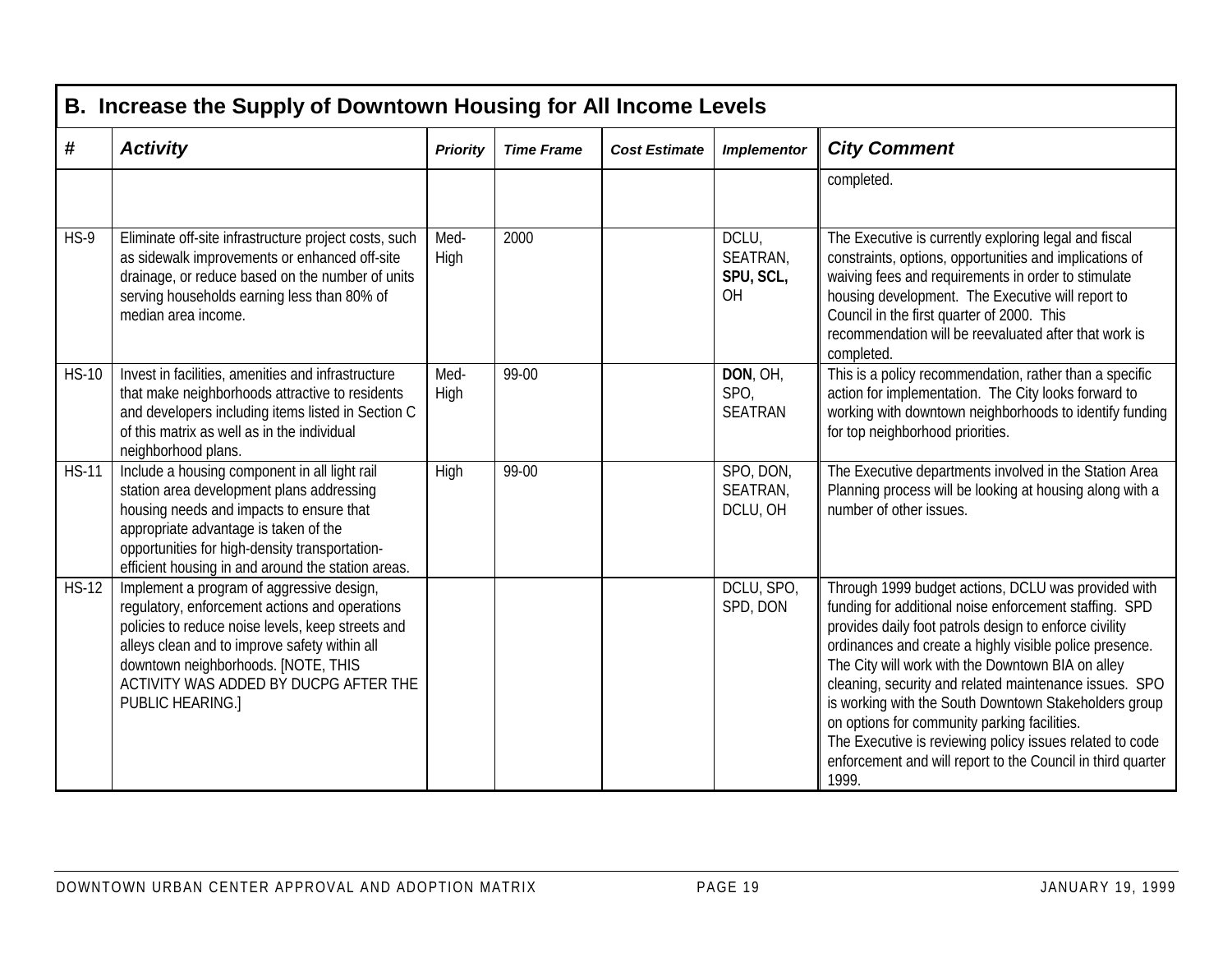# **Description**

This Key Strategy recognizes the importance of the look and feel of downtown relative to its continued vitality as a business, shopping, residential, and tourism center. The neighborhood plan's top priority, which is the centerpiece of this Key Strategy, is to develop a comprehensive urban design master plan for downtown. The urban design master plan should enhance the unique qualities of each of the downtown neighborhoods while providing a unifying framework for the design of the downtown's public open spaces and street rights-of-way.

# **Integrated City Response**

The City strongly supports the concept of a downtown-wide Urban Design plan. SPO will work with DUCPG and downtown neighborhoods to determine the scope of the plan and identify funding. It may be appropriate to broaden the scope beyond the Downtown Urban Center in order to improve linkages with surrounding neighborhoods. This plan will require the involvement of a broad range of City Departments, neighborhoods and other stakeholders. The results of this study can influence such City programs as Design Review and the development of Green Streets.

#### *Lead Department:* **DCLU (via Design Commission staff and Design Center staff)**

*Participating Departments:* **SPO, DCLU, SEATRAN, SCL, DPR, Planning Commission, , Arts Commission**

## *Activities Already Underway*

1. City departments are currently exploring methods of funding the implementation of Green Streets and other pedestrian-oriented streets, as part of the policy docket and Transportation Strategic Plan implementation. After this policy work is completed, the recommendations in this Key Strategy will be reviewed again.

#### *Tasks to be Undertaken in 1999-2000*

1. DCLU (via the Design Commission and Design Center staff), SPO and other City departments will work with DUCPG, downtown neighborhoods, surrounding neighborhoods and other downtown stakeholders to develop a scope of work and funding strategy for the Downtown Urban Design Plan. The project will very likely need to be phased, over more than two years, with work in 1999 to be focused on 1) compiling all of the work that has already been done on Downtown urban design issues and pulling it all into a reader friendly format, and 2) working with projects that are already underway that are going to have major downtown urban design implications, such as street improvements where impacts will be felt from buses coming out of the tunnel. Work in 2000 would be focused on expanding existing concepts when necessary, identifying resources, reviewing/revising existing policies, and developing/building on partnerships to get urban design concepts implemented. The urban design work described here would feed into some of the land use work in Key Strategies A and B, but the projects would not be combined. A major part of the DUCPG and Commercial Core's Early Implementation Fund dollars are proposed to go towards consultant assistance in 1999 for project.

|       | C. Upgrade Urban Design Character, Streets, and Open Space                                                                                     |                 |                   |                      |                                         |                                                                                                                                                                     |  |  |  |  |
|-------|------------------------------------------------------------------------------------------------------------------------------------------------|-----------------|-------------------|----------------------|-----------------------------------------|---------------------------------------------------------------------------------------------------------------------------------------------------------------------|--|--|--|--|
|       | <b>Activity</b>                                                                                                                                | <b>Priority</b> | <b>Time Frame</b> | <b>Cost Estimate</b> | <b>Implementor</b>                      | <b>City Comment</b>                                                                                                                                                 |  |  |  |  |
|       | Create a unified downtown urban design plan.                                                                                                   |                 |                   |                      |                                         |                                                                                                                                                                     |  |  |  |  |
| LU-21 | As a top priority of the Downtown Urban Center<br>plan, secure funding and hire a consultant to<br>prepare a downtown-wide urban design master | High            | 1999              | \$500K-1M            | SPO, DCLU,<br>SEATRAN,<br>DPR, Planning | The Executive strongly supports the development of a<br>Downtown Urban Design Plan. Funds for all of the work<br>involved in developing this plan have not yet been |  |  |  |  |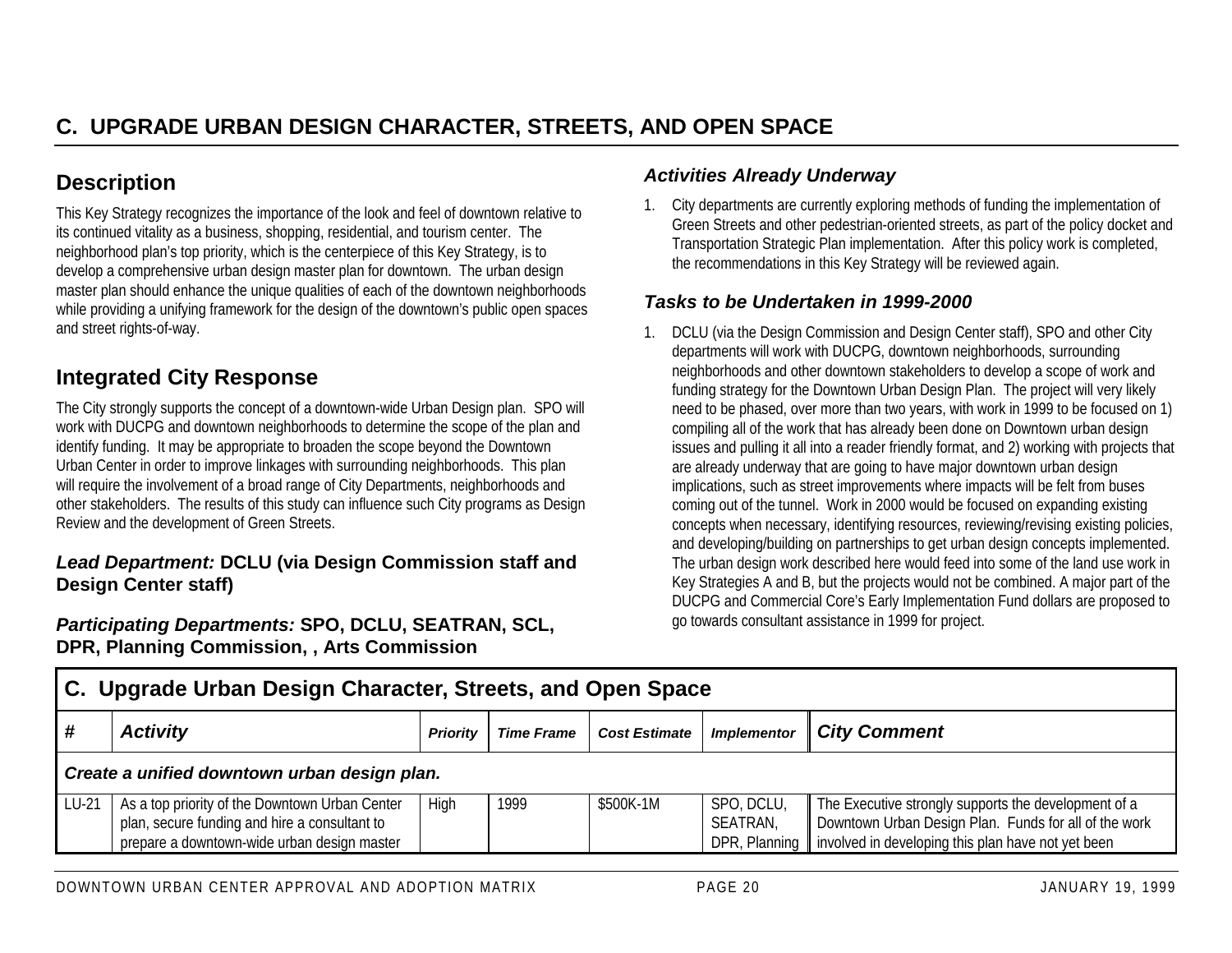| # | <b>Activity</b>                                                                                                                                                                                                                                                                                                                                                                                                                                                                                                                                                                                                                                                                                                                                                                                                                                                                                                                                                                                                                                                                                                                                                                                                                                                                                                                                                                                                                                                                              | <b>Priority</b> | <b>Time Frame</b> | <b>Cost Estimate</b> | <b>Implementor</b>                                                                                                       | <b>City Comment</b>                                                                                                                                                                                                                                                                                                                                                                                                                                                                                                                                                                                                                                                                                                                                                                                                                     |
|---|----------------------------------------------------------------------------------------------------------------------------------------------------------------------------------------------------------------------------------------------------------------------------------------------------------------------------------------------------------------------------------------------------------------------------------------------------------------------------------------------------------------------------------------------------------------------------------------------------------------------------------------------------------------------------------------------------------------------------------------------------------------------------------------------------------------------------------------------------------------------------------------------------------------------------------------------------------------------------------------------------------------------------------------------------------------------------------------------------------------------------------------------------------------------------------------------------------------------------------------------------------------------------------------------------------------------------------------------------------------------------------------------------------------------------------------------------------------------------------------------|-----------------|-------------------|----------------------|--------------------------------------------------------------------------------------------------------------------------|-----------------------------------------------------------------------------------------------------------------------------------------------------------------------------------------------------------------------------------------------------------------------------------------------------------------------------------------------------------------------------------------------------------------------------------------------------------------------------------------------------------------------------------------------------------------------------------------------------------------------------------------------------------------------------------------------------------------------------------------------------------------------------------------------------------------------------------------|
|   | plan for street rights-of-way and other public<br>spaces. The first step in creating the urban<br>design master plan should be for a consultant to<br>develop a detailed scope of work that reflects the<br>Downtown Urban Center's goals:<br>Create a highly visual, unifying framework<br>that strengthens connections between<br>neighborhoods and reinforces a sense of<br>place.<br>Reinforce the unique character of each<br>$\bullet$<br>downtown neighborhood.<br>Highlight the downtown's spectacular<br>$\bullet$<br>natural setting, especially views and<br>connection to the waterfront.<br>Reinforce a hierarchical network of<br>$\bullet$<br>connections and activity nodes.<br>Design a coordinated program of public<br>$\bullet$<br>amenities, graphics, and street design<br>standards.<br>Work with SPO to establish work program,<br>budget and public outreach process for a<br>comprehensive policy plan for directing<br>downtown public improvements to streets, parks,<br>pedestrian facilities. Coordinate work with<br>Sound Move and other stakeholders involved in<br>transit-related improvements. Incorporate<br>findings, conclusions and recommendations from<br>recent related initiatives such as the South<br>Downtown Plan, waterfront (WSF and POS)<br>plans, Pine Street Plan, Municipal Civic Center<br>Master Plan, etc.) Create strong advisory<br>committee including neighborhood<br>representatives, design professions, Allied Arts,<br>etc. |                 |                   |                      | and Arts<br>Commissions,<br>Other City<br>departments in<br>advisory roles<br>as<br>appropriate,<br>Design<br>Commission | identified. SPO and DCLU will work with the community to<br>develop a work program and funding strategy for this<br>program. There is interest in extending the scope of this<br>study to include South Lake Union and the Uptown Queen<br>Anne Urban Center and First Hill and Pike/Pine<br>neighborhoods. Urban Design planning for Westlake<br>Boulevard and Downtown Green Streets should also be<br>included in the work program for the Urban Design Plan.<br>A number of City departments and commissions would be<br>involved in the study.<br>Green Street and Key Pedestrian Street issues have been<br>placed on the Policy Docket. The Executive will review its<br>policies on Green Streets and Key Pedestrian Streets in<br>1999. Once this policy analysis is completed, this<br>recommendation will be reviewed again. |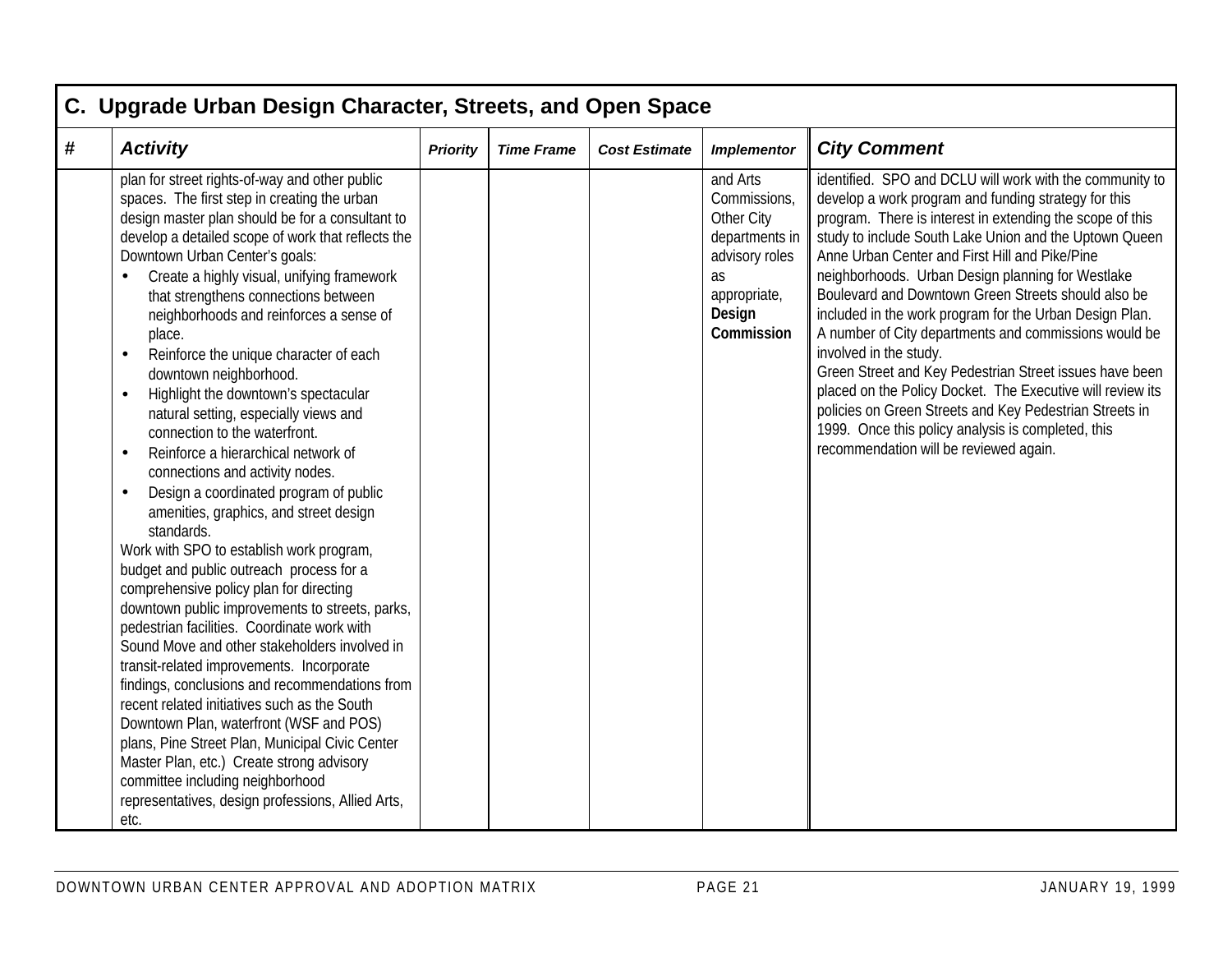|       | C. Upgrade Urban Design Character, Streets, and Open Space                                                                                                                                                                                                                                                                                            |                 |                   |                      |                                       |                                                                                                                                                                                                                                                                                                                                                                                                                                                                                                                                                                                                                                                                                                                          |  |  |  |  |
|-------|-------------------------------------------------------------------------------------------------------------------------------------------------------------------------------------------------------------------------------------------------------------------------------------------------------------------------------------------------------|-----------------|-------------------|----------------------|---------------------------------------|--------------------------------------------------------------------------------------------------------------------------------------------------------------------------------------------------------------------------------------------------------------------------------------------------------------------------------------------------------------------------------------------------------------------------------------------------------------------------------------------------------------------------------------------------------------------------------------------------------------------------------------------------------------------------------------------------------------------------|--|--|--|--|
| #     | <b>Activity</b>                                                                                                                                                                                                                                                                                                                                       | <b>Priority</b> | <b>Time Frame</b> | <b>Cost Estimate</b> | <b>Implementor</b>                    | <b>City Comment</b>                                                                                                                                                                                                                                                                                                                                                                                                                                                                                                                                                                                                                                                                                                      |  |  |  |  |
|       | Streamline the process for implementing streetscape improvements on pedestrian-oriented streets.                                                                                                                                                                                                                                                      |                 |                   |                      |                                       |                                                                                                                                                                                                                                                                                                                                                                                                                                                                                                                                                                                                                                                                                                                          |  |  |  |  |
| LU-22 | Rework the existing, multiple street designation<br>systems (including Green Streets, Class I/II<br>Pedestrian Streets, Key Pedestrian Streets, P-<br>1/P2 overlays, etc.) to devise a single system for<br>defining urban design qualities and engineering<br>standards for pedestrian-oriented streets, as<br>envisioned by the neighborhood plans. | High            | 99-00             |                      | SPO,<br><b>SEATRAN</b><br><b>DCLU</b> | See TR-11 P1 and P2 overlays currently do not exist<br>Downtown.                                                                                                                                                                                                                                                                                                                                                                                                                                                                                                                                                                                                                                                         |  |  |  |  |
| LU-23 | Devise a funding mechanism for implementing<br>the design, construction, and maintenance of<br>pedestrian-oriented streets. The funding<br>mechanism may include:<br><b>Bonds</b><br>Neighborhood planning implementation<br>monies<br>Contributions from private developers<br>Making Green Streets a bonus item.                                    | Med-<br>High    | 2000-01           |                      | SPO,<br>SEATRAN,<br><b>DCLU</b>       | Green Street and Key Pedestrian Street issues have been<br>placed on the Policy Docket. The Executive will review its<br>policies on Green Streets and Key Pedestrian Streets in<br>1999. Once this policy analysis is completed, this<br>recommendation will be reviewed again.                                                                                                                                                                                                                                                                                                                                                                                                                                         |  |  |  |  |
| LU-24 | Designate a single City department to administer<br>the process of designing, permitting,<br>constructing, and maintaining pedestrian-<br>oriented streets, in cooperation with other City<br>departments, adjacent property owners, and<br>downtown business organizations.                                                                          | High            | 99                |                      | SEATRAN,<br>DCLU, SPO                 | Green Street and Key Pedestrian Street issues have been<br>placed on the Policy Docket. The Executive will review its<br>policies on Green Streets and Key Pedestrian Streets in<br>1999. That policy work will include evaluation of whether a<br>single City department should be responsible for all<br>pedestrian street programs. Once this policy analysis is<br>completed, this recommendation will be reviewed again.<br>Because Class I and Class II Pedestrian Street<br>designations relate to how buildings and entrances relate<br>to the street and are implemented through development<br>and the land use code, DCLU will continue to implement<br>those designations until the policy work is complete. |  |  |  |  |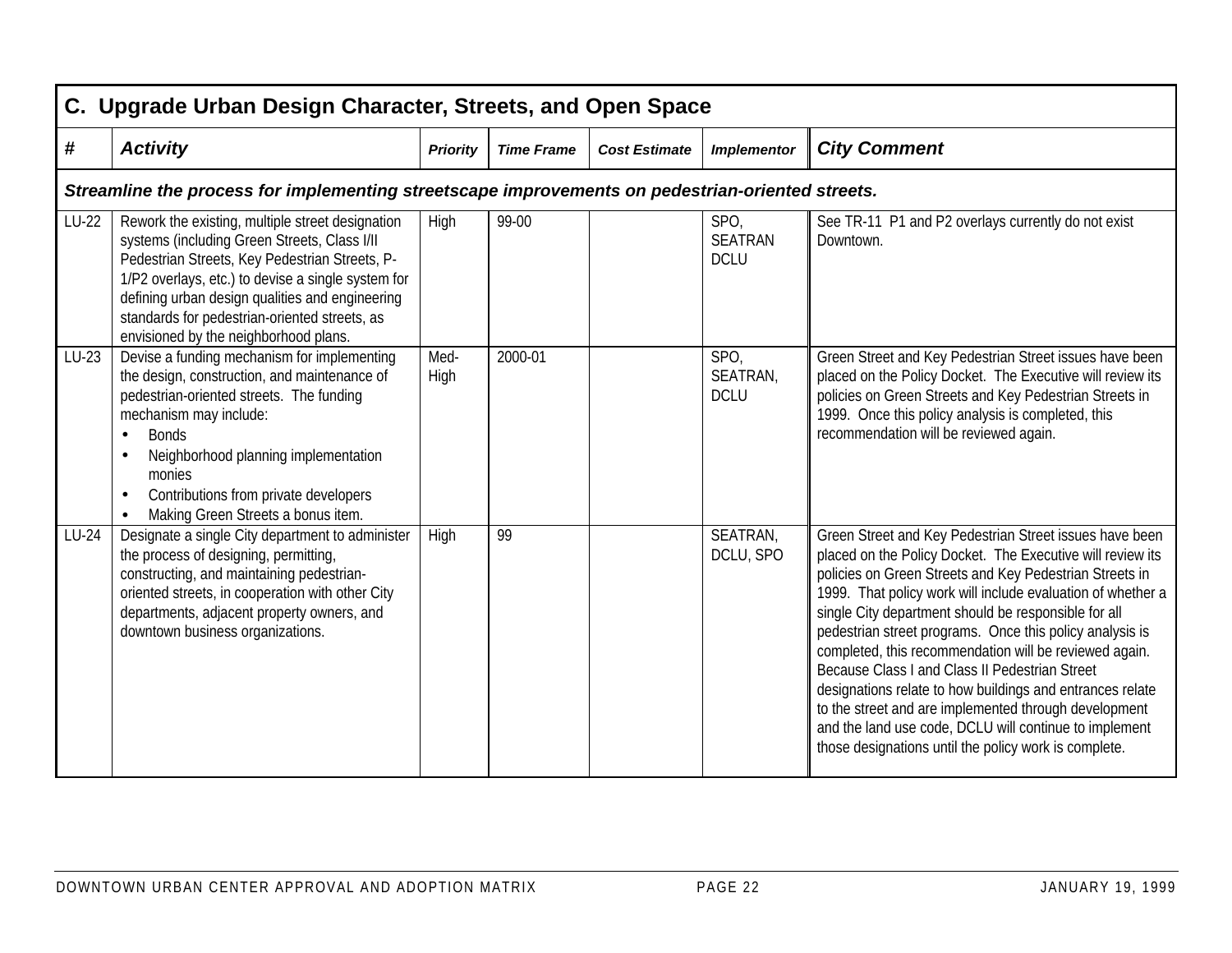# **Description**

This Key Strategy includes capital investment and operational recommendations for optimizing the use of downtown streets for pedestrian, bicycle, auto, truck, and transit uses appropriate to land uses, major activity centers, intermodal terminals, and linkages with the surrounding areas. These recommendations include pertinent strategies developed by the Downtown Circulation Study as well as strategies produced by the Downtown Urban Center Planning Group including recommendations for the management of parking resources in the downtown.

# **Integrated City Response**

The City supports the goal of increasing mobility throughout downtown by means of improvements to a number of different transportation modes. Increasing mobility will make it easier to live in, work in, shop in and visit downtown Seattle and will help to encourage the type of strong downtown that all downtown neighborhoods envision.

Sound Transit and Metro will be key actors in development of transportation options in downtown Seattle both over the next few years and into the future. As Sound Transit's plans for the Downtown Transit Tunnel become more defined, decisions about how buses will be accommodated Downtown will impact many other transportation modes, especially bicycles. The City will continue to work with Sound Transit, Metro and downtown neighborhoods, to determine how transportation systems in downtown Seattle can continue to meet both local and regional needs.

Many of these recommendations can feed into programs that are currently underway or are expected to begin shortly. Other recommendations will need additional analysis or clarification before they can be implemented.

## *Lead Department:* **SEATRAN**

## *Participating Departments:* **SPO, DCLU**

## *Activities Already Underway*

- 1. The Downtown Wayfinding Project, Phase I, was completed in February of 1999.
- 2. Sound Transit, SEATRAN, SPO and Metro are working together to figure out how transit will be accommodated after 2004 as the transit tunnel is closed for upgrading to light rail. .

3. SEATRAN is working to find funding that can be used to begin preliminary engineering on the Westlake Boulevard project.

## *Tasks to be Undertaken in 1999-2000*

- 1. The departments involved in Station Area Planning Process will build on neighborhood plan recommendations in working with communities on areas with light rail stations.
- 2. SPO and SEATRAN are developing a pilot wayfinding system for Downtown. This project is scheduled to be in place on 1st Avenue, Pike Street and Pine Street by November 1999 in order to be in place before the World Trade Organization summit at the end of November. SEATRAN is trying to identify possible fund sources for the remainder of the wayfinding project. The Executive, including OIR, SPO, and SEATRAN, will explore opportunities to use the \$1.5 million of funding for the World Trade Organization meeting as a fund source to expand the wayfinding pilot project in 1999 in the preparation for the World Trade Organization summit.
- 3. Sound Transit, SEATRAN, SPO and King County Metro will continue to develop plans for accommodating transit on surface streets within downtown Seattle following closure of the Downtown Seattle Transit Tunnel to buses in 2004. These plans will need to be complete prior to Council approval of the agreement transferring the tunnel to Sound Transit in mid-2000. Downtown neighborhoods will be very involved in identifying improvements that will be needed on surface streets to accommodate increased buses.
- 4. Green Street and Key Pedestrian Street issues have been placed on the Policy Docket. The Executive will review its policies on Green Streets and Key Pedestrian Streets in 1999. Once this policy analysis is completed, relevant recommendations in this Key Strategy will be reviewed again.
- 5. The Executive will establish an interdepartmental team to coordinate major issues affecting downtown, including SPO, SEATRAN, DCLU, OED, DON, OH and DPR. Presently, transportation issues are a big driver but other issues involving urban design, land use and housing overlap and/or are closely related to transportation and mobility downtown. SPO will convene the key players from each department to initiate coordination and collaboration. In the future, as projects move to implementation, the Executive will seek additional resources for a larger coordination effort which encompasses construction coordination, business liaison, planning coordination and a stakeholders group similar to the South Downtown model.
- 6. Identify those activities in this Key Strategy that are good candidates for next steps for implementation considering priorities, possible funding sources and departmental staffing capabilities through the West Sector work program.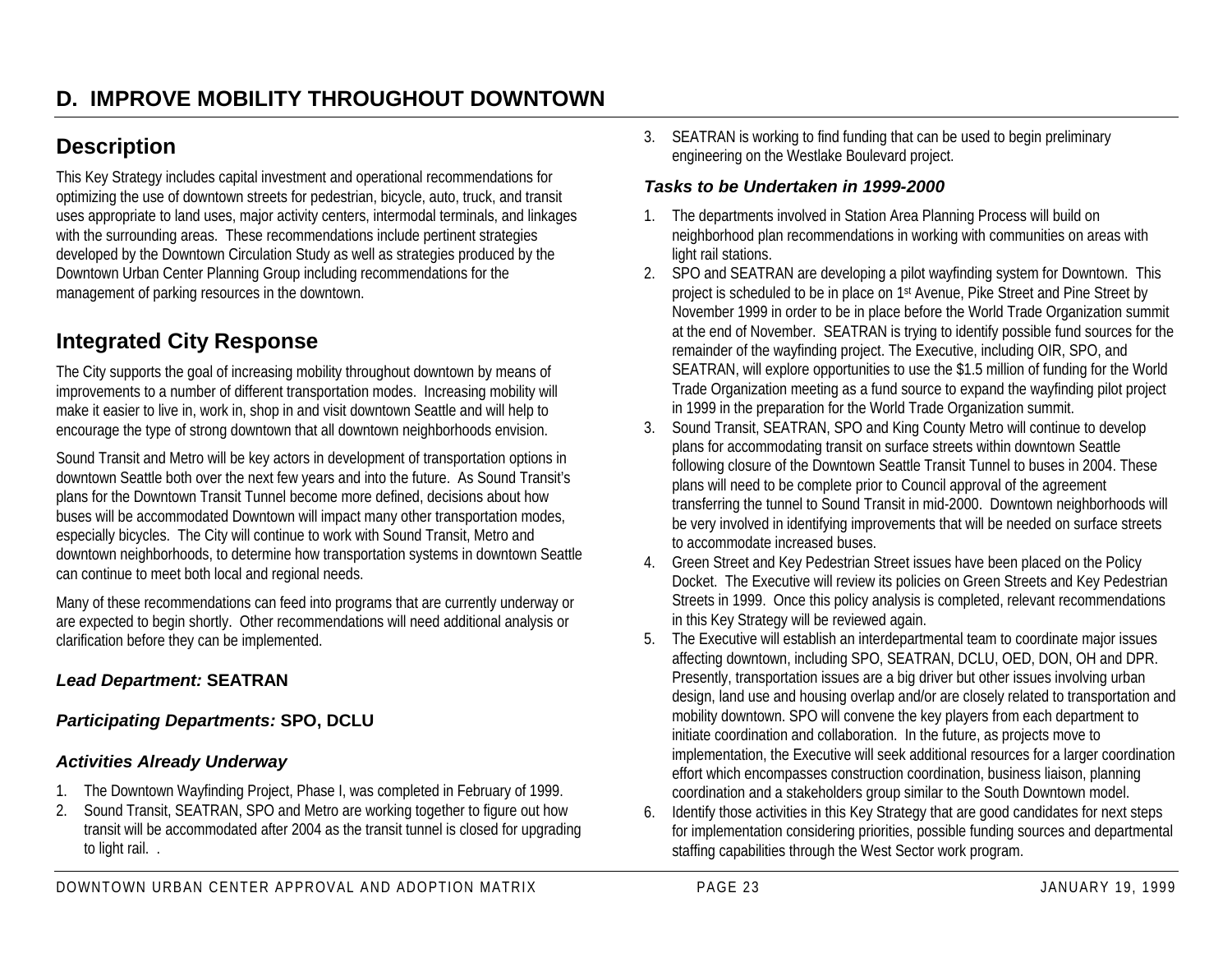|             | D. Improve Mobility Throughout Downtown                                                                                                                                                                                                                                                                                                                                                                                                                                                                                                                                             |                 |                   |                      |                                                           |                                                                                                                                                                                                                                                                                                                                                                                                                                                                                                 |  |  |  |  |
|-------------|-------------------------------------------------------------------------------------------------------------------------------------------------------------------------------------------------------------------------------------------------------------------------------------------------------------------------------------------------------------------------------------------------------------------------------------------------------------------------------------------------------------------------------------------------------------------------------------|-----------------|-------------------|----------------------|-----------------------------------------------------------|-------------------------------------------------------------------------------------------------------------------------------------------------------------------------------------------------------------------------------------------------------------------------------------------------------------------------------------------------------------------------------------------------------------------------------------------------------------------------------------------------|--|--|--|--|
| #           | <b>Activity</b>                                                                                                                                                                                                                                                                                                                                                                                                                                                                                                                                                                     | <b>Priority</b> | <b>Time Frame</b> | <b>Cost Estimate</b> | <b>Implementor</b>                                        | <b>City Comment</b>                                                                                                                                                                                                                                                                                                                                                                                                                                                                             |  |  |  |  |
|             | Modify street designations and support newly designated streets with related improvements.                                                                                                                                                                                                                                                                                                                                                                                                                                                                                          |                 |                   |                      |                                                           |                                                                                                                                                                                                                                                                                                                                                                                                                                                                                                 |  |  |  |  |
| <b>TR-1</b> | Revise definitions of transportation infrastructure<br>for all transportation modes to recognize capacity<br>and safety requirements. Develop capacity needs<br>and environmental quality criteria to specify<br>hierarchical designations for vehicular, pedestrian,<br>transit, and bicycle modes. Develop a work<br>program based on the results of the Downtown<br>Circulation Study, incorporating strategies from the<br>Transportation Strategic Plan and other pertinent<br>analyses.                                                                                       | High            | 99                |                      | <b>SEATRAN,</b><br><b>SPO</b>                             | Definitions for downtown streets are handled through<br>the Seattle Comprehensive Transportation Program.<br>Classification already exists in the Downtown Plan to<br>guide development on abutting properties. New<br>alternatives are proposed through the Transportation<br>Strategic Plan. In order to respond to this<br>recommendation, the City will need more specific<br>information about concerns that are not being<br>addressed through existing programs and proposed<br>changes. |  |  |  |  |
| <b>TR-2</b> | Prepare detailed origin-destination study by mode<br>including travel demand estimates with emphasis<br>on alternative projects such as high-capacity hill-<br>climbs and circulator systems. Develop detailed<br>mode studies for major "gateway" transit stations.<br>Studies to include:<br>Marion Street ferry terminal pedestrian access<br>corridor<br>Pedestrian improvement associated with light-<br>rail transit stations along 3rd Avenue<br>Hill-climb assist improvements along<br>$\bullet$<br>University Street, Pike Place, Bell Street, and<br><b>Eagle Street</b> | High            | 99-00             |                      | <b>SEATRAN,</b><br><b>SOUND</b><br>TRANSIT,<br><b>SPO</b> | The goals of the detailed origin-destination study<br>need to be articulated before the City can prioritize<br>such a study. It may be that other, less costly,<br>activities can achieve the same goals.<br>The Downtown Circulation Advisory Group<br>recommended a hill climb assist between the<br>Waterfront and First Avenue at Seneca Street. A<br>variety of projects are underway to improve specific<br>corridors like Marion and Bell Streets.                                       |  |  |  |  |
| $TR-3$      | Prepare pedestrian arterial corridor plans based on<br>new traffic counts and future estimates, and link<br>improvement plans to mitigation strategies for<br>private projects.<br>1st Avenue from Royal Brougham to Denny<br>Way<br>3rd Avenue from S. Jackson to Denny Way                                                                                                                                                                                                                                                                                                        | Med-<br>High    | 2000-02           |                      | <b>SEATRAN,</b><br>SP <sub>O</sub>                        | SEATRAN believes that all downtown streets should<br>accommodate pedestrians and a pedestrian friendly<br>atmosphere should be developed.<br>This recommendation may be considered as part of<br>the Downtown Urban Design Study see LU-21.<br>DUCPG can help by prioritizing these<br>recommendations for study.                                                                                                                                                                               |  |  |  |  |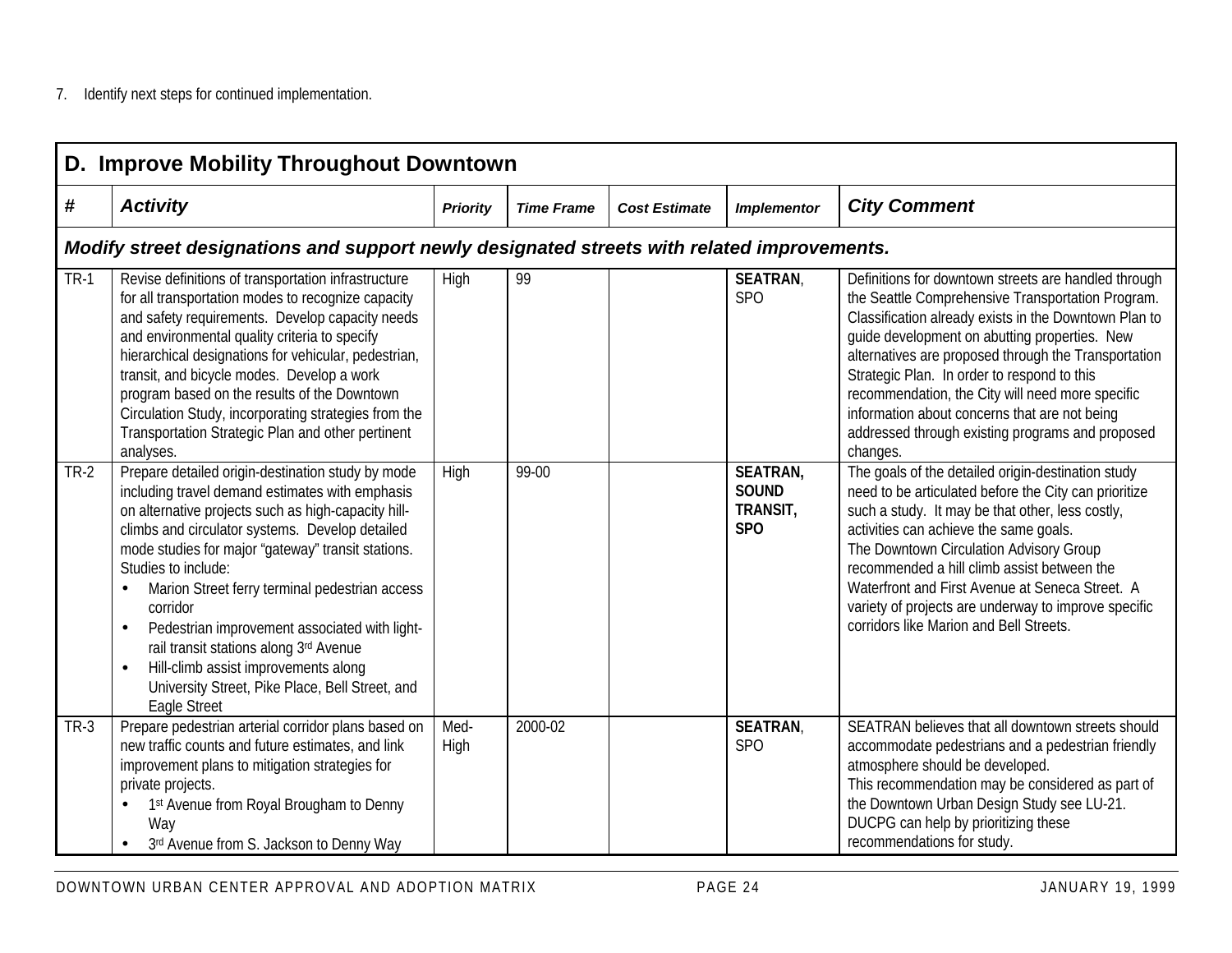|      | D. Improve Mobility Throughout Downtown                                                                                                                                                                                                                                                                                                                                                                                                                                                                                                                                                                                                                                                                                                                                                                                                     |                 |                   |                      |                                   |                                                                                                                                                                                                                                                                                                                                                                                                                                                                                                                                                                                                              |  |  |  |
|------|---------------------------------------------------------------------------------------------------------------------------------------------------------------------------------------------------------------------------------------------------------------------------------------------------------------------------------------------------------------------------------------------------------------------------------------------------------------------------------------------------------------------------------------------------------------------------------------------------------------------------------------------------------------------------------------------------------------------------------------------------------------------------------------------------------------------------------------------|-----------------|-------------------|----------------------|-----------------------------------|--------------------------------------------------------------------------------------------------------------------------------------------------------------------------------------------------------------------------------------------------------------------------------------------------------------------------------------------------------------------------------------------------------------------------------------------------------------------------------------------------------------------------------------------------------------------------------------------------------------|--|--|--|
| #    | <b>Activity</b>                                                                                                                                                                                                                                                                                                                                                                                                                                                                                                                                                                                                                                                                                                                                                                                                                             | <b>Priority</b> | <b>Time Frame</b> | <b>Cost Estimate</b> | <b>Implementor</b>                | <b>City Comment</b>                                                                                                                                                                                                                                                                                                                                                                                                                                                                                                                                                                                          |  |  |  |
|      | 2 <sup>nd</sup> Avenue south of Virginia Street<br>$\bullet$<br>4th Avenue from the Weller Street Bridge to<br>$\bullet$<br><b>Stewart Street</b><br>5th Avenue from Cherry Street to Stewart<br>$\bullet$<br><b>Street</b><br>Occidental Avenue from Royal Brougham to<br>$\bullet$<br>Yesler<br>Marion Street from Colman Dock to 4th<br>$\bullet$<br>Avenue<br>University Street from Alaskan Way to 4th<br>$\bullet$<br>Avenue<br>Union Street from 1st Avenue to Convention<br>$\bullet$<br>Center<br>Pike Street from Pike Place to I-5 (update<br>$\bullet$<br>previous analysis)<br>Pine Street from Pike Place to I-5 (update<br>$\bullet$<br>previous analysis)<br>Stewart Street from Pike Place to Westlake<br>$\bullet$<br>Olive Street from Stewart to I-5<br>$\bullet$                                                       |                 |                   |                      |                                   |                                                                                                                                                                                                                                                                                                                                                                                                                                                                                                                                                                                                              |  |  |  |
| TR-4 | Work with Sound Transit and King County/Metro<br>redefine transit priority street requirements and<br>capital needs to better accommodate future transit<br>use on surface streets. Transit priority street<br>network should support and enhance residential<br>neighborhoods. Initial transit priority given to First<br>and Third Avenues with strong consideration given<br>to Alaskan Way (Waterfront Trolley).<br>Study designation alternatives of Second and<br>Fourth, Pike and Pine and Madison and Marion<br>including two-way or contra-flow options with<br>consideration for accommodation of bicycle lanes.<br>Consider short-term solutions to accommodating<br>transit needs on these streets that fit within a long-<br>term capital investment strategy including other<br>modes such as the monorail and "intermediate" | High            | 99-01             |                      | <b>SEATRAN</b><br>SP <sub>O</sub> | Sound Transit, SEATRAN, SPO and King County<br>Metro are developing plans for accommodating<br>transit on surface streets within downtown Seattle<br>following closure of the Downtown Seattle Transit<br>Tunnel to buses in 2004. These plans will need to be<br>complete prior to Council approval of the agreement<br>transferring the tunnel to Sound Transit in mid-2000.<br>Downtown neighborhoods will be very involved in<br>identifying improvements that will be needed on<br>surface streets to accommodate increased buses.<br>This decision will impact all other traffic-related<br>decisions. |  |  |  |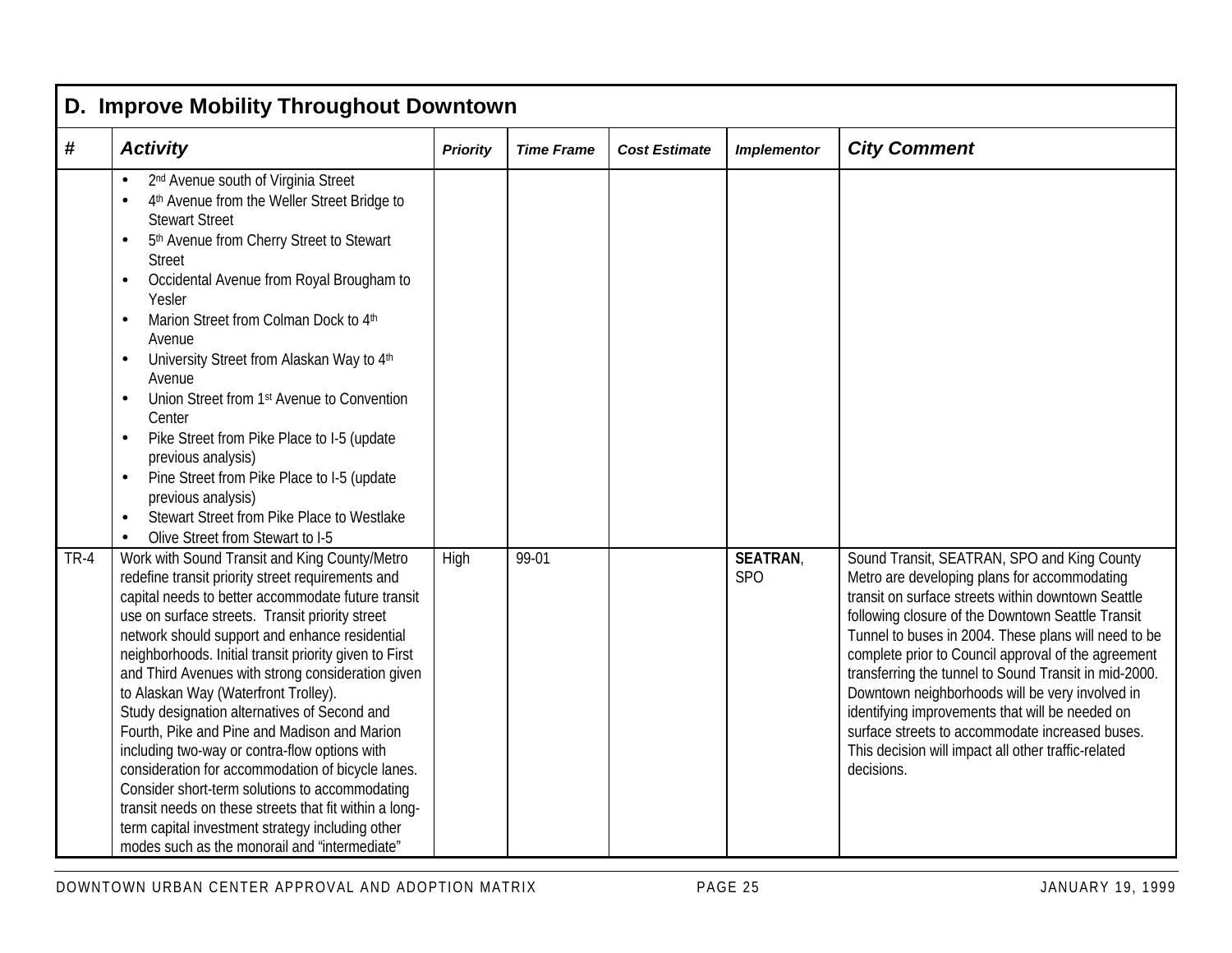|                   | D. Improve Mobility Throughout Downtown                                                                                                                                                                                                                                                                                                                                                                                                                      |                 |                   |                      |                                                                             |                                                                                                                                                                                                                                                                                                                                                                                                                                                                                                                                                                                                                                                                                                                                                                                                                                                                                                                                                                                                                                                                                                                                                                                                                                                                                          |  |  |
|-------------------|--------------------------------------------------------------------------------------------------------------------------------------------------------------------------------------------------------------------------------------------------------------------------------------------------------------------------------------------------------------------------------------------------------------------------------------------------------------|-----------------|-------------------|----------------------|-----------------------------------------------------------------------------|------------------------------------------------------------------------------------------------------------------------------------------------------------------------------------------------------------------------------------------------------------------------------------------------------------------------------------------------------------------------------------------------------------------------------------------------------------------------------------------------------------------------------------------------------------------------------------------------------------------------------------------------------------------------------------------------------------------------------------------------------------------------------------------------------------------------------------------------------------------------------------------------------------------------------------------------------------------------------------------------------------------------------------------------------------------------------------------------------------------------------------------------------------------------------------------------------------------------------------------------------------------------------------------|--|--|
| $\boldsymbol{\#}$ | <b>Activity</b>                                                                                                                                                                                                                                                                                                                                                                                                                                              | <b>Priority</b> | <b>Time Frame</b> | <b>Cost Estimate</b> | <b>Implementor</b>                                                          | <b>City Comment</b>                                                                                                                                                                                                                                                                                                                                                                                                                                                                                                                                                                                                                                                                                                                                                                                                                                                                                                                                                                                                                                                                                                                                                                                                                                                                      |  |  |
| TR-5              | capacity transit.<br>Coordinate implementation plans for the<br>Convention Place station, King Street/Union<br>Intermodal Station, and other light rail station<br>improvement plans with neighborhood plans, street<br>improvement projects, and downtown design<br>quidelines. Develop statement of intent between<br>the City, County and Sound Transit defining roles,<br>responsibilities and communications strategies with<br>the downtown community. | High            | 99                |                      | SEATRAN,<br>SPO, OED,<br>DCLU,<br>Downtown<br>Neighborhoods                 | The Executive departments involved in the Station<br>Area Planning process will be working with<br>communities on areas with light rail stations. This<br>work will build on recommendations coming out of<br>neighborhood plans and will be coordinated with<br>other City programs in those areas, such as work<br>currently underway in South Downtown related to the<br>King Street/Union Intermodal Station.<br>The City has established station area advisory<br>committees for downtown areas to work closely with<br>Sound Transit on their planning for light rail in the City<br>of Seattle. A number of City Departments are<br>involved in Station Area Planning and have members<br>on the Station Area Planning team, including SPO,<br>SEATRAN, OED and DCLU.<br>King County has assigned a project manager to work<br>on the Convention Place project as suggested in the<br>Denny Triangle Neighborhood Plan. The Station<br>Area project manager for Downtown has begun<br>working with King County on developing a<br>redevelopment plan for this site that would serve as a<br>bus staging area under the ground, and be lidded for<br>development, including open space. City<br>Departments and neighborhood representatives will<br>be involved in this planning. |  |  |
| TR-6              | Complete and implement a downtown transit and<br>way-finding signage system in conjunction with<br>improvement plans for transit shelters and<br>neighborhood plans (coordinate with the South<br>Downtown way-finding program). Create<br>downtown advisory committee within the outreach<br>program of the urban design framework plan to<br>enable effective stakeholder participation.                                                                   | High            | 99-01             |                      | <b>SEATRAN</b><br>SPO, King<br>County Metro,<br>Sound Transit,<br>Community | SEATRAN consultants developed a downtown<br>wayfinding concept in December 1998 (Downtown<br>Wayfinding Project, Phase I). SEATRAN requested,<br>but was not awarded, grant funds for the wayfinding<br>project. SPO and SEATRAN are developing a pilot<br>wayfinding program that would be put in place by<br>November 1999. This program would develop some<br>of the ideas in the wayfinding project for 1 <sup>st</sup> Avenue,<br>Pike and Pine. Design of these improvements would                                                                                                                                                                                                                                                                                                                                                                                                                                                                                                                                                                                                                                                                                                                                                                                                 |  |  |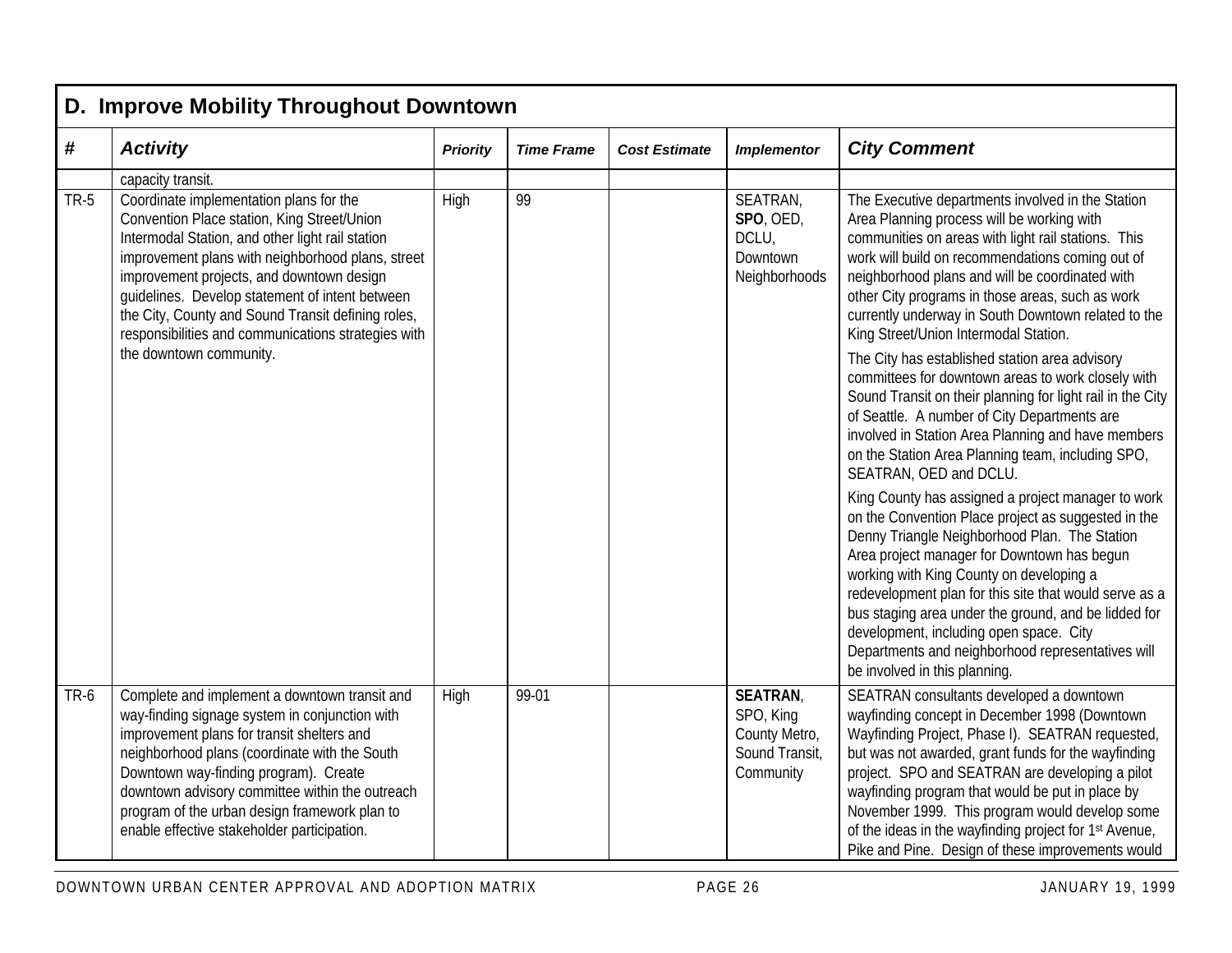|             | D. Improve Mobility Throughout Downtown                                                                                                                                                                                                                                                                                                          |                 |                   |                      |                                                     |                                                                                                                                                                                                                                                                                                                                                                                                                                                                                                                                                                                                                                                                                                                                                                                                                                                                                                                                                                                                                                       |  |  |  |
|-------------|--------------------------------------------------------------------------------------------------------------------------------------------------------------------------------------------------------------------------------------------------------------------------------------------------------------------------------------------------|-----------------|-------------------|----------------------|-----------------------------------------------------|---------------------------------------------------------------------------------------------------------------------------------------------------------------------------------------------------------------------------------------------------------------------------------------------------------------------------------------------------------------------------------------------------------------------------------------------------------------------------------------------------------------------------------------------------------------------------------------------------------------------------------------------------------------------------------------------------------------------------------------------------------------------------------------------------------------------------------------------------------------------------------------------------------------------------------------------------------------------------------------------------------------------------------------|--|--|--|
| #           | <b>Activity</b>                                                                                                                                                                                                                                                                                                                                  | <b>Priority</b> | <b>Time Frame</b> | <b>Cost Estimate</b> | <b>Implementor</b>                                  | <b>City Comment</b>                                                                                                                                                                                                                                                                                                                                                                                                                                                                                                                                                                                                                                                                                                                                                                                                                                                                                                                                                                                                                   |  |  |  |
|             |                                                                                                                                                                                                                                                                                                                                                  |                 |                   |                      |                                                     | be made by July 1999. The Executive, including OIR,<br>SPO, and SEATRAN, will explore opportunities to<br>use the \$1.5 million of funding for the World Trade<br>Organization meeting as a fund source to expand the<br>wayfinding pilot project in 1999 in the preparation for<br>the World Trade Organization summit. SEATRAN<br>will continue to look for funds to further develop and<br>implement the recommended downtown wayfinding<br>improvement strategies. SEATRAN and SPO are<br>also working with numerous downtown stakeholders,<br>e.g. Sound Transit, Metro and representatives of<br>downtown residents and businesses, to develop and<br>coordinate wayfinding improvements.<br>SPO will work with the downtown neighborhoods to<br>determine a work program, funding and outreach for<br>downtown urban design planning. See LU-21.                                                                                                                                                                               |  |  |  |
| <b>TR-7</b> | Prepare feasibility analysis of downtown circulator<br>options. Identify trip demands for user-types;<br>evaluate relative costs and benefits of service and<br>equipment options; coordinate with short- and<br>long-term service planning of King County/Metro<br>and Sound Transit; operate demonstration/pilot<br>project(s) for evaluation. | Med-<br>High    | 2000-01           |                      | SPO<br>SEATRAN,<br><b>King County</b><br>METRO, DON | Through the Seattle Transit Initiative, SEATRAN AND<br>SPO will be looking at the feasibility of a Downtown<br>Circulator if funding can be identified. It can also be<br>considered during Metro's Six-Year Plan update,<br>which is scheduled to begin 1st quarter of 1999.<br>Metro staff are currently deciding what will be part of<br>the 6-year plan. They have all of the neighborhood<br>plan matrices (that are available) and are currently<br>looking at them.<br>The Executive will forward this and related transit<br>requests to King County Metro on the community's<br>behalf. SPO, SEATRAN and DON will review transit<br>service requests identified in the neighborhood plan<br>and integrate those requested improvements into the<br>work being done under Transportation Strategic Plan<br>strategy T4: 'Establish and Implement Transit Service<br>Priorities.' The Executive will report to the City<br>Council Transportation and Neighborhoods, Growth<br>Planning and Civic Engagement Committees on its |  |  |  |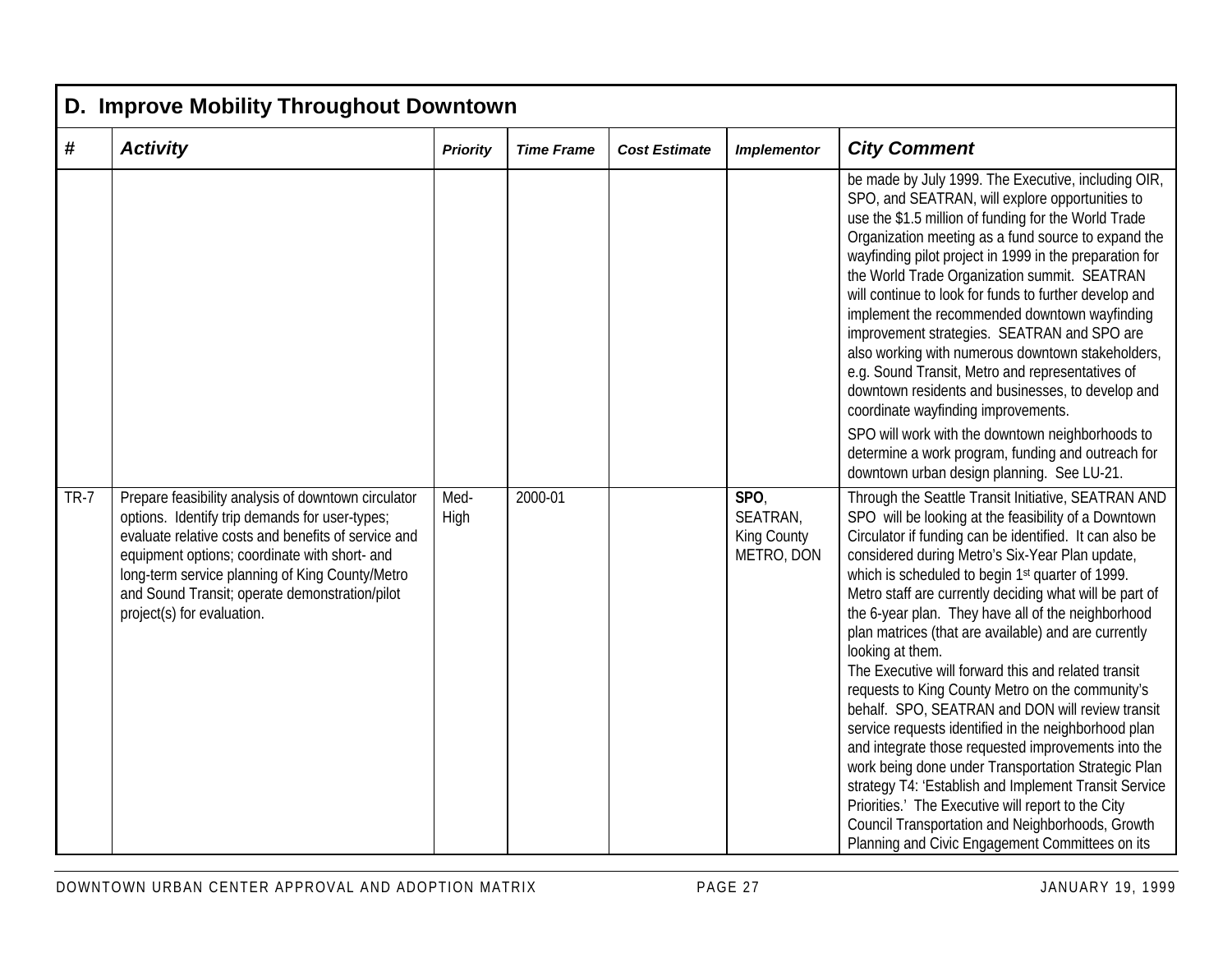|       | D. Improve Mobility Throughout Downtown                                                                                                                                                                                                                                    |                 |                   |                      |                                                                |                                                                                                                                                                                                                                                                                                                                                                                                                                                                                                                                                                                                                                                                                                                                                                                                                                                                                                                                                                                                                                                                                                                                             |  |  |  |
|-------|----------------------------------------------------------------------------------------------------------------------------------------------------------------------------------------------------------------------------------------------------------------------------|-----------------|-------------------|----------------------|----------------------------------------------------------------|---------------------------------------------------------------------------------------------------------------------------------------------------------------------------------------------------------------------------------------------------------------------------------------------------------------------------------------------------------------------------------------------------------------------------------------------------------------------------------------------------------------------------------------------------------------------------------------------------------------------------------------------------------------------------------------------------------------------------------------------------------------------------------------------------------------------------------------------------------------------------------------------------------------------------------------------------------------------------------------------------------------------------------------------------------------------------------------------------------------------------------------------|--|--|--|
| #     | <b>Activity</b>                                                                                                                                                                                                                                                            | <b>Priority</b> | <b>Time Frame</b> | <b>Cost Estimate</b> | <b>Implementor</b>                                             | <b>City Comment</b>                                                                                                                                                                                                                                                                                                                                                                                                                                                                                                                                                                                                                                                                                                                                                                                                                                                                                                                                                                                                                                                                                                                         |  |  |  |
|       |                                                                                                                                                                                                                                                                            |                 |                   |                      |                                                                | progress on Strategy T4.                                                                                                                                                                                                                                                                                                                                                                                                                                                                                                                                                                                                                                                                                                                                                                                                                                                                                                                                                                                                                                                                                                                    |  |  |  |
| TR-8  | Improve Waterfront Streetcar service speed,<br>frequency and reliability and assess extensions to<br>Seattle Center or BINMIC and along Jackson<br>Street into the International District.                                                                                 | Med-<br>High    | 2000-01           |                      | <b>King County</b><br><b>Metro</b>                             | Improving the Waterfront Streetcar service is a very<br>expensive program that will need to be considered in<br>the long term by King County/Metro.<br>Recommendations from DUCPG and the Downtown<br>Circulation Advisory Group (DCAG) will need to be<br>coordinated and possibly reconciled. The DCAG<br>preferred improving service along the waterfront and<br>between the waterfront and areas to the east with<br>rubber tired transit vehicles that could provide high<br>service frequency and climb steep grades at an<br>affordable cost.<br>The Executive will forward this and related transit<br>requests to King County Metro on the community's<br>behalf. SPO, SEATRAN and DON will review transit<br>service requests identified in the neighborhood plan<br>and integrate those requested improvements into the<br>work being done under Transportation Strategic Plan<br>strategy T4: 'Establish and Implement Transit Service<br>Priorities.' The Executive will report to the City<br>Council Transportation and Neighborhoods, Growth<br>Planning and Civic Engagement Committees on its<br>progress on Strategy T4. |  |  |  |
| TR-9  | Work with the Elevated Transportation Company<br>(monorail) to coordinate downtown plan service<br>needs and urban design objectives with future<br>analyses of alignments and technological<br>assessments to determine the long-term future of<br>the monorail facility. | Med.            | 2000-01           |                      | SPO <sub>1</sub><br><b>SEATRAN</b>                             | The City plans to continue to work with the Elevated<br>Transportation Company as it develops its plans.                                                                                                                                                                                                                                                                                                                                                                                                                                                                                                                                                                                                                                                                                                                                                                                                                                                                                                                                                                                                                                    |  |  |  |
| TR-10 | Work with King County Metro, Sound Transit,<br>neighborhoods, and business interests to evaluate<br>potential expansions of the Ride-Free Area and<br>other service improvements, including event-<br>oriented service, parking shuttles, etc.                             | Med.            | 99-01             |                      | <b>King County</b><br>Metro, SPO,<br>SEATRAN,<br>Sound Transit | King County Metro is expected to review the Ride<br>Free Area in 1999. The Executive will forward this<br>recommendation to Metro and Sound Transit and<br>advocate to expand the ride-free zone on the<br>community's behalf. In addition, City<br>Councilmembers who serve on the Metro Transit<br>Committee will advocate to expand the ride-free zone                                                                                                                                                                                                                                                                                                                                                                                                                                                                                                                                                                                                                                                                                                                                                                                   |  |  |  |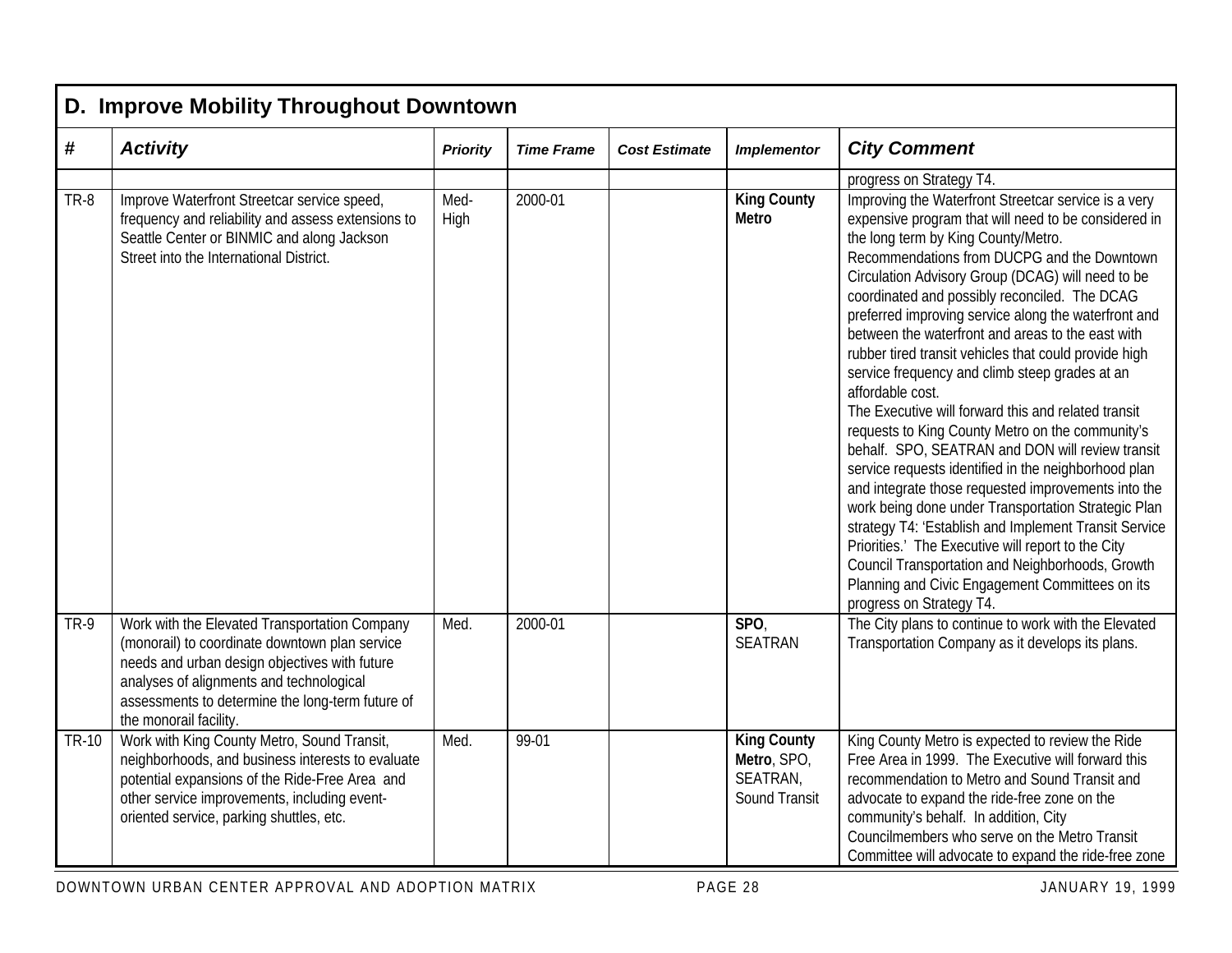|       | D. Improve Mobility Throughout Downtown                                                                                                                                                                                                                                                             |                 |                   |                      |                              |                                                                                                                                                                                                                                                                                                                                                                                                                                                                                                                                                                                                                                                                                                                                                                                                                                                                                                                                          |  |  |  |
|-------|-----------------------------------------------------------------------------------------------------------------------------------------------------------------------------------------------------------------------------------------------------------------------------------------------------|-----------------|-------------------|----------------------|------------------------------|------------------------------------------------------------------------------------------------------------------------------------------------------------------------------------------------------------------------------------------------------------------------------------------------------------------------------------------------------------------------------------------------------------------------------------------------------------------------------------------------------------------------------------------------------------------------------------------------------------------------------------------------------------------------------------------------------------------------------------------------------------------------------------------------------------------------------------------------------------------------------------------------------------------------------------------|--|--|--|
| #     | <b>Activity</b>                                                                                                                                                                                                                                                                                     | <b>Priority</b> | <b>Time Frame</b> | <b>Cost Estimate</b> | <b>Implementor</b>           | <b>City Comment</b>                                                                                                                                                                                                                                                                                                                                                                                                                                                                                                                                                                                                                                                                                                                                                                                                                                                                                                                      |  |  |  |
|       |                                                                                                                                                                                                                                                                                                     |                 |                   |                      |                              | on the community's behalf.<br>The Executive participates in the review and adoption<br>of Sound Transit fare policies, including ride free area<br>policy. (The Mayor is on the ST board and Executive<br>staff work directly with Sound Transit staff on<br>reviewing fare policy.) SPO, SEATRAN and DON will<br>review transit service requests identified in the<br>neighborhood plan and integrate those requested<br>improvements into the work being done under<br>Transportation Strategic Plan strategy T4: 'Establish<br>and Implement Transit Service Priorities.' The<br>Executive will report to the City Council<br>Transportation and Neighborhoods, Growth Planning<br>and Civic Engagement Committees on its progress<br>on Strategy T4.<br>SPO, SEATRAN AND DCLU staff have worked with<br>South Downtown communities, Metro, the Mariners<br>and the Seahawks on issues related to event-<br>oriented transit service. |  |  |  |
|       | Upgrade pedestrian-oriented streets.                                                                                                                                                                                                                                                                |                 |                   |                      |                              |                                                                                                                                                                                                                                                                                                                                                                                                                                                                                                                                                                                                                                                                                                                                                                                                                                                                                                                                          |  |  |  |
| TR-11 | Designate new Green Streets identified in the<br>neighborhood plans. Work with DCLU, SPO,<br>SEATRAN, DON, and DPR to clarify<br>definition/distinction of "Green Streets" from "key<br>pedestrian streets". Develop integrated Green<br>Street design, implementation and maintenance<br>policies. | High            | 99-00             |                      | <b>SEATRAN,</b><br>DCLU, SPO | Green Street and Key Pedestrian Street issues have<br>been placed on the Policy Docket. The Executive will<br>review its policies on Green Streets and Key<br>Pedestrian Streets in 1999. Once this policy analysis<br>is completed, this recommendation will be reviewed<br>again.<br>Green Streets from the Belltown and Denny Triangle<br>neighborhood plans (no new Green Streets were<br>proposed in the other Downtown neighborhood plans)<br>are proposed for designation alongside the approval<br>and adoption of the DUCPG neighborhood plan.<br>'Green Streets' are generally intended to provide<br>open space in denser neighborhoods and are<br>generally appropriate along non-arterial streets.                                                                                                                                                                                                                          |  |  |  |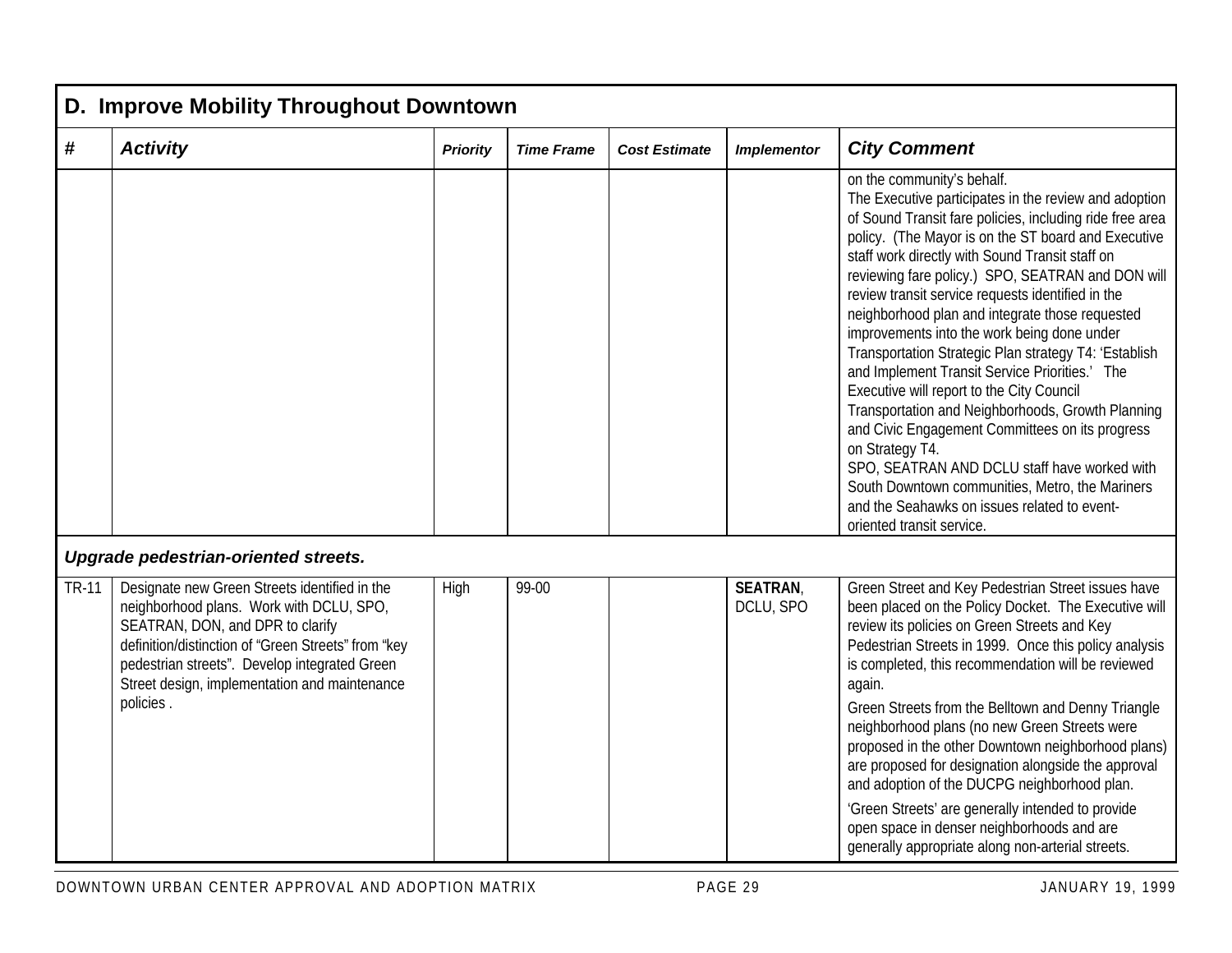|                   | D. Improve Mobility Throughout Downtown                                                                                                                                                                                                                                                                                                                                                                                                                                                                                                                                                                                                                                                                                                                                                                          |                 |                   |                      |                                     |                                                                                                                                                                                                                                                                                                                                                                                                                                                                                                                                                |  |  |  |  |  |
|-------------------|------------------------------------------------------------------------------------------------------------------------------------------------------------------------------------------------------------------------------------------------------------------------------------------------------------------------------------------------------------------------------------------------------------------------------------------------------------------------------------------------------------------------------------------------------------------------------------------------------------------------------------------------------------------------------------------------------------------------------------------------------------------------------------------------------------------|-----------------|-------------------|----------------------|-------------------------------------|------------------------------------------------------------------------------------------------------------------------------------------------------------------------------------------------------------------------------------------------------------------------------------------------------------------------------------------------------------------------------------------------------------------------------------------------------------------------------------------------------------------------------------------------|--|--|--|--|--|
| $\boldsymbol{\#}$ | <b>Activity</b>                                                                                                                                                                                                                                                                                                                                                                                                                                                                                                                                                                                                                                                                                                                                                                                                  | <b>Priority</b> | <b>Time Frame</b> | <b>Cost Estimate</b> | <b>Implementor</b>                  | <b>City Comment</b>                                                                                                                                                                                                                                                                                                                                                                                                                                                                                                                            |  |  |  |  |  |
|                   |                                                                                                                                                                                                                                                                                                                                                                                                                                                                                                                                                                                                                                                                                                                                                                                                                  |                 |                   |                      |                                     | 'Key Pedestrian Streets' are intended for improved<br>pedestrian environments along arterial streets and do<br>not necessarily have an open space function.                                                                                                                                                                                                                                                                                                                                                                                    |  |  |  |  |  |
|                   |                                                                                                                                                                                                                                                                                                                                                                                                                                                                                                                                                                                                                                                                                                                                                                                                                  |                 |                   |                      |                                     | Design for Green Streets may be included as part of<br>the Downtown Urban Design Plan.                                                                                                                                                                                                                                                                                                                                                                                                                                                         |  |  |  |  |  |
| TR-12             | Define themes and design standards for all<br>downtown Green Streets based on neighborhood<br>plans to be used in the development of a design<br>review process and related City improvement<br>programs.<br>Work with SEATRAN, DCLU, and DPR to establish<br>process for phasing Green Street design plan<br>preparation and funding priorities considering:<br>Public investment strategies vs. private<br>project-level implementation (Denny Triangle<br>recommendation for city funded<br>improvements)<br>Priorities for implementation such as<br>$\bullet$<br>distressed areas, rapid growth areas, etc.<br>Assess equity of utilization of Neighborhood<br>$\bullet$<br>Matching Fund in support of downtown<br>neighborhoods<br>Define city department lead status for<br>stewardship of Green Streets | Med-<br>High    | 2000-02           |                      | Community,<br>SEATRAN,<br>DCLU, SPO | Green Street and Key Pedestrian Street issues have<br>been placed on the Policy Docket. The Executive will<br>review its policies on Green Streets and Key<br>Pedestrian Streets in 1999. That policy work will<br>include evaluation of whether a single City<br>department should be responsible for all pedestrian<br>street programs. Once this policy analysis is<br>completed, this recommendation will be reviewed<br>again.<br>This can also be considered for inclusion in the<br>Downtown Urban Design Plan.                         |  |  |  |  |  |
| TR-13             | Designate Key Pedestrian High Volume Streets<br>and Key Pedestrian Arterials, providing suitable<br>standards for sidewalk improvements, lighting,<br>landscaping, and other facilities in conjunction with<br>the urban design framework plan. Undertake<br>pedestrian traffic counts, future traffic estimates,<br>flow studies and safety evaluations on all<br>designated Pedestrian Arterial streets every two<br>years. Prepare mitigation plans and funding<br>schedule for corridors, intersections and street<br>crossings. Review impacts of traffic signals on                                                                                                                                                                                                                                        | Med-<br>High    | 2000-02           |                      | <b>SEATRAN</b><br>SPO, DCLU         | Please see TR-11 and TR-12, above.<br>It is unclear why DUCPG wants to create new<br>designations for streets as Key Pedestrian High<br>Volume Streets and Key Pedestrian Arterials. This is<br>contrary to recommendations the City has received<br>from other neighborhood plans in the downtown.<br>Before the City can put together a response, more<br>information will be needed as to the purpose of these<br>new designations and how they would differ from<br>existing designations.<br>Designs for sidewalk improvements, lighting, |  |  |  |  |  |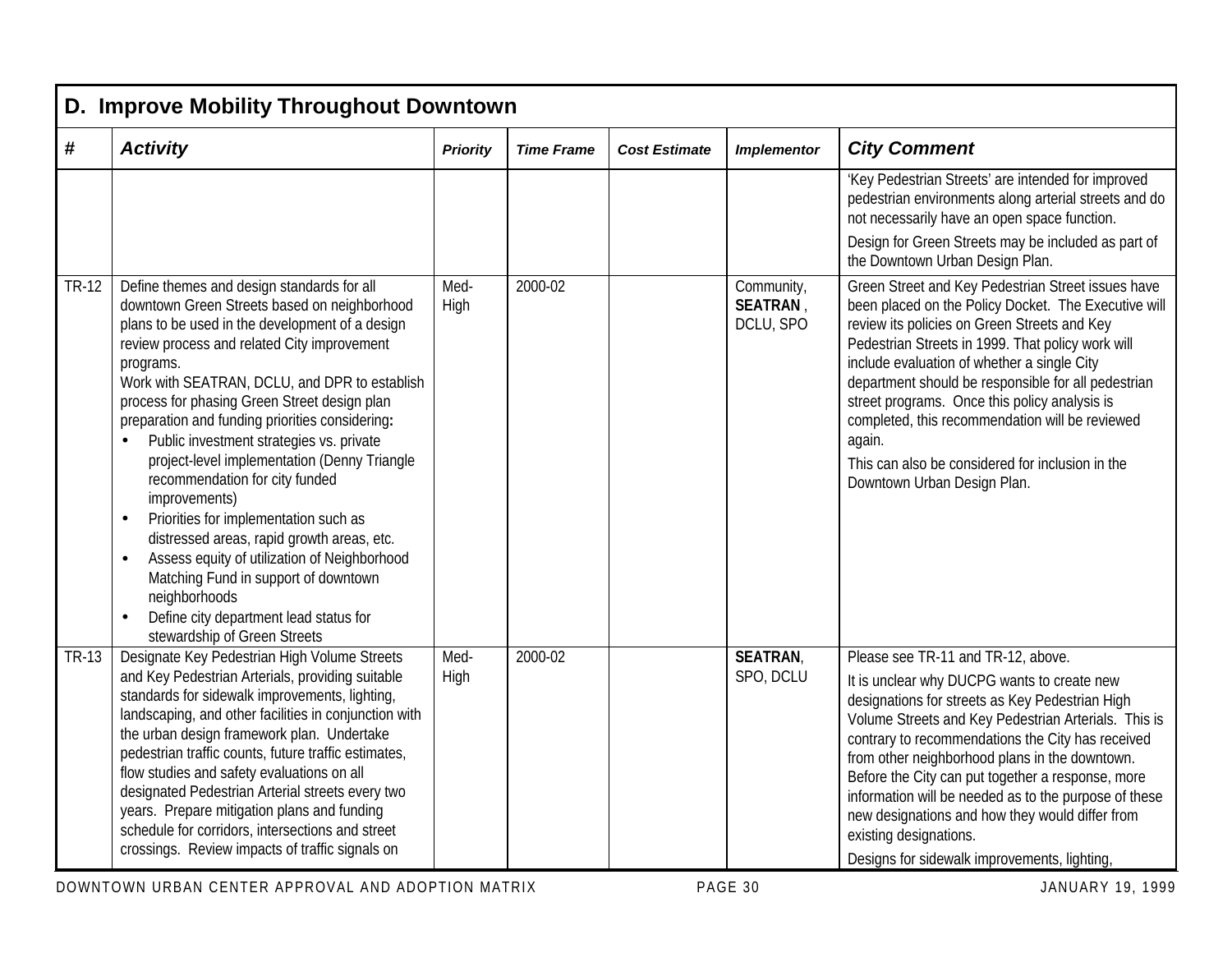|              | D. Improve Mobility Throughout Downtown                                                                                                                                                                                                                                                                                                                                                                                                                                                                                                                                                                                                                                                                                                                              |              |                   |                      |                                      |                                                                                                                                                                                                                                                                                                                                                                                                                                                                                                                                                                                                                                                                                                                                                                              |  |  |  |  |  |
|--------------|----------------------------------------------------------------------------------------------------------------------------------------------------------------------------------------------------------------------------------------------------------------------------------------------------------------------------------------------------------------------------------------------------------------------------------------------------------------------------------------------------------------------------------------------------------------------------------------------------------------------------------------------------------------------------------------------------------------------------------------------------------------------|--------------|-------------------|----------------------|--------------------------------------|------------------------------------------------------------------------------------------------------------------------------------------------------------------------------------------------------------------------------------------------------------------------------------------------------------------------------------------------------------------------------------------------------------------------------------------------------------------------------------------------------------------------------------------------------------------------------------------------------------------------------------------------------------------------------------------------------------------------------------------------------------------------------|--|--|--|--|--|
| #            | <b>Activity</b>                                                                                                                                                                                                                                                                                                                                                                                                                                                                                                                                                                                                                                                                                                                                                      | Priority     | <b>Time Frame</b> | <b>Cost Estimate</b> | <b>Implementor</b>                   | <b>City Comment</b>                                                                                                                                                                                                                                                                                                                                                                                                                                                                                                                                                                                                                                                                                                                                                          |  |  |  |  |  |
|              | pedestrian flow and level of service.<br>1st Avenue from King Street to Denny Way<br>3rd Avenue from S. Jackson to Denny Way<br>$\bullet$<br>4th Avenue from King Street to Stewart Street<br>$\bullet$<br>5th Street from Cherry Street to Stewart Street<br>$\bullet$<br>Occidental Avenue from Royal Brougham to<br>$\bullet$<br>Yesler<br>Marion Street from Colman Dock to 4th<br>$\bullet$<br>Avenue<br>University Street from Alaskan Way to 4th<br>$\bullet$<br>Avenue<br>Union Street from 1 <sup>st</sup> Avenue to Convention<br>$\bullet$<br>Center<br>Pike Street from Pike Place to I-5<br>$\bullet$<br>Pine Street from Pike Place to I-5<br>$\bullet$<br>Stewart Street from Pike Place to Westlake<br>Olive Street from Stewart to I-5<br>$\bullet$ |              |                   |                      |                                      | landscaping, and other facilities will be considered in<br>the development of a Downtown Urban Design Plan.<br>SEATRAN needs more information about the<br>purpose of the study and problems to be resolved<br>before it begins expensive data collection.                                                                                                                                                                                                                                                                                                                                                                                                                                                                                                                   |  |  |  |  |  |
|              | Upgrade bicycle streets.                                                                                                                                                                                                                                                                                                                                                                                                                                                                                                                                                                                                                                                                                                                                             |              |                   |                      |                                      |                                                                                                                                                                                                                                                                                                                                                                                                                                                                                                                                                                                                                                                                                                                                                                              |  |  |  |  |  |
| <b>TR-14</b> | Designate priority bikeway streets, with priority<br>treatment for high-volume use. Provide North-<br>South Bicycle Arterial corridors (bike lanes) into<br>and through downtown at three elevations:<br>Waterfront: Complete/improve trail under<br>viaduct between Myrtle Edwards and King<br>Street.<br>Midlevel: Continue operation of 2 <sup>nd</sup> Avenue<br>٠<br>bike-lane corridor. Reduce bus operations to<br>level compatible with designated bicycle<br>corridor. Study two-way operation of 2nd<br>Avenue or paired bike lane on one way<br>operation of 4 <sup>th</sup> Avenue with similar reductions<br>in bus operations. Find acceptable connection<br>to new bike trail to be built beside the E-3<br>busway.                                   | Med-<br>High | 2000-02           |                      | <b>SEATRAN,</b><br>SPO,<br>Community | SEATRAN will continue to look for opportunities to<br>develop bike lanes in downtown Seattle.<br>There are no plans to eliminate the southbound<br>bike lane on 2 <sup>nd</sup> Avenue, but the future of<br>downtown circulation is not fully resolved. The<br>number of buses on all downtown avenues will<br>increase while the tunnel is being upgraded for<br>light rail and existing buses are routed outside of<br>the tunnel.<br>A bicycle lane on 4 <sup>th</sup> Avenue is the strongest<br>candidate for a northbound bike lane; however, a<br>parking or through traffic lane would need to be<br>removed. In addition, other traffic and transit<br>issues on 4 <sup>th</sup> Avenue need to be addressed in<br>the short term. This activity may be considered |  |  |  |  |  |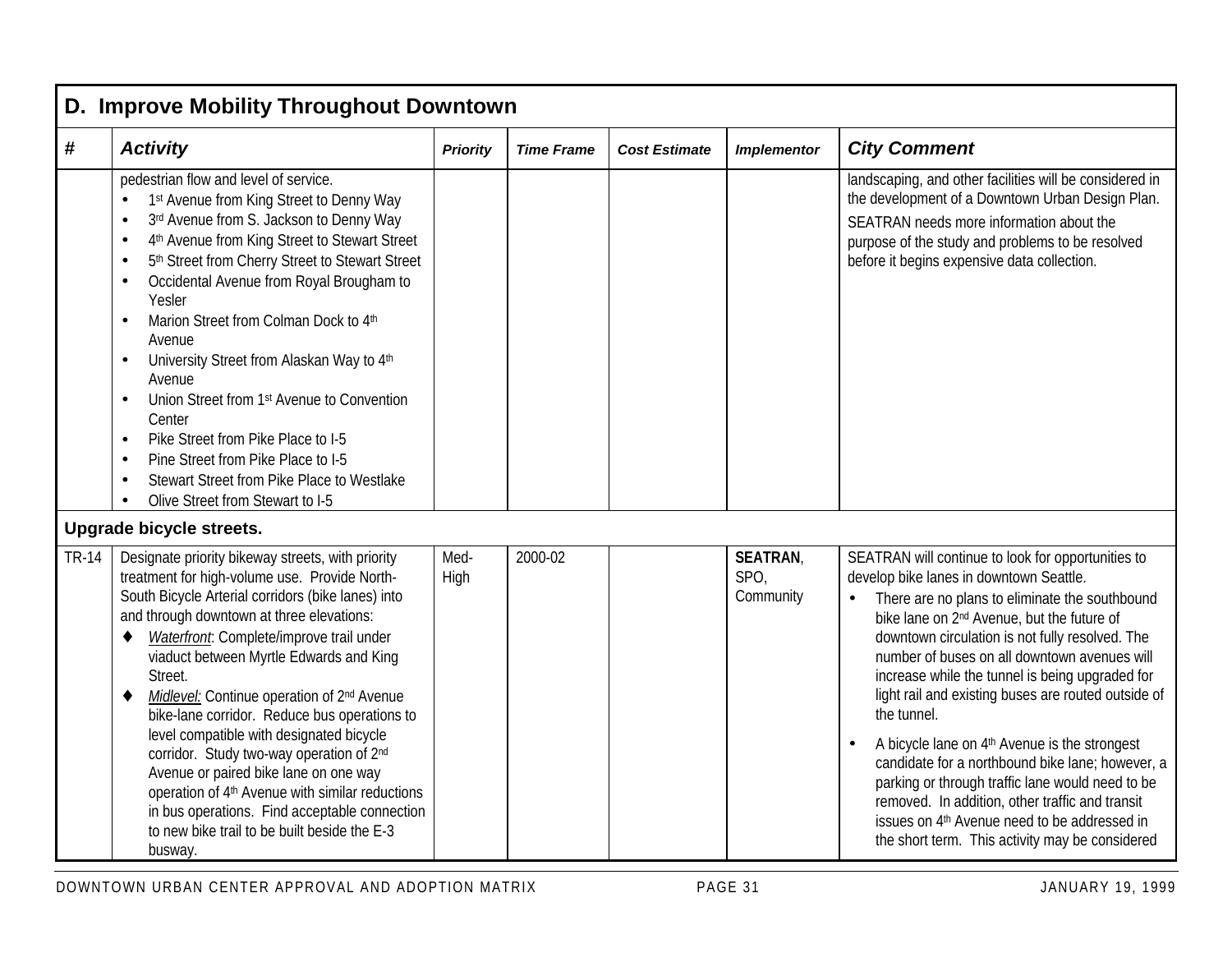|              | D. Improve Mobility Throughout Downtown                                                                                                                                                                                                                                                                                                                                                                                                                                                                                                                                                                                                                                                                                                                                                                                                                                                                                                                                                                                                                      |                 |                   |                      |                                    |                                                                                                                                                                                                                                                                                                                                                                                                                                                                                                                                                                                                                                                            |  |  |  |  |  |
|--------------|--------------------------------------------------------------------------------------------------------------------------------------------------------------------------------------------------------------------------------------------------------------------------------------------------------------------------------------------------------------------------------------------------------------------------------------------------------------------------------------------------------------------------------------------------------------------------------------------------------------------------------------------------------------------------------------------------------------------------------------------------------------------------------------------------------------------------------------------------------------------------------------------------------------------------------------------------------------------------------------------------------------------------------------------------------------|-----------------|-------------------|----------------------|------------------------------------|------------------------------------------------------------------------------------------------------------------------------------------------------------------------------------------------------------------------------------------------------------------------------------------------------------------------------------------------------------------------------------------------------------------------------------------------------------------------------------------------------------------------------------------------------------------------------------------------------------------------------------------------------------|--|--|--|--|--|
| #            | <b>Activity</b>                                                                                                                                                                                                                                                                                                                                                                                                                                                                                                                                                                                                                                                                                                                                                                                                                                                                                                                                                                                                                                              | <b>Priority</b> | <b>Time Frame</b> | <b>Cost Estimate</b> | <b>Implementor</b>                 | <b>City Comment</b>                                                                                                                                                                                                                                                                                                                                                                                                                                                                                                                                                                                                                                        |  |  |  |  |  |
|              | Upper Level: Study alternatives along 6th<br>Avenue, 7th Avenue and I-5/9th Avenue for                                                                                                                                                                                                                                                                                                                                                                                                                                                                                                                                                                                                                                                                                                                                                                                                                                                                                                                                                                       |                 |                   |                      |                                    | as part of the sector work programs in the future<br>as opportunities arise.                                                                                                                                                                                                                                                                                                                                                                                                                                                                                                                                                                               |  |  |  |  |  |
|              | safe/convenient bicycle facility.<br>Define short-term interim designations and nominal<br>improvements that can be later incorporated into a<br>long-term more permanent improvement program                                                                                                                                                                                                                                                                                                                                                                                                                                                                                                                                                                                                                                                                                                                                                                                                                                                                |                 |                   |                      |                                    | SEATRAN will continue to look for opportunities<br>to link the E-3 busway path and the waterfront,<br>including the SR-519 project.                                                                                                                                                                                                                                                                                                                                                                                                                                                                                                                        |  |  |  |  |  |
|              | for bicycle streets as outlined below.                                                                                                                                                                                                                                                                                                                                                                                                                                                                                                                                                                                                                                                                                                                                                                                                                                                                                                                                                                                                                       |                 |                   |                      |                                    | 7th Avenue is a potential route for bike lanes;<br>however, the one-way section of 7th south of<br>Westlake would need to be converted to two-<br>way, and a lane of traffic would need to be<br>eliminated. This activity may be considered as<br>part of the sector work programs in the future as<br>opportunities arise.                                                                                                                                                                                                                                                                                                                               |  |  |  |  |  |
| <b>TR-15</b> | Provide East-West Bicycle Arterial corridors (bike<br>lanes) into and through the downtown. Ensure that<br>corridors connect with crossings of I-5 and to key<br>Gateway entry points. Ensure that some corridors<br>access hill climb assist facilities.<br>Jackson or Main Street: Center lane<br>$\bullet$<br>Waterfront Trolley is not considered<br>incompatible with bicycle lanes.<br>Marion Street: Key corridor for downtown<br>$\bullet$<br>ferry access. Resolve conflict with existing<br>transit bus operations (two-way conversion<br>with Madison). Ensure compatibility with<br>designated Pedestrian Arterial/Freeway.<br>Integrate hillclimb assists.<br>Pine Street: Resolve conflict with transit (two-<br>$\bullet$<br>way conversion with Pike). Integrate with<br>hillclimb assists.<br>Lenora Street: Integrate with existing elevator<br>$\bullet$<br>to waterfront.<br>Vine Street: Plan integrated corridor with<br>$\bullet$<br>Green Street and pedestrian / resident priority.<br>Cobble stone surface may require resolution. | Med.            | 2000-02           |                      | <b>SEATRAN,</b><br>SP <sub>O</sub> | Bike lanes are currently not appropriate on east-west<br>streets downtown because bicyclists need to freely<br>use both sides of the street to access the one-way<br>avenues. These streets also tend to be easy for<br>bicyclists to ride with traffic because motor vehicle<br>volumes tend to be low and speeds tend to be<br>moderate on these streets. SEATRAN's position<br>seems to be that if there are conflicts, that given the<br>current downtown network, bike lanes would not<br>improve the situation. This could change in the<br>future. As downtown circulation is re-evaluated,<br>these streets may be reconsidered for bicycle lanes. |  |  |  |  |  |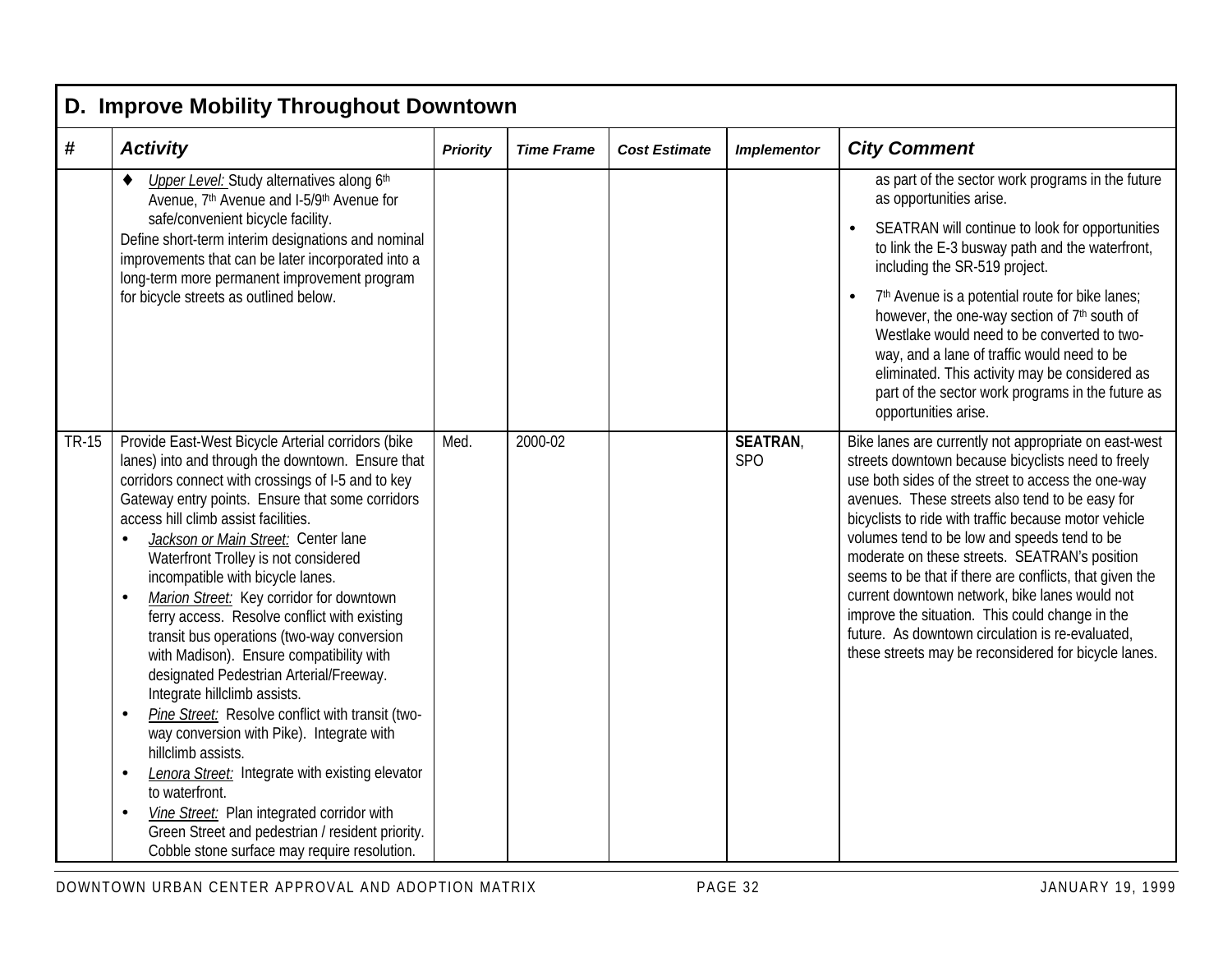|              | D. Improve Mobility Throughout Downtown                                                                                                                                                                                                                                                                                                                           |                 |                   |                      |                                                                   |                                                                                                                                                                                                                                                                                                                                                                                                                                                                                                                                                                                                                                                                                                                                                                                                                                              |  |  |  |
|--------------|-------------------------------------------------------------------------------------------------------------------------------------------------------------------------------------------------------------------------------------------------------------------------------------------------------------------------------------------------------------------|-----------------|-------------------|----------------------|-------------------------------------------------------------------|----------------------------------------------------------------------------------------------------------------------------------------------------------------------------------------------------------------------------------------------------------------------------------------------------------------------------------------------------------------------------------------------------------------------------------------------------------------------------------------------------------------------------------------------------------------------------------------------------------------------------------------------------------------------------------------------------------------------------------------------------------------------------------------------------------------------------------------------|--|--|--|
| #            | <b>Activity</b>                                                                                                                                                                                                                                                                                                                                                   | <b>Priority</b> | <b>Time Frame</b> | <b>Cost Estimate</b> | <b>Implementor</b>                                                | <b>City Comment</b>                                                                                                                                                                                                                                                                                                                                                                                                                                                                                                                                                                                                                                                                                                                                                                                                                          |  |  |  |
|              | Eagle Street: Integrate with Pedestrian<br>Arterial plan from Waterfront to Seattle Center.<br>Utilize proposed hillclimb assist.                                                                                                                                                                                                                                 |                 |                   |                      |                                                                   |                                                                                                                                                                                                                                                                                                                                                                                                                                                                                                                                                                                                                                                                                                                                                                                                                                              |  |  |  |
| <b>TR-16</b> | Reaffirm role and design concept for the "Westlake<br>Boulevard". Coordinate through urban design<br>framework plan and coordinate with Denny<br>Triangle and South Lake Union neighborhood<br>plans.                                                                                                                                                             | Med-<br>High    | 99-00             |                      | <b>SEATRAN,</b><br>SPO, OED,<br>Community,<br>South Lake<br>Union | SEATRAN has received a grant from the Puget<br>Sound Regional Council for development of a<br>conceptual design for this boulevard north of Denny<br>Way, but funding is not available for the portion south<br>of Denny Way. Information received from this work<br>will be useful for the stretch of Westlake Boulevard<br>within the Downtown Urban Center.<br>The Executive will work with the Denny Triangle and<br>DUCPG planning groups to develop a conceptual<br>design and development of Westlake improvements<br>as part of the Downtown urban design plan. The next<br>step in implementing the Westlake Boulevard Plan is<br>to develop a conceptual plan and a funding strategy.<br>SEATRAN will need to coordinate its efforts with<br>affected planning areas, including downtown, Denny<br>Triangle, and South Lake Union. |  |  |  |
|              | Improve freight and service access.                                                                                                                                                                                                                                                                                                                               |                 |                   |                      |                                                                   |                                                                                                                                                                                                                                                                                                                                                                                                                                                                                                                                                                                                                                                                                                                                                                                                                                              |  |  |  |
| <b>TR-17</b> | Coordinate revision of truck parking and loading<br>regulations with neighborhood plans to include:<br>On-street loading zones dedicated to trucks<br>too big for accessing building loading docks.<br>Prohibit "truck plates" on passenger vehicles.<br>$\bullet$<br>Protect alleys from competing uses.<br>$\bullet$<br>Adopt time limits for major deliveries. | Med-<br>High    | 99-???            |                      | <b>SEATRAN</b>                                                    | The issue of length of truck zones is a delicate<br>one - SEATRAN must balance all of the needs<br>for curb space while trying to accommodate the<br>wishes of adjacent property owners or<br>businesses. Generally, there is not enough curb<br>space available to accommodate the largest<br>trucks, and there is always a demand for use by<br>smaller trucks serving the buildings which do not<br>have off street loading. On-street truck zones<br>reserved for large trucks would most likely be<br>used on a very limited basis leaving a large<br>amount of curb space unusable for a majority of<br>the time. There would be virtually no way to<br>reserve a space for "large trucks only" or to                                                                                                                                  |  |  |  |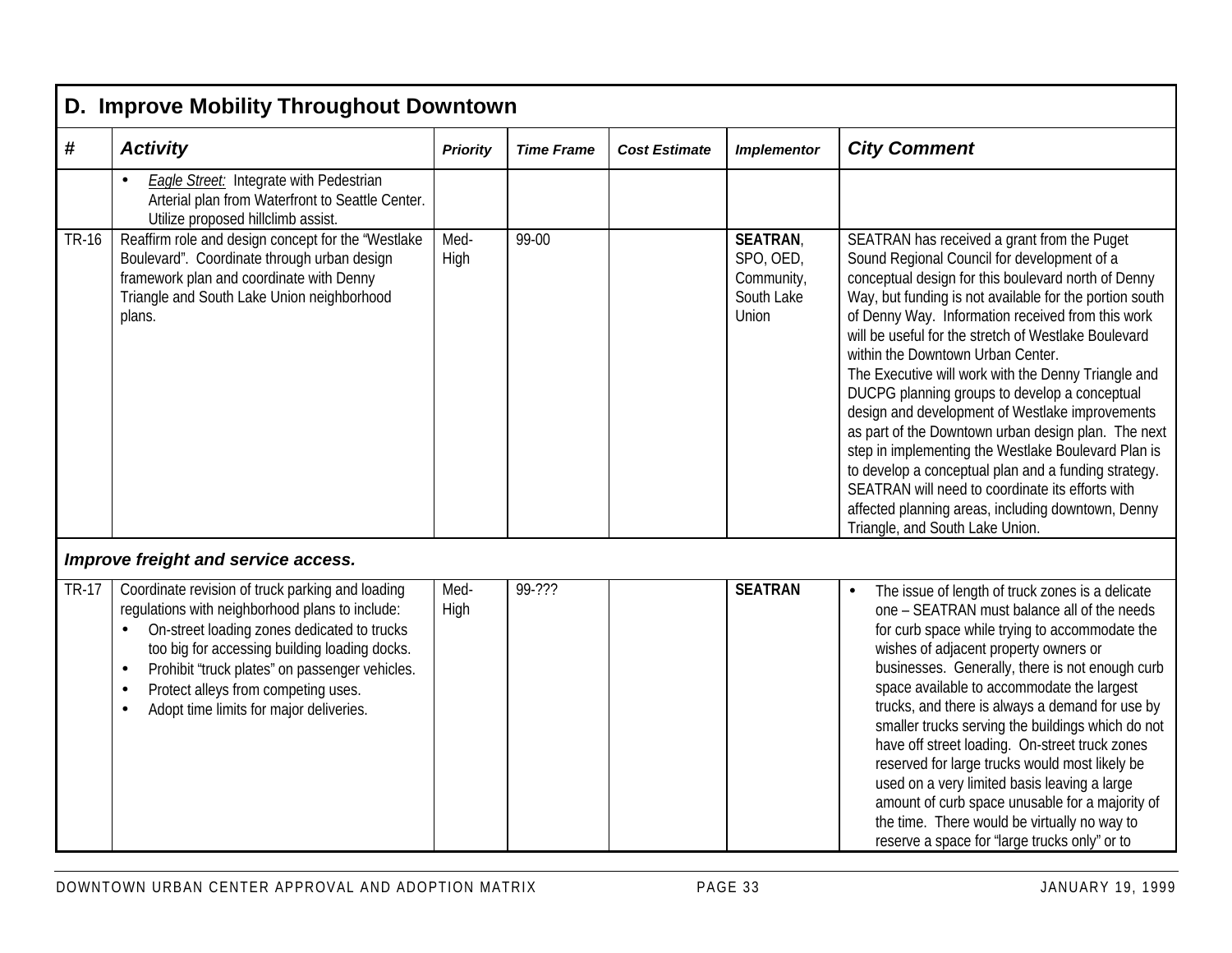|   | D. Improve Mobility Throughout Downtown |                 |                   |                      |                    |                                                                                                                                                                                                                                                                                                                                                                                                                                                                                                                                                                                                                                                                                                                                                                                                                                                                                                                                                                                                                                                                                                                                                                                                                                                                                                                                                                                                                                                                                                                                                                                                                                               |  |  |  |  |  |
|---|-----------------------------------------|-----------------|-------------------|----------------------|--------------------|-----------------------------------------------------------------------------------------------------------------------------------------------------------------------------------------------------------------------------------------------------------------------------------------------------------------------------------------------------------------------------------------------------------------------------------------------------------------------------------------------------------------------------------------------------------------------------------------------------------------------------------------------------------------------------------------------------------------------------------------------------------------------------------------------------------------------------------------------------------------------------------------------------------------------------------------------------------------------------------------------------------------------------------------------------------------------------------------------------------------------------------------------------------------------------------------------------------------------------------------------------------------------------------------------------------------------------------------------------------------------------------------------------------------------------------------------------------------------------------------------------------------------------------------------------------------------------------------------------------------------------------------------|--|--|--|--|--|
| # | <b>Activity</b>                         | <b>Priority</b> | <b>Time Frame</b> | <b>Cost Estimate</b> | <b>Implementor</b> | <b>City Comment</b>                                                                                                                                                                                                                                                                                                                                                                                                                                                                                                                                                                                                                                                                                                                                                                                                                                                                                                                                                                                                                                                                                                                                                                                                                                                                                                                                                                                                                                                                                                                                                                                                                           |  |  |  |  |  |
|   |                                         |                 |                   |                      |                    | prevent the use of the spaces by multiple<br>vehicles. This recommendation will not be<br>implemented.<br>The City cannot prohibit 'truck plates' on<br>passenger vehicles. The licensing of<br>commercial vehicles is done by the state. It<br>would require a change in state law to effect this<br>change.<br>Like all components of the City's transportation<br>system, alleys are subject to competition for use<br>from different transportation modes.<br>Alleys are intended to be used by service<br>vehicles for the adjacent properties. This use<br>includes the ability to park a commercial vehicle<br>in the alley for up to half an hour. One of the<br>best ways to ensure the efficient operation of the<br>alleys would be to ensure that all new buildings<br>have special enclosures or rooms for trash<br>dumpsters, contain sufficient space for truck<br>loading and maneuvering, and do not have<br>garage entrances or exits onto the alleys. This<br>would leave the extremely limited alley space for<br>those trucks that have no other choice than to<br>use the alley. However, in downtown Seattle,<br>access to parking is encouraged to be through<br>alleys in order to reduce conflicts between cars<br>making turns into parking garages and<br>pedestrians. This is an issue that may be<br>considered for inclusion in the Downtown Urban<br>Design Plan.<br>This activity has already been implemented.<br>Downtown Seattle currently has restrictions on<br>trucks 30 feet or more making deliveries<br>between the hours of 7 AM and 7 PM. The<br>exception is construction vehicles which require |  |  |  |  |  |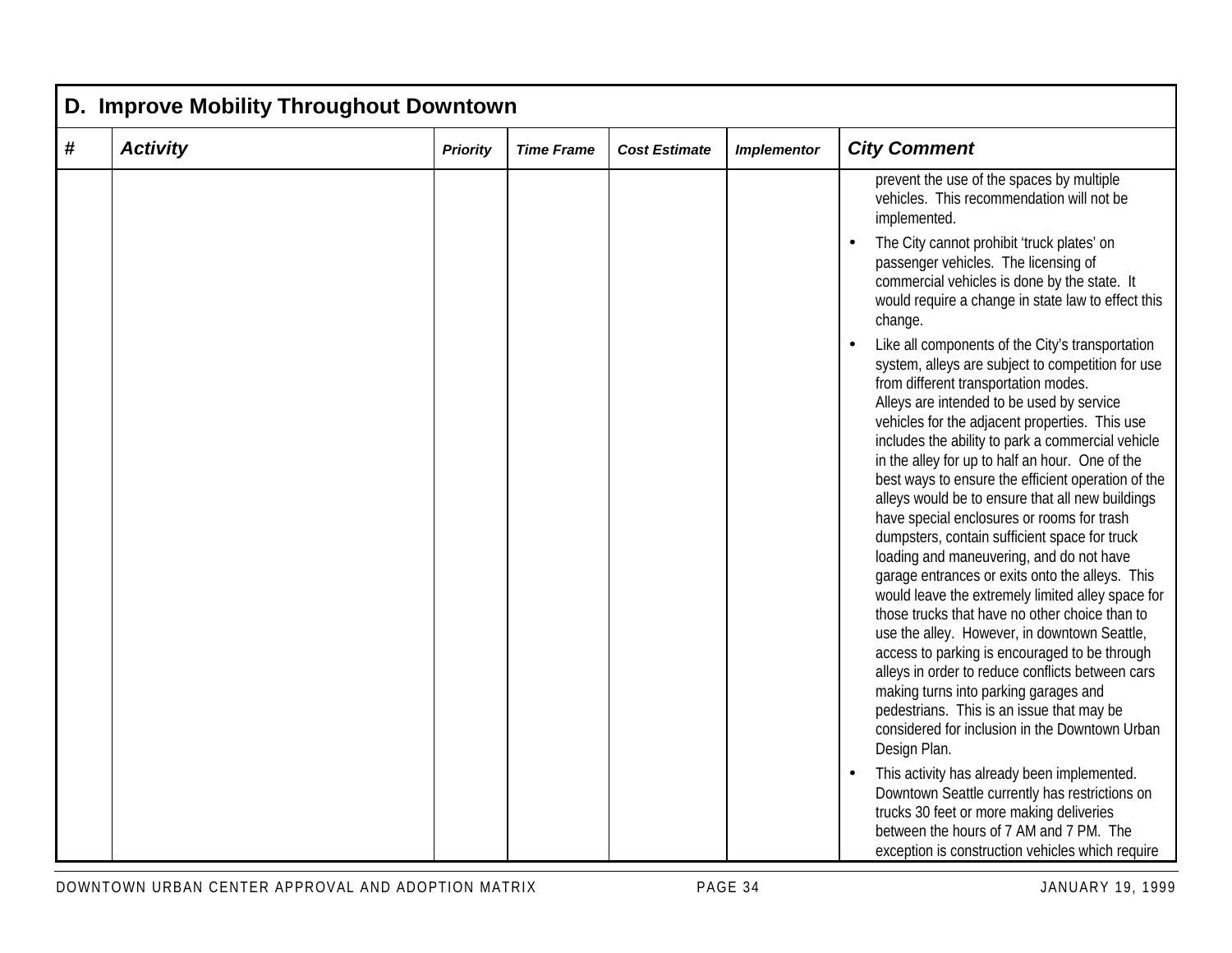|              | D. Improve Mobility Throughout Downtown                                                                                                |                 |                   |                      |                                            |                                                                                                                                                                                                                                                                                                                                                                                                                                                                                                                                                                                                                                                                                                                                  |  |  |  |  |
|--------------|----------------------------------------------------------------------------------------------------------------------------------------|-----------------|-------------------|----------------------|--------------------------------------------|----------------------------------------------------------------------------------------------------------------------------------------------------------------------------------------------------------------------------------------------------------------------------------------------------------------------------------------------------------------------------------------------------------------------------------------------------------------------------------------------------------------------------------------------------------------------------------------------------------------------------------------------------------------------------------------------------------------------------------|--|--|--|--|
| #            | <b>Activity</b>                                                                                                                        | <b>Priority</b> | <b>Time Frame</b> | <b>Cost Estimate</b> | <b>Implementor</b>                         | <b>City Comment</b>                                                                                                                                                                                                                                                                                                                                                                                                                                                                                                                                                                                                                                                                                                              |  |  |  |  |
|              |                                                                                                                                        |                 |                   |                      |                                            | a special permit and a direct route into and out of<br>downtown. To further limit deliveries to nighttime<br>hours only, or some such arrangement, would<br>require a significant change in the way that all of<br>the firms in the City conduct their business.                                                                                                                                                                                                                                                                                                                                                                                                                                                                 |  |  |  |  |
|              | Upgrade parking management programs.                                                                                                   |                 |                   |                      |                                            |                                                                                                                                                                                                                                                                                                                                                                                                                                                                                                                                                                                                                                                                                                                                  |  |  |  |  |
| <b>TR-18</b> | Extend meter times on corridors with significant<br>night-time activity (restaurants, bars, theaters, etc.)<br>by three or four hours. | Med-<br>High    | 99-00             |                      | <b>SEATRAN,</b><br>SPO, CBO,<br><b>SPD</b> | Extended Meter Hours will be placed on the Policy<br>Docket. The Executive will analyze the fiscal and<br>safety impacts of extending meter hours through the<br>evening. In addition, since it's not practical to have<br>meter hours vary from block to block in a single<br>neighborhood, the Executive will develop a<br>recommendation as to how to assess whether<br>adequate support exists throughout a neighborhood<br>to warrant extending meter hours. The Executive will<br>present its analysis and recommendations to the<br>Council in June 2000.<br>SPO and SEATRAN are currently exploring<br>developing a pilot project with the Pioneer Square<br>neighborhood.                                               |  |  |  |  |
| <b>TR-19</b> | Increase enforcement of parking and increase<br>fines for overtime use.                                                                | High            | 99-00             |                      | <b>SEATRAN</b><br>SPD, CBO,<br><b>SPO</b>  | Parking fines were recently increased across the City<br>as part of the 1999-2000 budget. Differential Parking<br>Fines have been placed on the Policy Docket. The<br>Executive will analyze fiscal, legal and equity issues<br>related to establishing different parking fines for<br>different neighborhoods and will present their<br>analysis and recommendations to Council in June<br>2000.<br>SPD does the best job that it can with existing<br>resources assigned to the Parking Enforcement Unit.<br>Increased parking enforcement on an ongoing basis<br>in the downtown area can only be accomplished in<br>two ways: (1) by reducing parking enforcement<br>efforts in other areas; or (2) by increasing the number |  |  |  |  |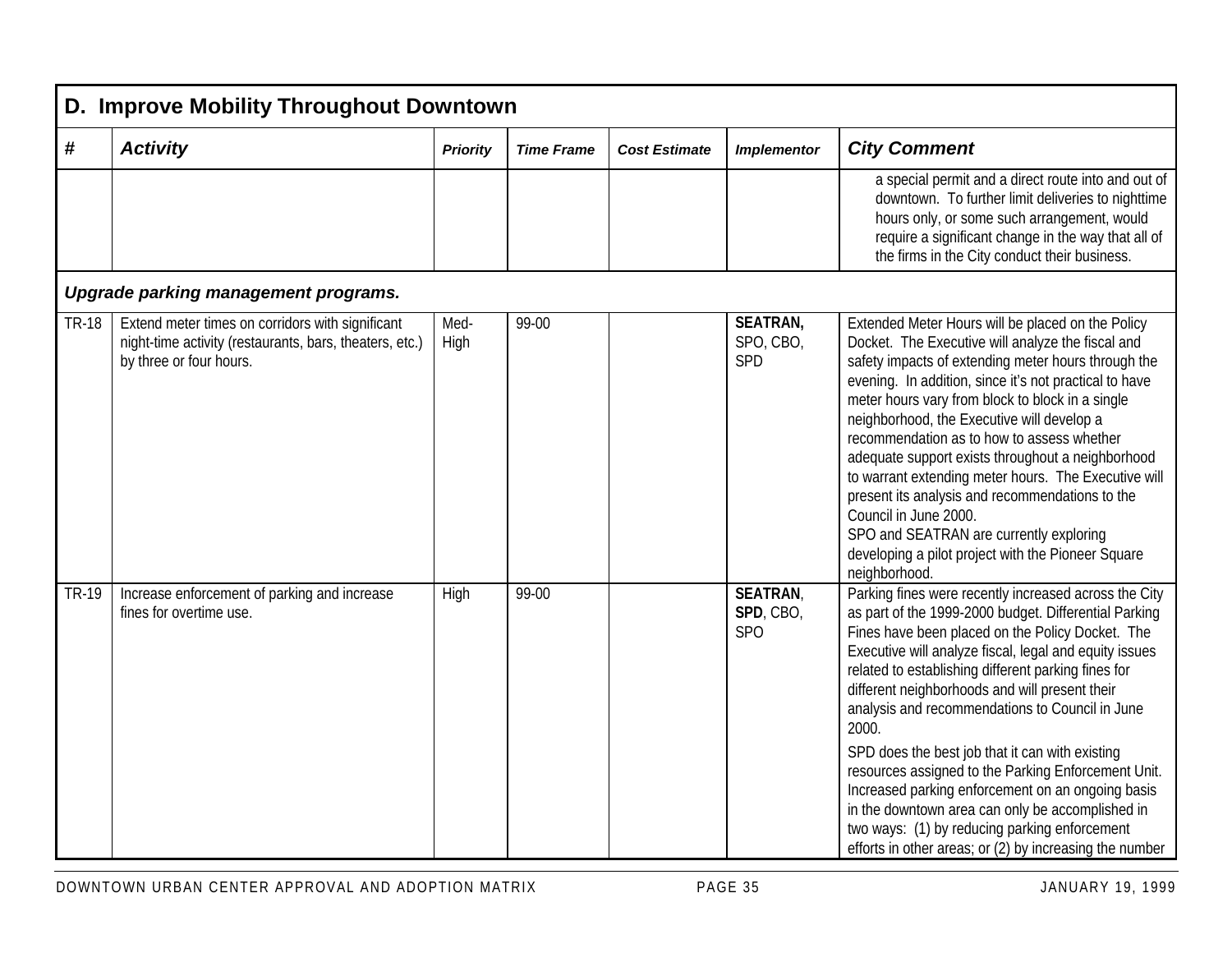|              | D. Improve Mobility Throughout Downtown                                                                                                                                                                                                                                                                                                                                                                                                                                   |                 |                   |                      |                              |                                                                                                                                                                                                                                                                                                                                                                                                                                                                                                                                                                                                                                                                                                                                                                                                                                                                                                                                                                                                                                                                                                                                                                                                                                                                                                                                           |  |  |  |  |  |
|--------------|---------------------------------------------------------------------------------------------------------------------------------------------------------------------------------------------------------------------------------------------------------------------------------------------------------------------------------------------------------------------------------------------------------------------------------------------------------------------------|-----------------|-------------------|----------------------|------------------------------|-------------------------------------------------------------------------------------------------------------------------------------------------------------------------------------------------------------------------------------------------------------------------------------------------------------------------------------------------------------------------------------------------------------------------------------------------------------------------------------------------------------------------------------------------------------------------------------------------------------------------------------------------------------------------------------------------------------------------------------------------------------------------------------------------------------------------------------------------------------------------------------------------------------------------------------------------------------------------------------------------------------------------------------------------------------------------------------------------------------------------------------------------------------------------------------------------------------------------------------------------------------------------------------------------------------------------------------------|--|--|--|--|--|
| #            | <b>Activity</b>                                                                                                                                                                                                                                                                                                                                                                                                                                                           | <b>Priority</b> | <b>Time Frame</b> | <b>Cost Estimate</b> | <b>Implementor</b>           | <b>City Comment</b>                                                                                                                                                                                                                                                                                                                                                                                                                                                                                                                                                                                                                                                                                                                                                                                                                                                                                                                                                                                                                                                                                                                                                                                                                                                                                                                       |  |  |  |  |  |
|              |                                                                                                                                                                                                                                                                                                                                                                                                                                                                           |                 |                   |                      |                              | of Parking Enforcement Officers authorized in the<br>budget. At this point in time there are no plans to<br>increase the number of Parking Enforcement<br>Officers. Issues related to parking enforcement have<br>been raised in a number of neighborhood plans and<br>have been placed on the neighborhood planning<br>policy docket for review of citywide issues. SPO, with<br>the assistance of SPD and SEATRAN, will review<br>issues related to parking enforcement and provide a<br>report with recommendations to the Council by June<br>2000.                                                                                                                                                                                                                                                                                                                                                                                                                                                                                                                                                                                                                                                                                                                                                                                    |  |  |  |  |  |
| <b>TR-20</b> | Revise land use code to accommodate<br>neighborhood plan recommendations for principal<br>use parking structures in support of residential<br>development and for the eventual elimination of<br>surface parking lots. Assist neighborhoods in<br>implementation of parking facilities aimed at<br>creating incentives for new residential development<br>and short-term neighborhood retail uses including<br>pilot projects in Pioneer Square and the Denny<br>Regrade. | High            | 99-01             |                      | DCLU, SPO,<br><b>SEATRAN</b> | The Executive supports the neighborhood's goal of<br>finding solutions for parking demand to meet the<br>needs of residents and businesses' customers<br>balanced with goals for encouraging transit use and<br>reducing reliance on automobiles.<br>DCLU, as part of an interdepartmental effort, has<br>begun to look for ways to allow flexibility in the Land<br>Use Code to provide off-street parking. The scope<br>for this project will include proposals put forth by this<br>neighborhood plan, including: allowing new<br>development to provide additional parking (principle<br>use parking), creating more opportunity for shared<br>parking, and revising development standards such as<br>those for allowed distance between uses and their<br>off-site parking and appropriate street-level treatment<br>for parking structures. DCLU is scheduled to present<br>recommendations to Council by the end of 1999, but<br>is currently working to find solutions that can be<br>presented sooner, possibly in the second or third<br>quarter.<br>Current policy is to reduce parking requirements as a<br>way to reduce development costs, increase the<br>efficiency of development and reduce incentives for<br>using automobiles for trips to or within downtown.<br>Additionally, demand for parking and transportation |  |  |  |  |  |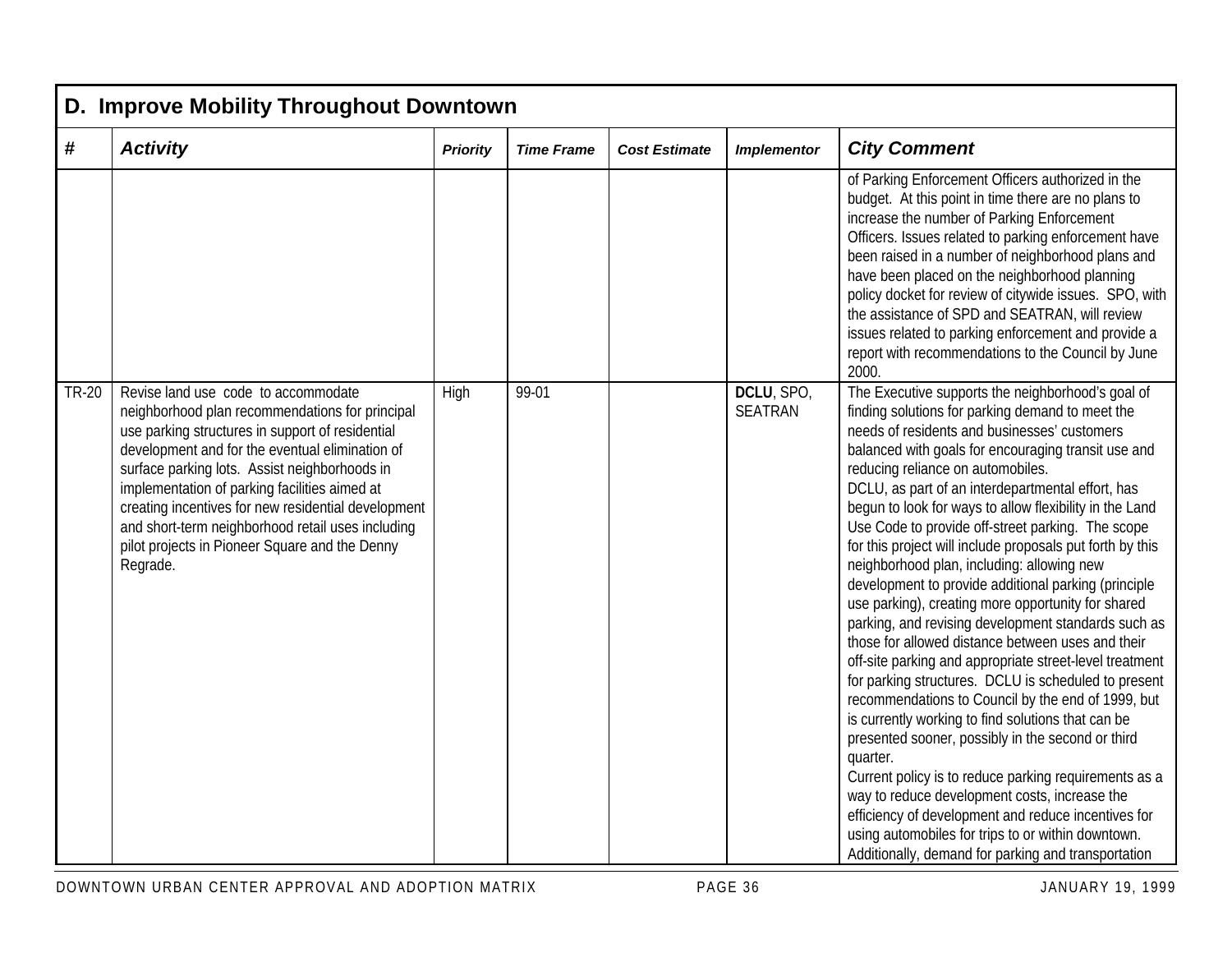|              | D. Improve Mobility Throughout Downtown                                                                                     |                 |                   |                      |                            |                                                                                                                                                                                                                                                                     |  |  |  |  |  |  |
|--------------|-----------------------------------------------------------------------------------------------------------------------------|-----------------|-------------------|----------------------|----------------------------|---------------------------------------------------------------------------------------------------------------------------------------------------------------------------------------------------------------------------------------------------------------------|--|--|--|--|--|--|
| #            | <b>Activity</b>                                                                                                             | <b>Priority</b> | <b>Time Frame</b> | <b>Cost Estimate</b> | <b>Implementor</b>         | <b>City Comment</b>                                                                                                                                                                                                                                                 |  |  |  |  |  |  |
|              |                                                                                                                             |                 |                   |                      |                            | patterns change over time.<br>As part of the South Downtown Investment Strategy<br>work groups, SPO has convened a South Downtown<br>work group to determine the feasibility of developing<br>a parking facility to meet community needs.                           |  |  |  |  |  |  |
| <b>TR-21</b> | Assess the feasibility of using revenues from on-<br>street parking meters to support neighborhood<br>improvement projects. | Med-<br>High    | 2000-02           |                      | <b>SEATRAN</b><br>CBO, DON | Meter Revenue Sharing has been placed on the<br>Policy Docket. The Executive will analyze the fiscal,<br>legal and equity issues related to targeting meter<br>revenue to specific neighborhoods and will present<br>their recommendations to Council in June 2000. |  |  |  |  |  |  |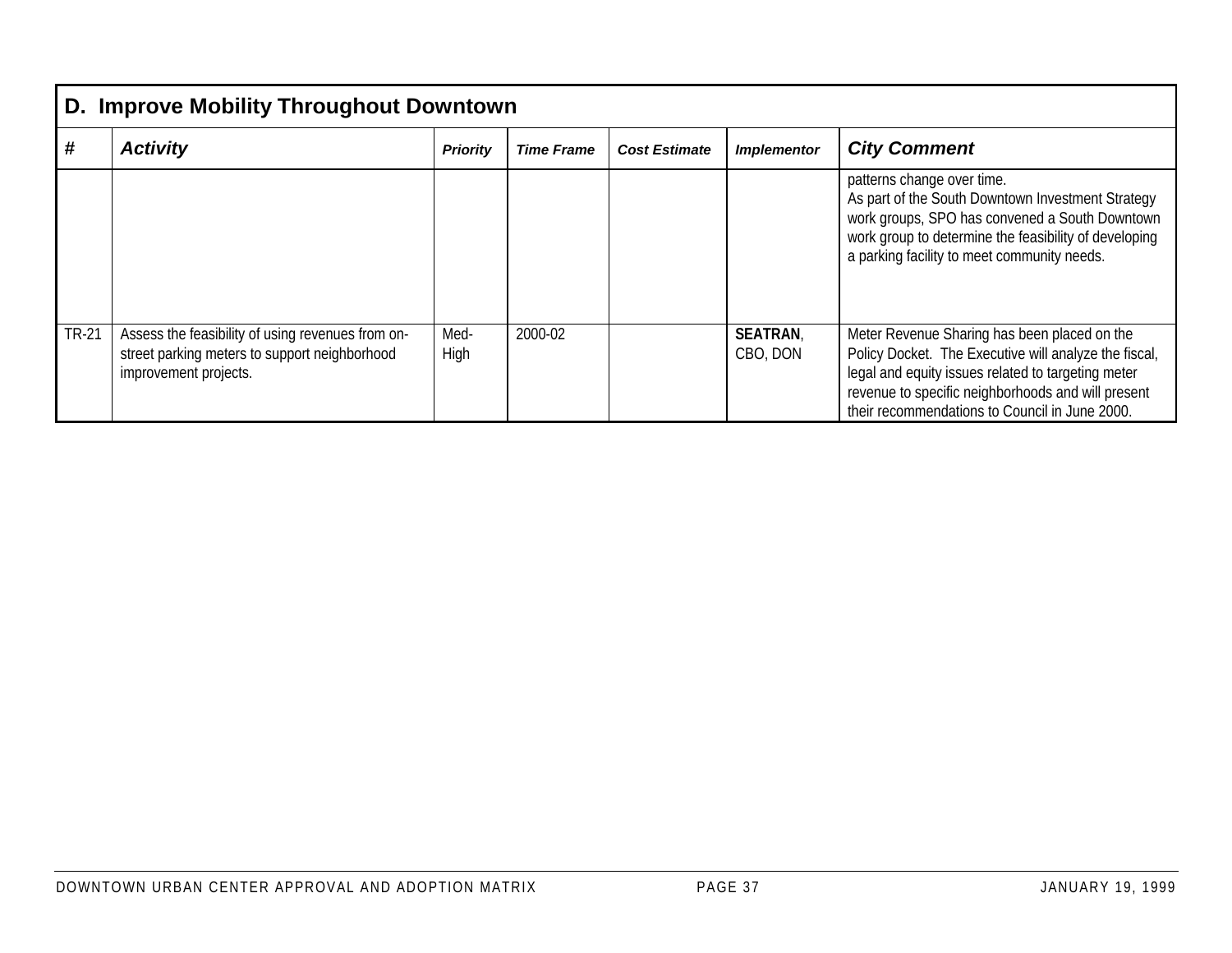## **II. Additional Activities For Implementation**

The activities listed in this section are not directly associated with a Key Strategy. The City has, when possible, identified next steps for implementation of each of these activities. The response will specify: 1) activities already under way; 2) activities for which the City agrees to initiate next steps (will include a schedule for the work); 3) this activity will be considered as part of the sector work programs in the future as opportunities arise; 4) activities for which the community must take the lead (may be supported by City departments or existing programs); 5) issues that will be on the policy docket (the docket will assign responsibility for consideration of the issue and provide a schedule for reporting back to Council); and 6) activities which the City will not support. As with the activities listed for each Key Strategy in Section I, these activities are intended to be implemented over the span of many years.

The Executive will coordinate efforts to sort through these activities. During this sorting process, the departments will work together to create sector work programs that will prioritize these activities. This may include developing rough cost estimates for each activity, identifying potential funding sources and mechanisms; establishing priorities within each plan, as well as priorities among plans; and developing phased implementation and funding strategies. The City will involve neighborhoods in a public process so that neighborhoods can help to establish citywide priorities. Activities identified in this section will be included in the City's tracking database for monitoring neighborhood plan implementation.

| $\boldsymbol{\#}$ | <b>Activity</b>                                                                                                                                                                                                                                                                                                                                                                                                                                                                                                                                                                                                    | <b>Priority</b> | <b>Time Frame</b> | <b>Cost Estimate</b> | <b>Implementor</b>                    | <b>Executive Response</b>                                                                                                                                                                                                                                                                                                                                                                                                                                                                                                                                                                                                                               | <b>City Action</b>                                                                                                                                                                                                                                                                             |  |  |  |  |  |
|-------------------|--------------------------------------------------------------------------------------------------------------------------------------------------------------------------------------------------------------------------------------------------------------------------------------------------------------------------------------------------------------------------------------------------------------------------------------------------------------------------------------------------------------------------------------------------------------------------------------------------------------------|-----------------|-------------------|----------------------|---------------------------------------|---------------------------------------------------------------------------------------------------------------------------------------------------------------------------------------------------------------------------------------------------------------------------------------------------------------------------------------------------------------------------------------------------------------------------------------------------------------------------------------------------------------------------------------------------------------------------------------------------------------------------------------------------------|------------------------------------------------------------------------------------------------------------------------------------------------------------------------------------------------------------------------------------------------------------------------------------------------|--|--|--|--|--|
|                   | A. Housing and Human Services                                                                                                                                                                                                                                                                                                                                                                                                                                                                                                                                                                                      |                 |                   |                      |                                       |                                                                                                                                                                                                                                                                                                                                                                                                                                                                                                                                                                                                                                                         |                                                                                                                                                                                                                                                                                                |  |  |  |  |  |
| $HU-1$            | Develop a downtown Human Services<br>Strategy including needs assessment,<br>forecast for future program demands,<br>service provider network development and<br>coordination, facility siting policies, and<br>interagency funding strategies.<br>Prepare a work program using information<br>from the DSA Human Services Forum, the<br>DUCPG inventory of providers, and the<br>South Downtown Investment Strategy focus<br>on human services and public safety. Work<br>with OH, SPO, service providers, and<br>downtown community to establish an<br>advisory committee to oversee preparation<br>of the plan. | High            | 99-2000           |                      | HSD, OH,<br>SPO, Service<br>Providers | Because of the concentration of<br>human service providers in<br>Downtown Seattle, HSD<br>supports and will work in<br>partnership with the community<br>on the development of a<br><b>Downtown Human Services</b><br>Strategy.<br>HSD does extensive planning<br>centered around specific<br>services and populations and<br>funds a wide array of services.<br>The Consolidated Plan is the<br>principle vehicle which outlines<br>strategies for discretionary<br>funding. HSD is beginning to<br>include geographic<br>neighborhoods as an additional<br>element in human services<br>planning and plans to work<br>closely with the communities in | HSD will work in partnership with<br>the community to outline basic<br>strategies and a work program to<br>establish a framework for a<br><b>Downtown Human Services</b><br>strategy. The Executive does not<br>have funding to provide ongoing<br>staff support for an advisory<br>committee. |  |  |  |  |  |